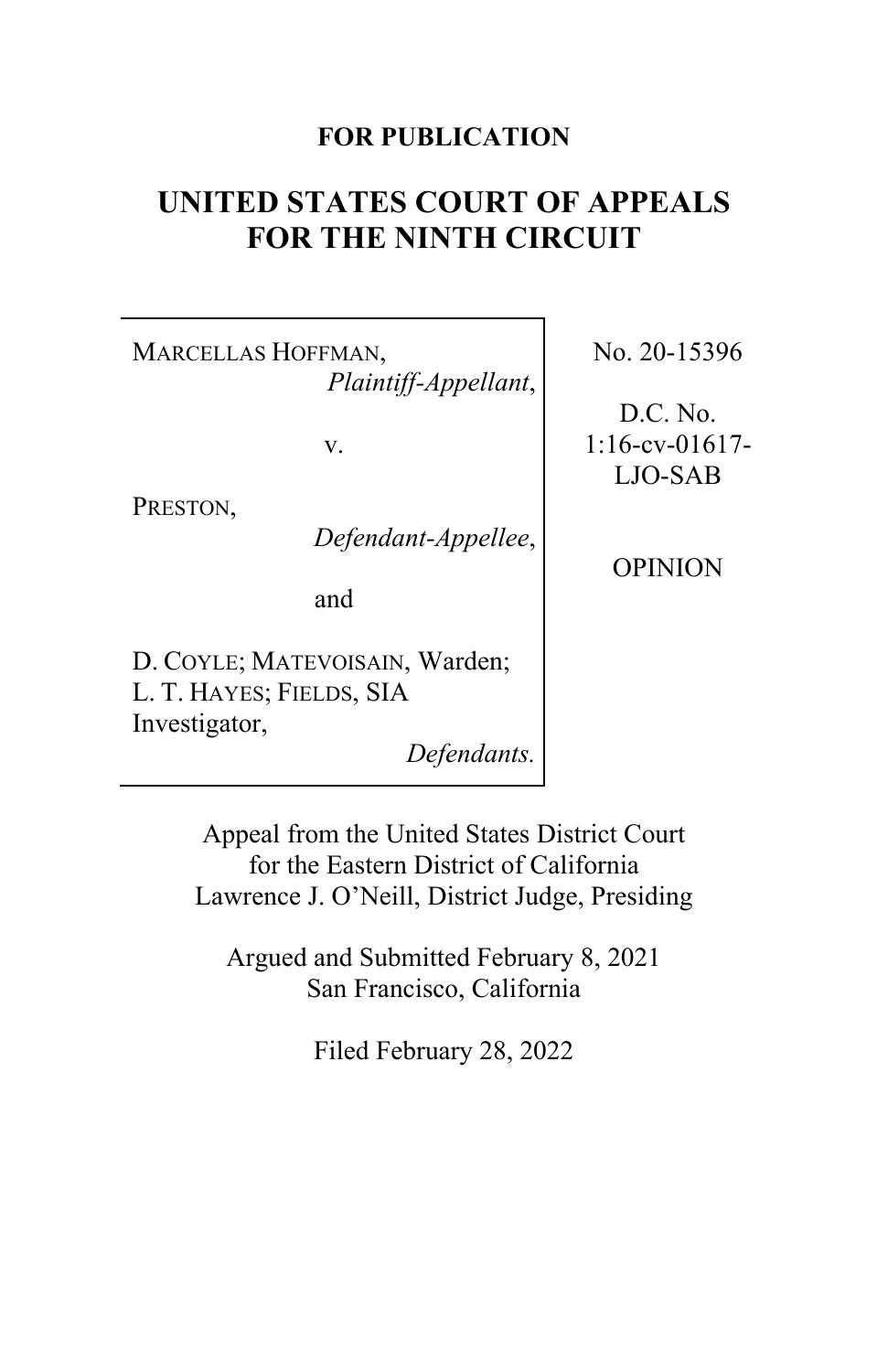Before: Kim McLane Wardlaw and Carlos T. Bea, Circuit Judges, and Lee H. Rosenthal,**[\\*](#page-1-0)** District Judge.

> Opinion by Chief District Judge Rosenthal; Dissent by Judge Bea

## **SUMMARY[\\*\\*](#page-1-1)**

## **Prisoner Civil Rights**

The panel reversed the district court's dismissal of an action brought by federal prisoner Marcellas Hoffman alleging that correctional officer Timothy Preston labeled him a snitch to other prisoners, offered them a bounty to assault Hoffman, and failed to protect him from the predictable assault by another prisoner.

Hoffman sued Preston for violating his Eighth Amendment rights and sought damages under *Bivens v. Six Unknown Named Agents of Federal Bureau of Narcotics*, 403 U.S. 388 (1971). The district court dismissed the action on the grounds that Hoffman's claim presented a new *Bivens*  context, and that special factors cautioned against extending the *Bivens* remedy to Hoffman's claim.

Construing the pro se complaint liberally, the panel held that Hoffman's complaint alleged conduct beyond deliberate

<span id="page-1-0"></span>**<sup>\*</sup>** The Honorable Lee H. Rosenthal, Chief United States District Judge for the Southern District of Texas, sitting by designation.

<span id="page-1-1"></span>**<sup>\*\*</sup>** This summary constitutes no part of the opinion of the court. It has been prepared by court staff for the convenience of the reader.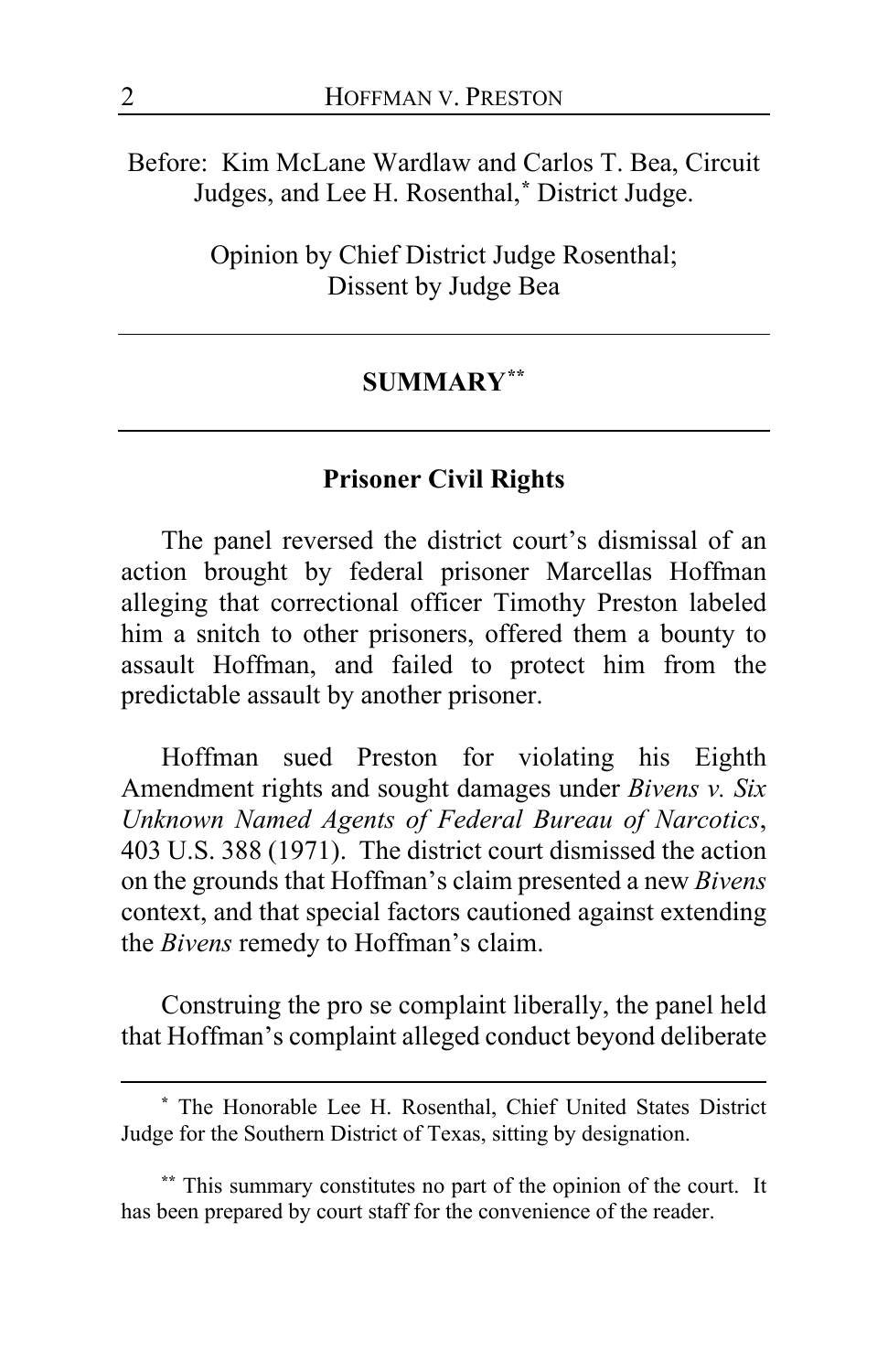indifference. Preston did not merely know of a risk of substantial harm; he intentionally and knowingly created the risk. Although this claim of intentional harm was not squarely presented in the Supreme Court's *Bivens* opinions, Hoffman's allegations taken as true were only a modest extension of *Bivens*. Citing *Carlson v. Green*, 446 U.S. 14 (1980), the panel reasoned that if the Supreme Court allowed a guard who is aware of and deliberately indifferent to a substantial risk that a prisoner will suffer medical harm from an asthma attack to be sued under *Bivens*, it was but a modest extension to allow a suit against a guard who creates the substantial risk of harm and then allows it to occur.

While Hoffman's Eighth Amendment claim was different in some respects from the Eighth Amendment claim presented in *Carlson*, no special factors counselled hesitation against what was a very modest expansion of the *Bivens* remedy to this context. The panel noted that Hoffman would likely not be able to obtain damages from Preston in a state-law tort suit given that the Westfall Act accords federal employees absolute immunity from common-law tort claims arising out of acts they undertake in the course of their official duties. Here, the Department of Justice had represented that if Hoffman were to bring a statelaw tort suit against Preston, it was likely the United States would certify that Preston acted within the scope of employment. Even if the question did reach a state court, it would be unclear at best whether that court would find that Preston acted within the scope of his employment.

If Preston was immune under the Westfall Act, Hoffman would instead be able to bring a claim against the United States under the Federal Tort Claims Act. The availability of a remedy under that Act would not foreclose a parallel *Bivens* suit, because the threat of suit against the United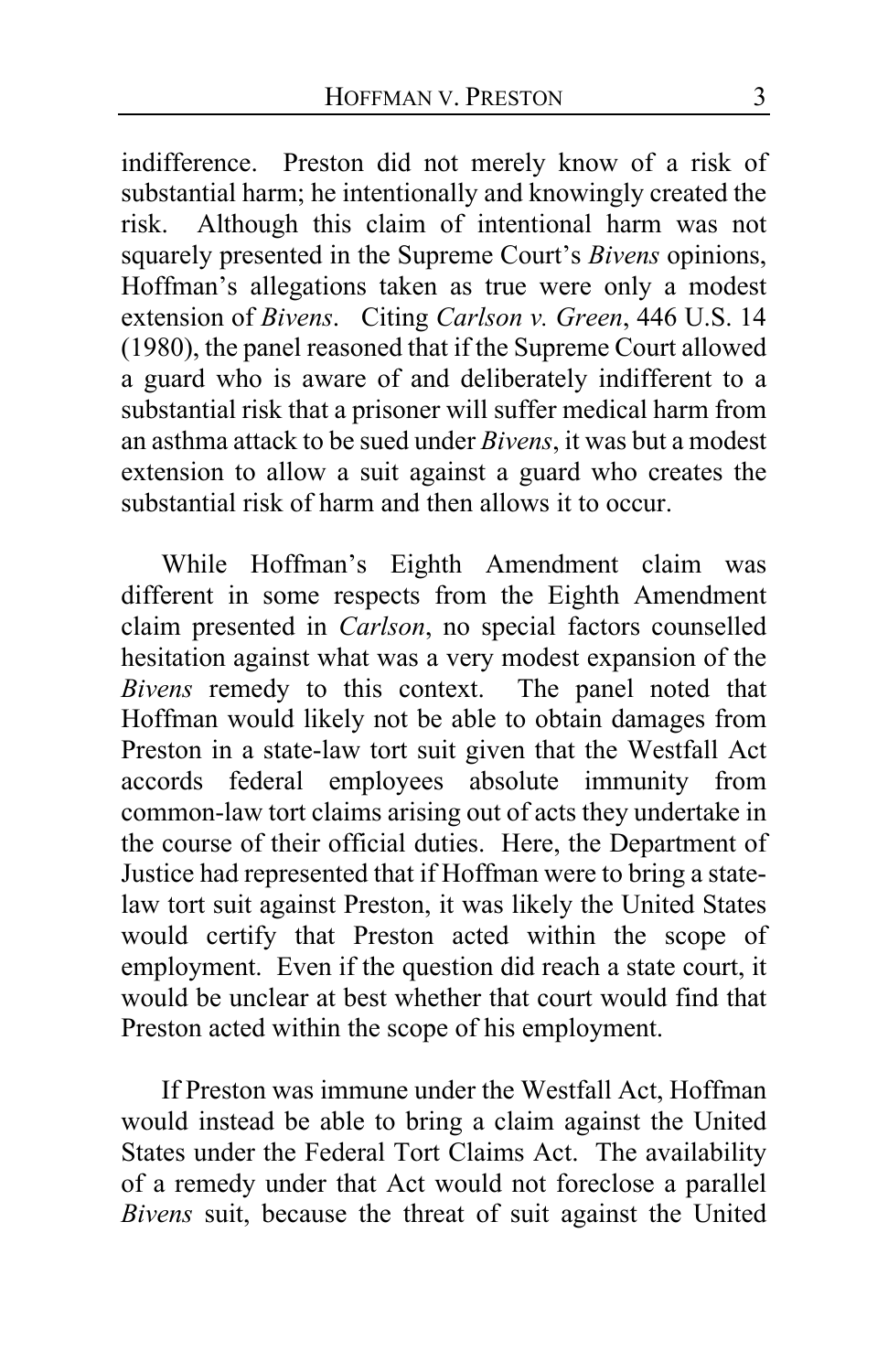States was insufficient to deter the unconstitutional acts of individuals.

The panel further held that an injunction, a habeas grant, or other prospective relief was also inadequate to cure the harm Hoffman already suffered. Hoffman's claim did not seek to reform prison management; he did not bring a claim against an entity, and he did not seek to enjoin or require a particular prison policy. Hoffman sought damages for the harm caused to him by the targeted actions of one rogue prison official.

The panel agreed with the Third Circuit "that congressional silence in the PLRA about the availability of *Bivens* remedies" did not suggest that Congress intended to make such remedies unavailable. *Bistrian v. Levi*, 912 F.3d 79, 92-93 (3d Cir. 2018). Finally, allowing this *Bivens* claim to proceed did not risk an undue impact on governmental operations systemwide.

Dissenting, Judge Bea stated that the Supreme Court has made crystal clear that the days of freely implying damages remedies against individual federal officials under *Bivens* are at an end. This should have been a straightforward affirmance of the district court's judgment. The Supreme Court has never recognized a remedy for such actions under *Bivens*, and multiple "special factors" demonstrated that Congress, and not the judicial branch, is vested with the authority to decide whether to extend a damages remedy against federal officials for the Eighth Amendment intentional harm claim presented here. And, to date, Congress has affirmatively decided not to extend the specific damages remedy requested in this case.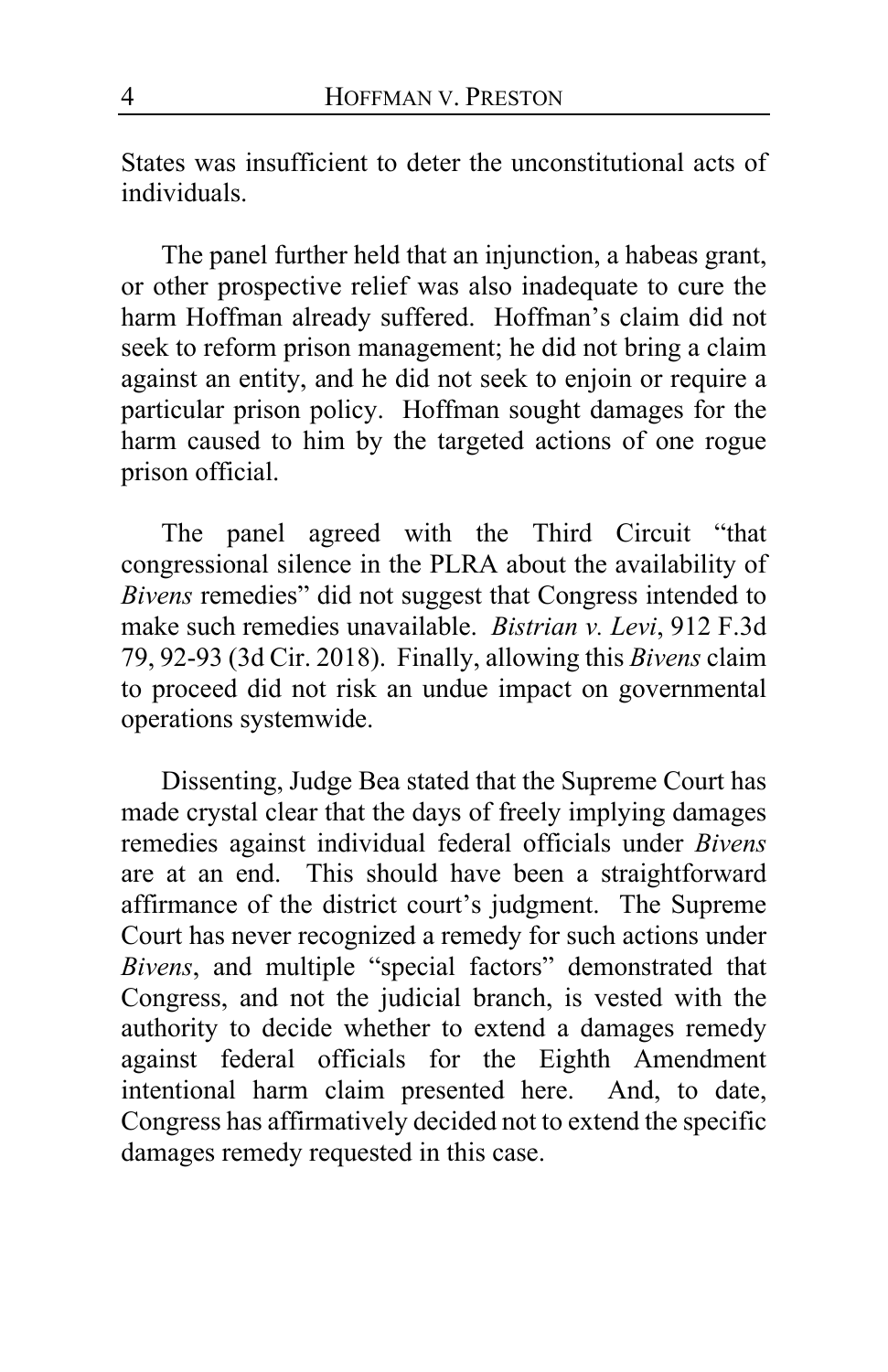## **COUNSEL**

Laura E. Dolbow (argued) and David M. Zionts, Covington & Burling LLP, Washington, D.C.; Samuel Weiss, Rights Behind Bars, Washington, D.C.; for Plaintiff-Appellant.

Philip A. Scarborough (argued), Assistant United States Attorney; McGregor W. Scott, United States Attorney; United States Attorney's Office, Sacramento, California; for Defendant-Appellee.

#### **OPINION**

## ROSENTHAL, Chief District Judge:

Marcellas Hoffman, a federal prisoner, alleges that a correctional officer, Timothy Preston, labeled him a snitch to other prisoners, offered them a bounty to assault Hoffman, and failed to protect him from the predictable assault by another prisoner. Hoffman sued Preston for violating his Eighth Amendment rights and sought damages under *Bivens v. Six Unknown Named Agents of Federal Bureau of Narcotics*, 403 U.S. 388 (1971). Although we recognize that the Supreme Court has "made clear that expanding the *Bivens* remedy is now a 'disfavored' judicial activity," the Court has also made clear that a remedy may be available for a case arising in a new *Bivens* context, so long as "special factors [do not] counsel[] hesitation." *Ziglar v. Abbasi*, 137 S. Ct. 1843, 1857, 1859, 1865 (2017) (quoting *Ashcroft v. Iqbal*, 556 U.S. 662, 675 (2009)). In *Carlson v. Green*, 446 U.S. 14, 18–20 (1980), the Court recognized a *Bivens*  remedy for a violation of the Eighth Amendment prohibition on cruel and unusual punishment. While Hoffman's Eighth Amendment claim is different in some respects from the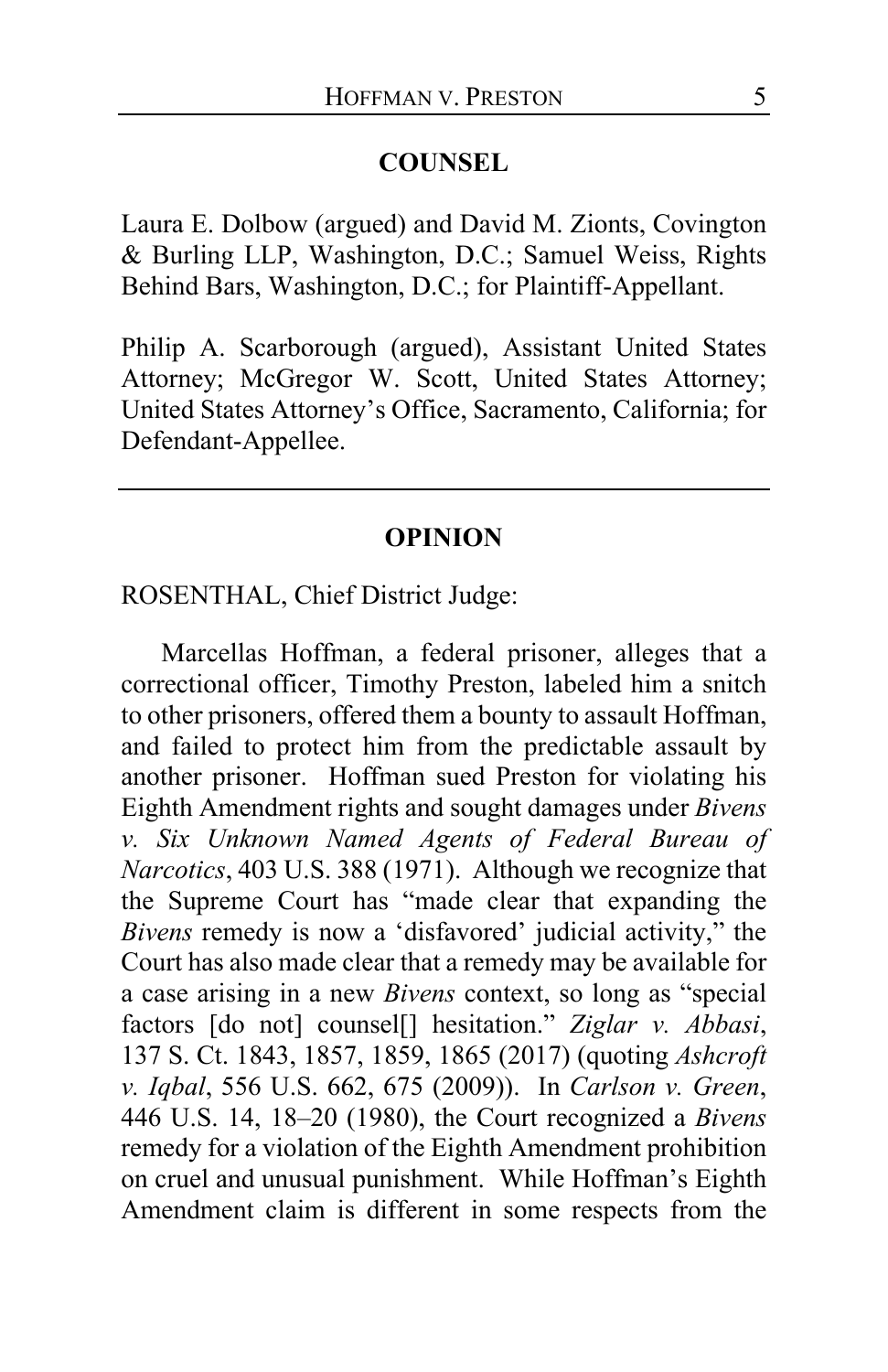Eighth Amendment claim presented in *Carlson*, no special factors counsel hesitation against what is a very modest expansion of the *Bivens* remedy to this context. We therefore reverse the district court's Rule 12(b)(6) dismissal of Hoffman's *pro se* complaint for failure to state a claim under *Bivens*, and remand for further proceedings.

## **I.**

This appeal comes to us on a motion to dismiss, so we recount the facts as set out in the complaint. *See Dougherty v. City of Covina*, 654 F.3d 892, 897 (9th Cir. 2011) (on a Rule 12(b)(6) motion, "[t]he facts alleged in a complaint are to be taken as true" (citing *Iqbal*, 556 U.S. at 679)).

# A.

Marcellas Hoffman was housed at U.S. Penitentiary Atwater, where he worked as a cook. The prison's warden, food administrator, and food service assistant approved Hoffman's proposal to reduce waste in the food-service department. Hoffman alleges that Timothy Preston, a Bureau of Prisons correctional officer at Atwater, was upset by the proposal and wanted Hoffman removed from the kitchens. In February 2016, Preston told another correctional officer, in front of Hoffman and other prisoners, that "inmates are snitching in the staff dining hall and writing officers['] names down who are not paying for meals." Hoffman responded, "I am not snitching on no one, if you are talking about me." A heated verbal exchange between Hoffman and Preston ended when Preston put Hoffman in a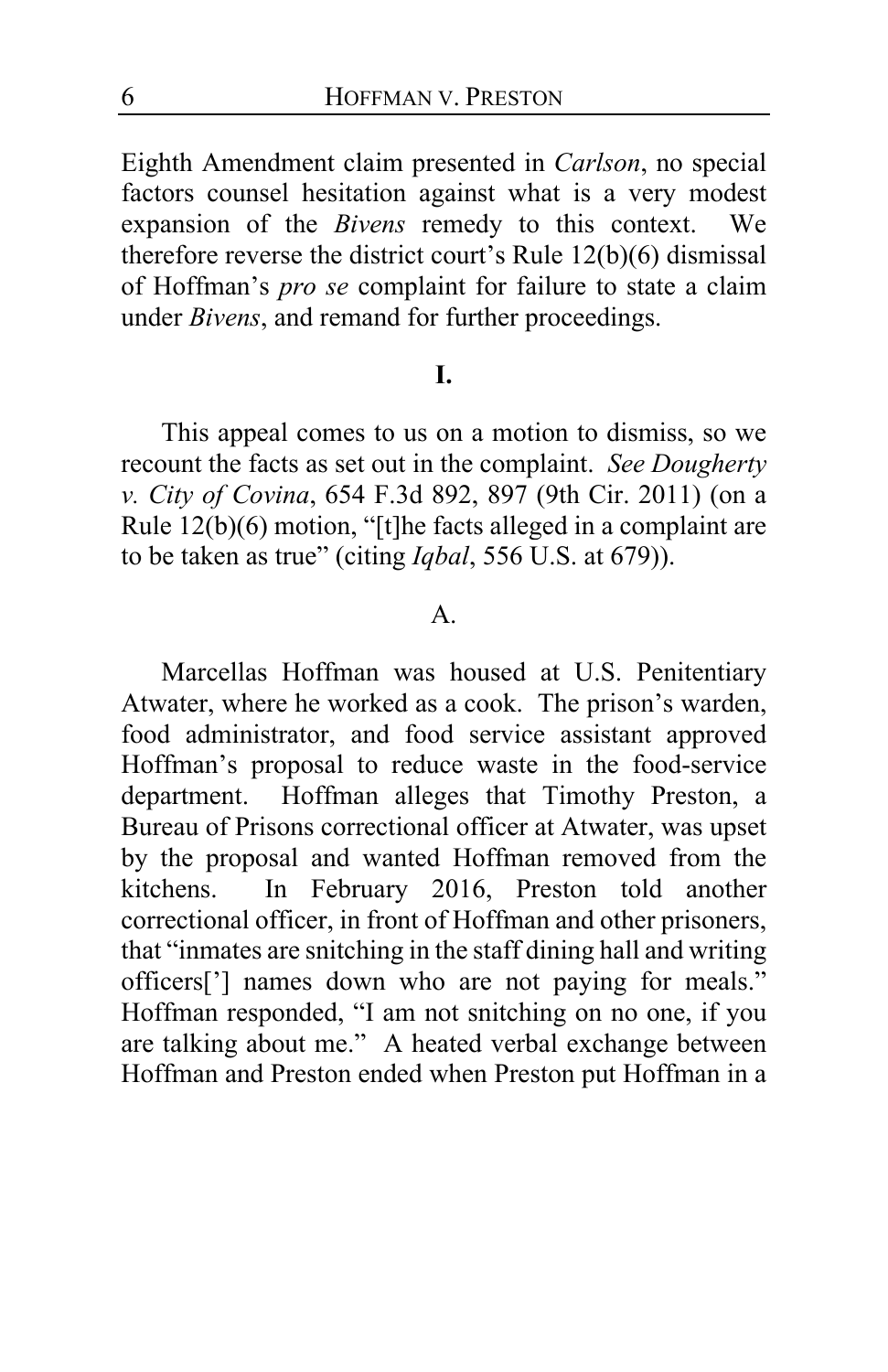holding cell. Preston later moved Hoffman to the Special Housing Unit.**[1](#page-6-0)**

According to Hoffman's complaint, over the following months, Preston repeatedly and publicly labeled Hoffman a snitch. Preston told other prisoners that Hoffman was reporting both staff and prisoners for not paying for meals; made it clear that he wanted Hoffman kicked out of the kitchens; and offered a bounty to specific prisoners to harm him. These actions worked their intended, predictable result: on May 16, 2016, another prisoner, Emmanuel Ward, assaulted Hoffman in his cell. Ward punched Hoffman in the face, kicked him in the stomach, and smashed his head into a locker. Hoffman alleges that Ward attacked him "as a direct result" of Preston labeling Hoffman a snitch. Hoffman has since been transferred to a different prison, but he continues to receive threats from prisoners and staff because of the reputation as a snitch that Preston started and continued.

#### B.

This case has a complicated procedural history. Hoffman filed his first complaint *pro se* on October 27, 2016. With leave of court and still proceeding *pro se*, he amended the complaint on April 11, 2019. The amended complaint states claims against Preston for retaliation and cruel and unusual punishment, in violation of the First and

<span id="page-6-0"></span>**<sup>1</sup>** Preston also filed an incident report about the verbal exchange accusing Hoffman of threatening to "whoop [Preston's] ass." At the disciplinary hearing, Hoffman admitted swearing at Preston but denied threatening him. Officer DeCarie, who witnessed the incident, testified that Hoffman did not make a threat. The disciplinary charge was changed from "Threatening Bodily Harm" to the lesser charge of "Insolence Towards a Staff Member."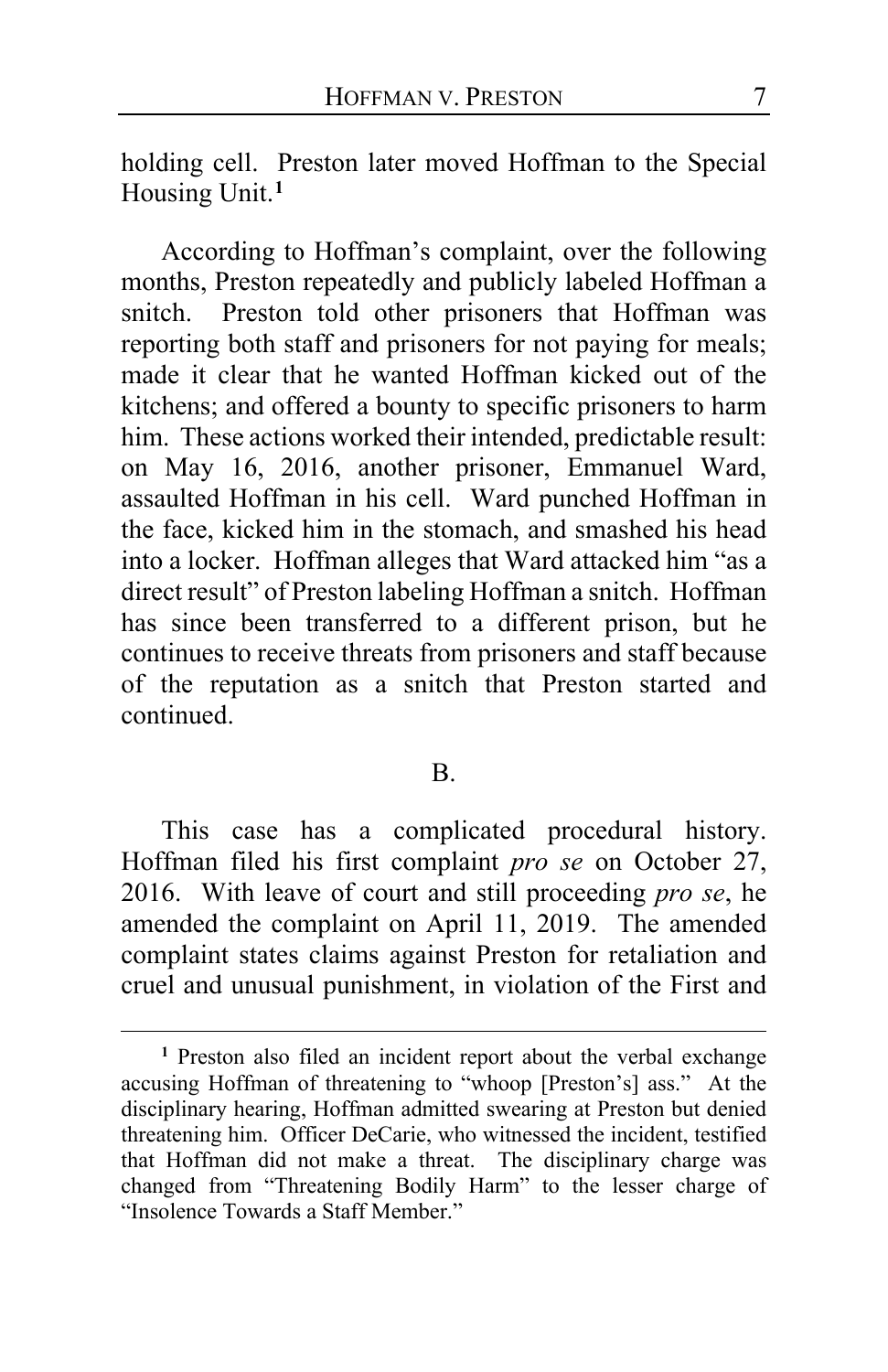Eighth Amendments. Only the Eighth Amendment claim survived the screening required under the Prison Litigation Reform Act ("PLRA"). 28 U.S.C. § 1915A(a). On July 18, 2019, Preston moved to dismiss the amended complaint under Federal Rule of Civil Procedure 12(b)(6), arguing that Hoffman had failed to state a valid Eighth Amendment claim under *Bivens*. **[2](#page-7-0)**

On October 11, 2019, the magistrate judge recommended granting the motion to dismiss, explaining that under the Supreme Court's decision in *Abbasi*, there were only three cases "in which the Court has approved of an implied damages remedy under the Constitution itself": *Bivens*, *Carlson*, and *Davis v. Passman*, 442 U.S. 228 (1979).*Abbasi*, 137 S. Ct. at 1854–55. Of those cases, only *Carlson* involved a claim under the Eighth Amendment's cruel and unusual punishment clause. Because that claim was "for failure to provide medical care," *id.* at 1864, the judge concluded that it "differ[ed] meaningfully" from Hoffman's claim. The judge framed Hoffman's claim as deliberate indifference to the risk of, or failure to protect from, an attack by another prisoner.

The magistrate judge rejected Hoffman's argument that the Court recognized a *Bivens* remedy for failure-to-protect claims in *Farmer v. Brennan*, 511 U.S. 825 (1994), because *Farmer* was not one of the three cases listed in *Abbasi*. *See Abbasi*, 137 S. Ct. at 1854–55. After deciding that Hoffman's claim presented "a new *Bivens* context," *id.*  at 1859, the judge concluded that special factors—the availability of other remedies, legislative action by Congress, and the impact on government regulation—

<span id="page-7-0"></span>**<sup>2</sup>** Preston did not claim qualified immunity or dispute that the facts alleged stated an Eighth Amendment violation.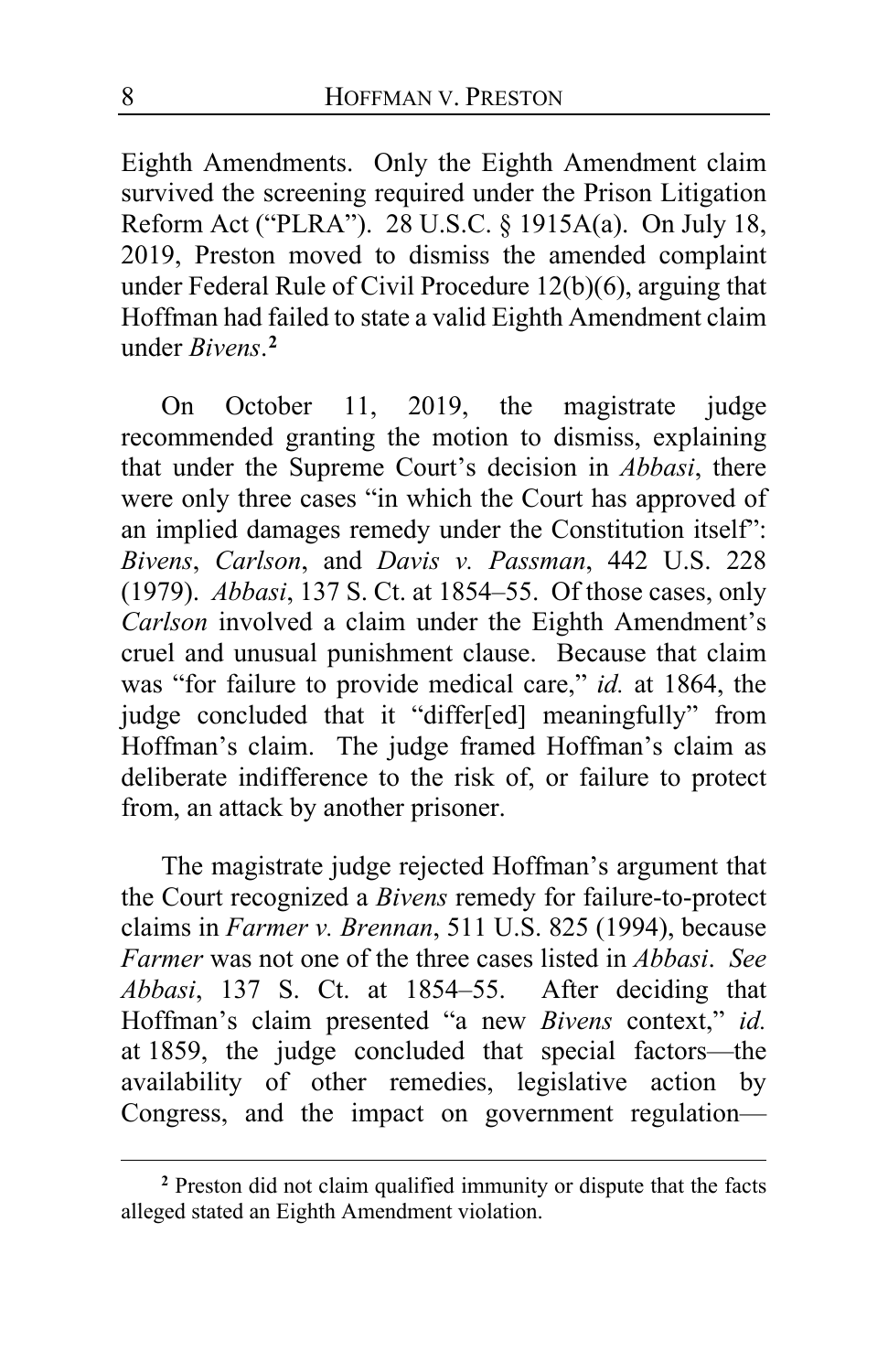cautioned against extending the *Bivens*remedy to Hoffman's claim. *See id.* at 1860.

On January 6, 2020, the district court adopted the magistrate judge's findings and recommendations in full and dismissed the action with prejudice. Hoffman timely appealed.

## **II.**

The district court had jurisdiction over Hoffman's *Bivens* claims under 28 U.S.C. § 1331. We have jurisdiction over Hoffman's appeal of the district court's dismissal under 28 U.S.C. § 1291.

We review the district court's dismissal for failure to state a claim de novo. *Dougherty*, 654 F.3d at 897. We take all allegations of material fact in the complaint as true and ask if they "plausibly give rise to an entitlement to relief." *Id.* (quoting *Iqbal*, 556 U.S. at 679). *Pro se* complaints are construed liberally and "held to less stringent standards than formal pleadings drafted by lawyers." *Hebbe v. Pliler*, 627 F.3d 338, 342 (9th Cir. 2010) (citation omitted).

#### **III.**

Before determining whether a *Bivens* remedy is available for Hoffman's Eighth Amendment claim, we address the precise nature of that claim. The district court examined whether a *Bivens* remedy was available for Hoffman's claim that Preston violated the Eighth Amendment through his alleged deliberate indifference to Hoffman's health and safety as a prison inmate. Hoffman alleged in his complaint that "Defendant Preston was deliberate in difference [sic] when [Preston] offered to pay other inmates to harm [Hoffman] for writing and submitting a Food Service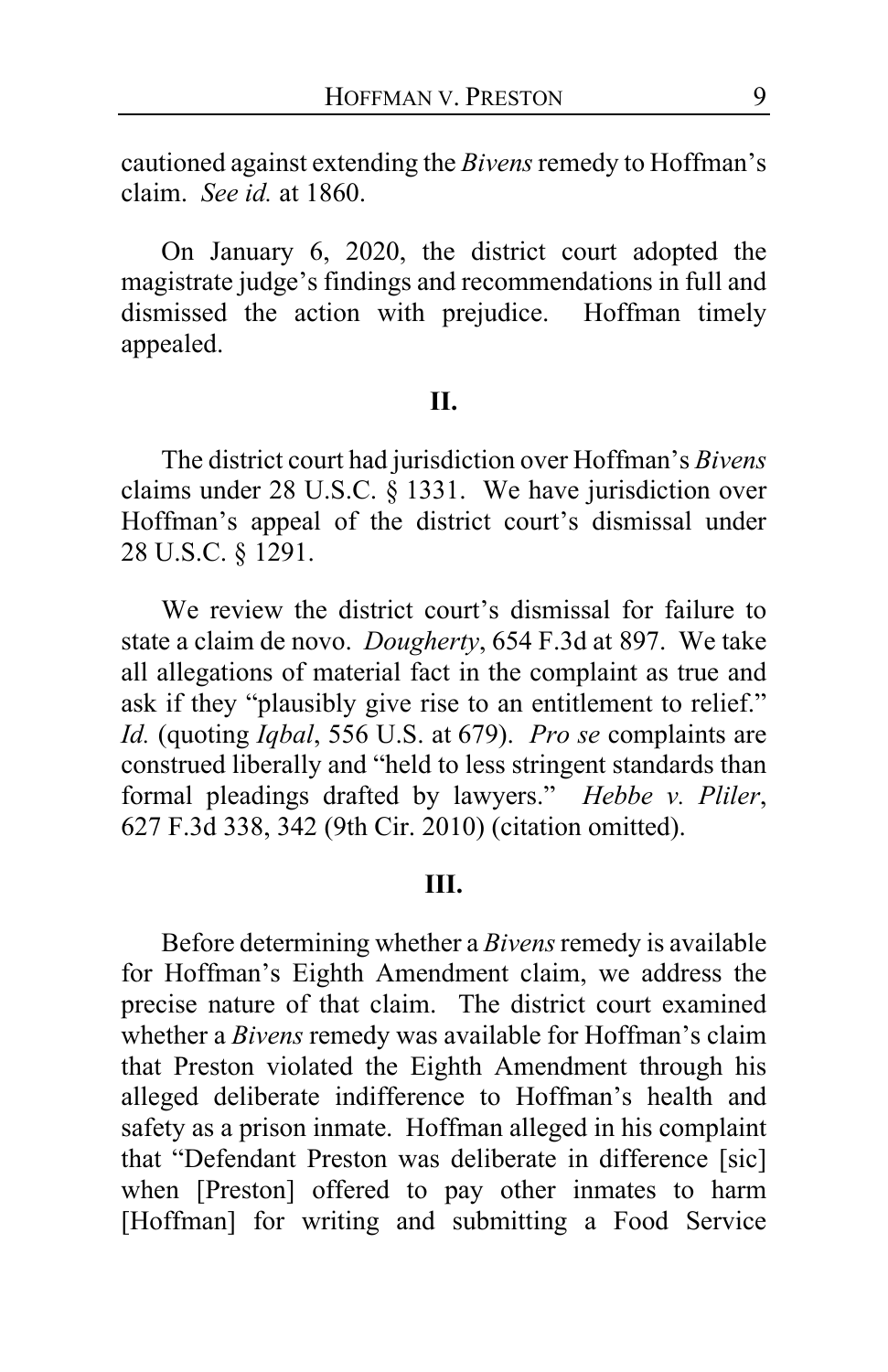Proposal and for claiming that [Hoffman was] reporting that staff were not paying for meals," and that "Defendant Preston was deliberate indifference [sic] to the potential harm that Plaintiff would receive by offering other inmates a reward to harm [Hoffman] and have [Hoffman] removed from the kitchen." District Dkt. 42, at 5–6.

Hoffman's complaint, however, does not allege that Preston was merely indifferent to his harm. Instead, Hoffman alleges that Preston took affirmative steps to target Hoffman for harm by repeatedly and publicly labeling him a snitch and offering a reward to other inmates to harm him. Hoffman alleges that "Preston was supposed to protect [Hoffman] from inmate assaults, but he instead *encouraged* the inmates to harm Plaintiff and offered to pay them to doit [sic]." District Dkt. 42, at 6 (emphasis added). Hoffman also alleges that "Preston violated [his] right to be free from intentional harm caused by [Preston]." *Id.* at 5.

We construe *pro se* complaints liberally and "afford the petitioner the benefit of any doubt." *Hebbe*, 627 F.3d at 342. A generous approach is not required to read Hoffman's complaint as alleging conduct beyond "deliberate alleging conduct beyond "deliberate indifference." "Deliberate indifference" would mean that Preston failed to protect Hoffman from a known risk of substantial harm. Preston did not merely *know* of a risk of substantial harm; he intentionally and knowingly *created* the risk. Although this claim of intentional harm is not squarely presented in the Supreme Court's *Bivens* opinions, Hoffman's allegations taken as true are only a modest extension of *Bivens*. If the Supreme Court has allowed a guard who is aware of and deliberately indifferent to a substantial risk that a prisoner will suffer medical harm from an asthma attack to be sued under *Bivens*, it is but a modest extension to allow a suit against a guard who creates the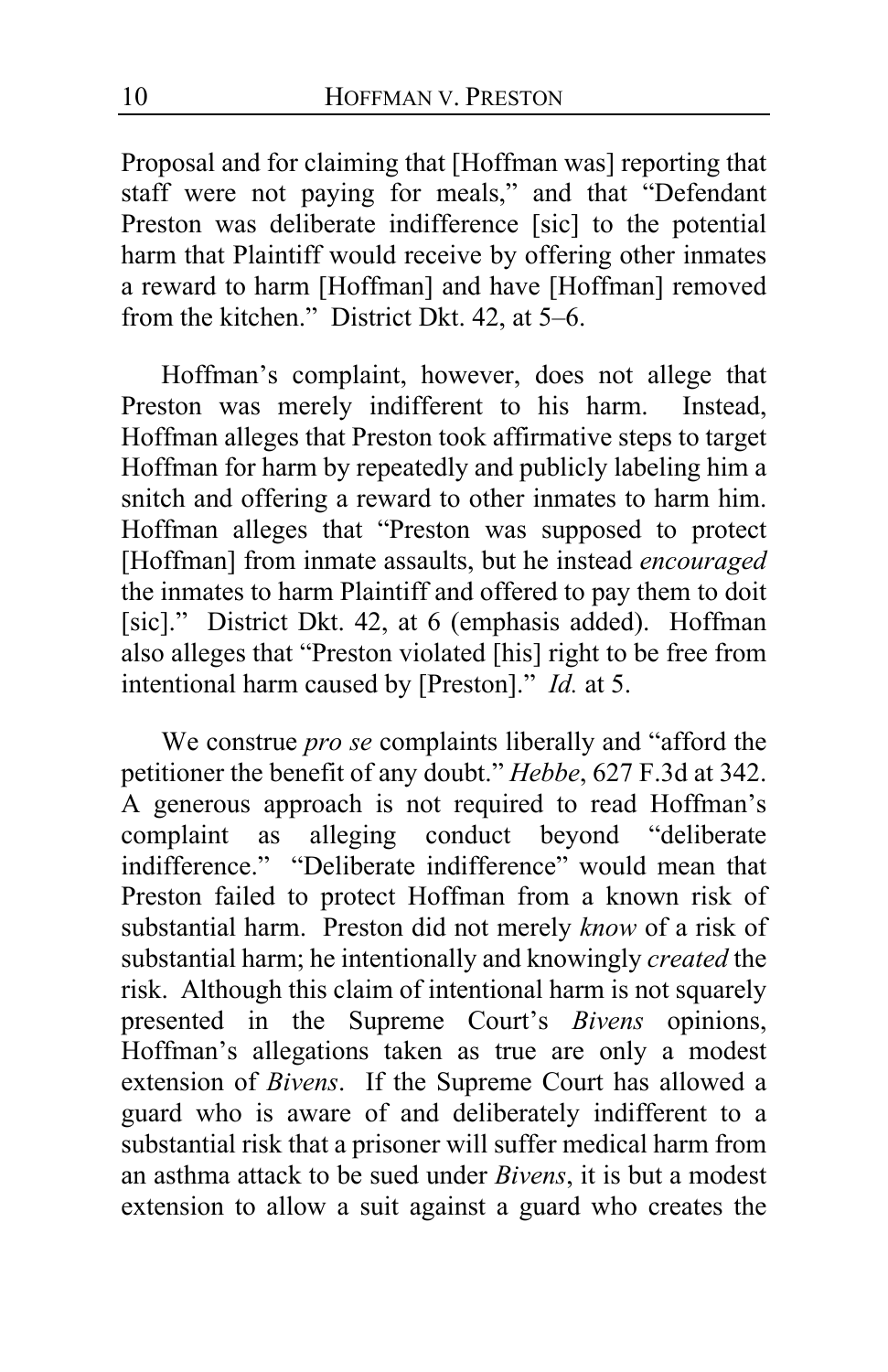substantial risk of harm and then allows it to occur.We find no special factors that counsel against allowing a *Bivens*  remedy in this context. We reverse.**[3](#page-10-0)**

#### A.

In *Bivens*, the Supreme Court recognized, for the first time, an implied cause of action arising directly under the Constitution for damages against federal officers alleged to have violated a plaintiff's constitutional rights. 403 U.S. at 389. The *Bivens* Court specifically held that damages were recoverable against federal officers who violated the Fourth Amendment's prohibition against unreasonable searches and seizures. *Id.* In the following decade, the Court explicitly extended the *Bivens* remedy in two other cases: *Davis* recognized an implied damages claim under the Fifth Amendment's due process clause for gender discrimination by a member of the United States Congress, 442 U.S. at 230; and *Carlson* recognized an implied claim under the Eighth Amendment's cruel and unusual punishment clause for prison officials' failure to provide adequate medical care, 446 U.S. at 16–18 & n.1.

In *Abbasi*, the Court instructed lower courts first to determine whether the case presents "a new *Bivens* context" by asking whether "the case is different in a meaningful way from previous *Bivens* cases decided by [the Supreme]

<span id="page-10-0"></span>**<sup>3</sup>** Preston also urges us to affirm on the ground that Hoffman did not administratively exhaust his claim. However, Preston did not present this nonexhaustion theory in his motion to dismiss the current operative complaint, and at no point in the litigation did he previously raise a nonexhaustion defense as to Hoffman's "snitch" claim. Because nonexhaustion was not properly raised before the district court, we do not reach it here. *See Mansourian v. Regents of Univ. of Cal.*, 602 F.3d 957, 974 (9th Cir. 2010).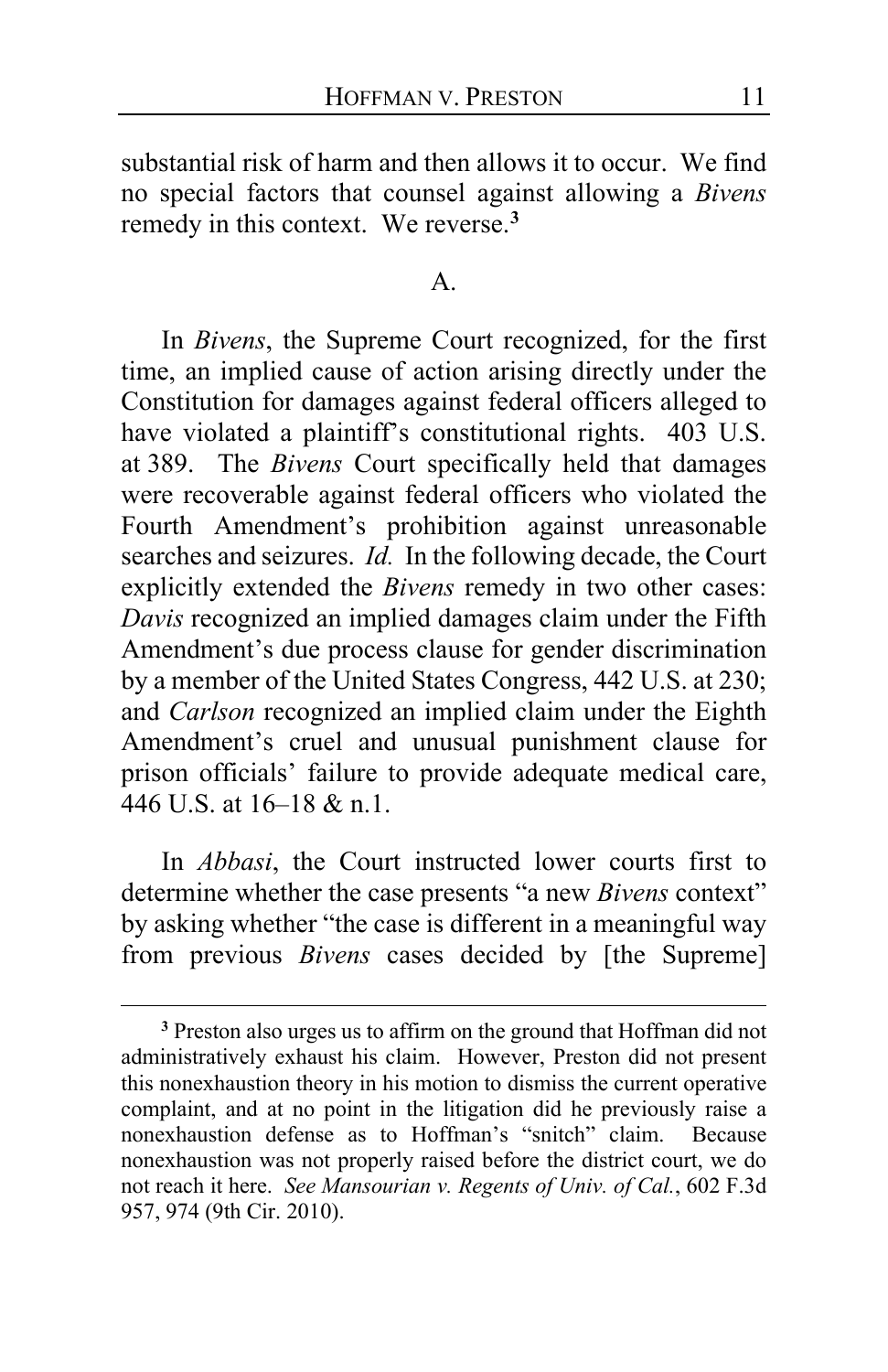Court." 137 S. Ct. at 1859. While not an exhaustive list, some meaningful differences creating a new context include:

> the rank of the officers involved; the constitutional right at issue; the generality or specificity of the official action; the extent of judicial guidance as to how an officer should respond to the problem or emergency to be confronted; the statutory or other legal mandate under which the officer was operating; the risk of disruptive intrusion by the Judiciary into the functioning of other branches; or the presence of potential special factors that previous *Bivens* cases did not consider.

*Id.* at 1860. A new *Bivens* context is defined broadly, *see Hernandez v. Mesa*, 140 S. Ct. 735, 743 (2020) ("*Hernandez II*"), but "trivial" differences do not "suffice to create a new *Bivens* context," *Abbasi* 37 S. Ct. at 1865. If the case falls within a previously established context, the *Bivens* remedy is available. *Id.* at 1859–60; *see also Lanuza v. Love*, 899 F.3d 1019, 1023 (9th Cir. 2018).

If the case presents a new *Bivens* context, the next step is to ask whether "special factors counsel[] hesitation" against allowing the remedy in that context. *Abbasi*, 137 S. Ct. at 1857 (quoting *Carlson*, 446 U.S. at 18). The Court has not specified factors to consider, but instead generally instructed lower courts to "concentrate on whether the Judiciary is well suited, absent congressional action or instruction, to consider and weigh the costs and benefits of allowing a damages action to proceed." *Id.* at 1857–58. "Thus, to be a 'special factor counselling hesitation,' a factor must cause a court to hesitate before answering that question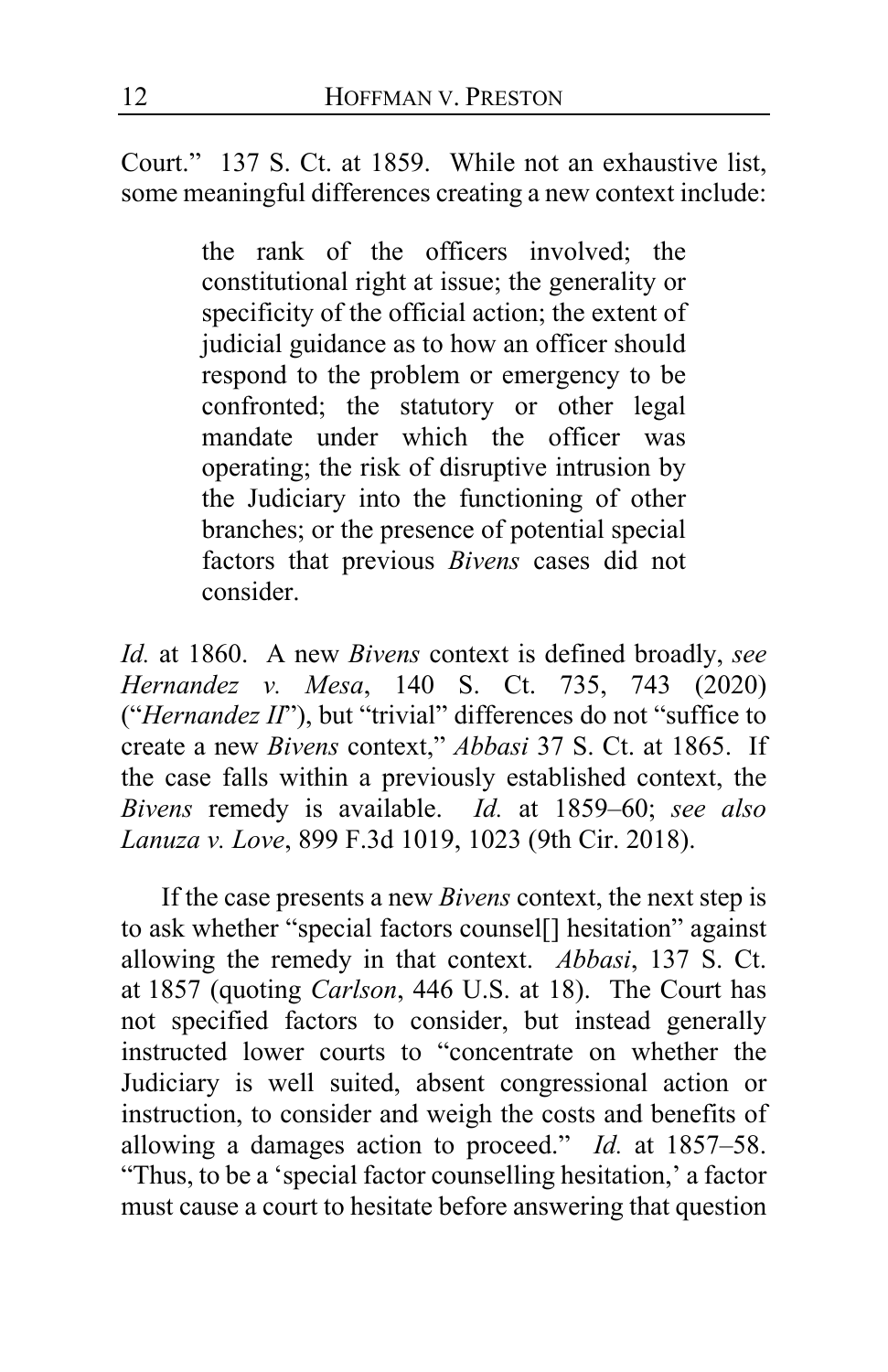in the affirmative." *Id.* at 1858. This analysis varies depending on the facts, but it often includes considering the availability of alternative remedies, the impact on government operations, and whether "Congress has designed its regulatory authority in a guarded way." *Id.*; *see also Lanuza*, 899 F.3d at 1028.

#### B.

The facts Hoffman alleges in his Eighth Amendment *Bivens* claim are different than the factual basis of the *Carlson* claim. In *Carlson*, the Supreme Court recognized a *Bivens* remedy against individual prison officials for their "violation of the Eighth Amendment's proscription against infliction of cruel and unusual punishment." 446 U.S. at 17. *Carlson* involved prison officials' failure to provide a severely asthmatic prisoner with adequate medical care. *Id.* at 16 n.1. The prisoner's mother alleged that the officials were "fully apprised" of his condition and yet kept him at a grossly inadequate medical facility, gave him the wrong treatments, and failed to provide competent medical attention for hours after an asthma attack. *Id.* The prisoner died as a result of these acts and omissions. *Id.* The lower courts held that the plaintiff had successfully pleaded an Eighth Amendment violation under *Estelle v. Gamble*, 429 U.S. 97 (1976) and a cause of action for damages under *Bivens*, and the Supreme Court affirmed. *Carlson*, 446 U.S. at 17–18.

Recently, this circuit considered whether *Carlson* created a blanket rule that applied to all Eighth Amendment claims or whether certain Eighth Amendment claims might still present new *Bivens* contexts. In *Martinez v. U.S. Bureau of Prisons*, 830 F. App'x 234, 235 (9th Cir. 2020), a previously incarcerated plaintiff sought a *Bivens* remedy under *Carlson* for an Eighth Amendment claim for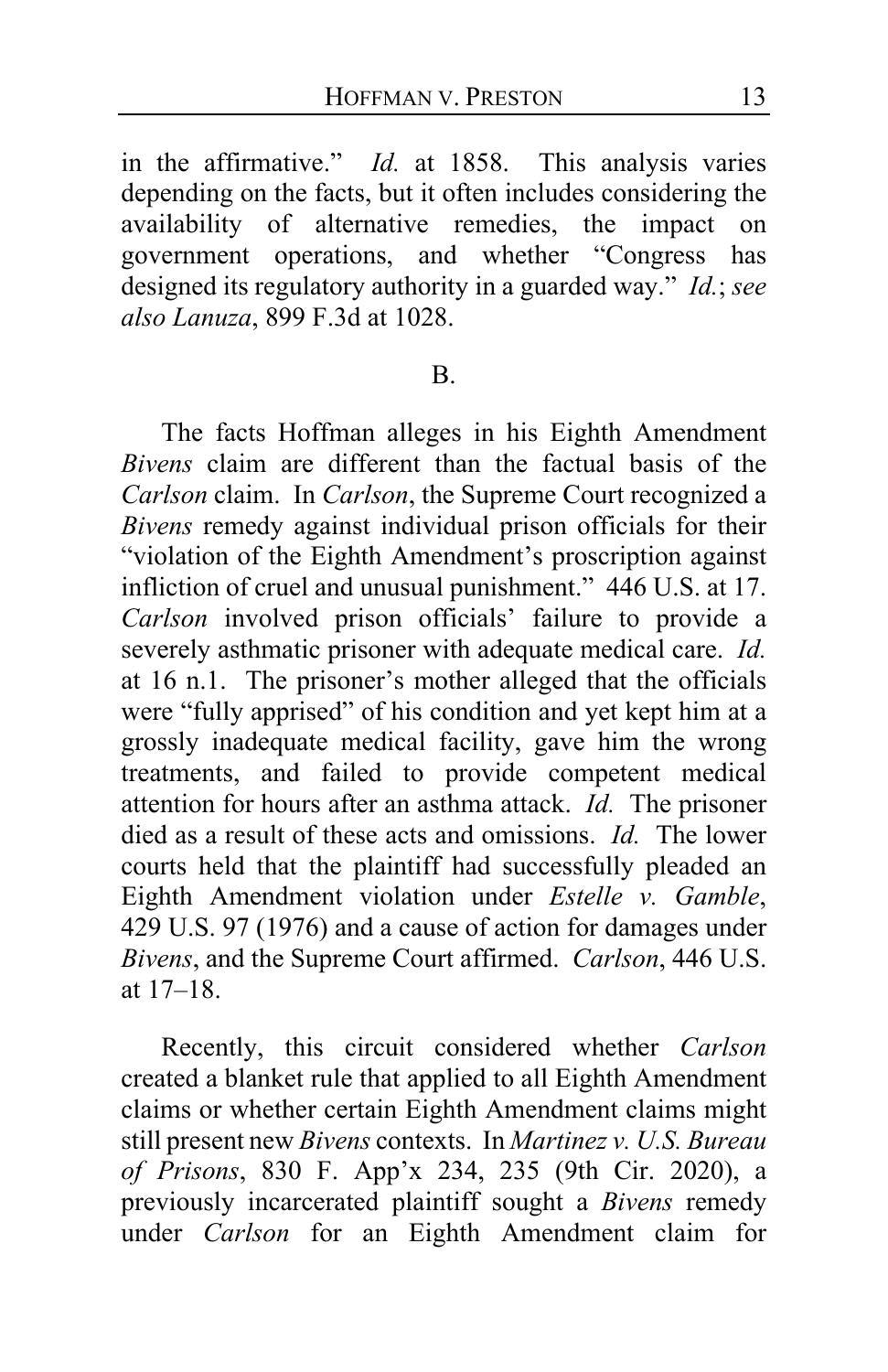inadequate exercise. *Martinez*, 830 F. App'x at 235. Although both the claims in *Martinez* and those in *Carlson* arose under the Eighth Amendment, the court affirmed in an unpublished disposition the district court's finding that the *Martinez* claim was a "new context," because the inadequate exercise claim was "demonstrably different in kind . . . from that of *Carlson*." *Martinez v. Bureau of Prisons*, 5:15-cv-02160, 2019 WL 5432052, at \*8 (C.D.C. Aug. 20, 2019); *see also Quintero Perez v. U.S.*, No. 17-56610, 2021 WL 3612108 (9th Cir. 2021) (case involving an officer fatally shooting a Mexican national at the border was "'different in a meaningful way'" from *Bivens*, which involved an officer arresting the plaintiff in, and searching, his home) (quoting *Abassi*, 137 S. Ct. at 1859)).

Hoffman's claim arises in a new context because it is different in a modest way from that of the plaintiff in *Carlson*. Hoffman alleges that Preston labeled him a *Carlson*. Hoffman alleges that Preston labeled him a "snitch" and offered to pay other inmates to beat him.The *Carlson* defendants kept the prisoner in an inadequate medical facility, gave him the wrong treatments, and failed to provide competent medical attention for hours after an asthma attack. 446 U.S. at 16 n.1. The actions of the defendants in both *Carlson* and in the present case caused serious harm to each of the prisoners. 446 U.S. at 16 n.1. The actions are, however, sufficiently different to treat Hoffman's claims as a modest extension beyond *Carlson*. *Martinez*, 830 F. App'x at 235.

#### **IV.**

Having recognized that this claim presents a new *Bivens*  context because it involves a factually different Eighth Amendment claim than *Carlson*, we hold that special factors do not counsel hesitation against allowing a *Bivens* remedy for a federal prison inmate alleging that a prison guard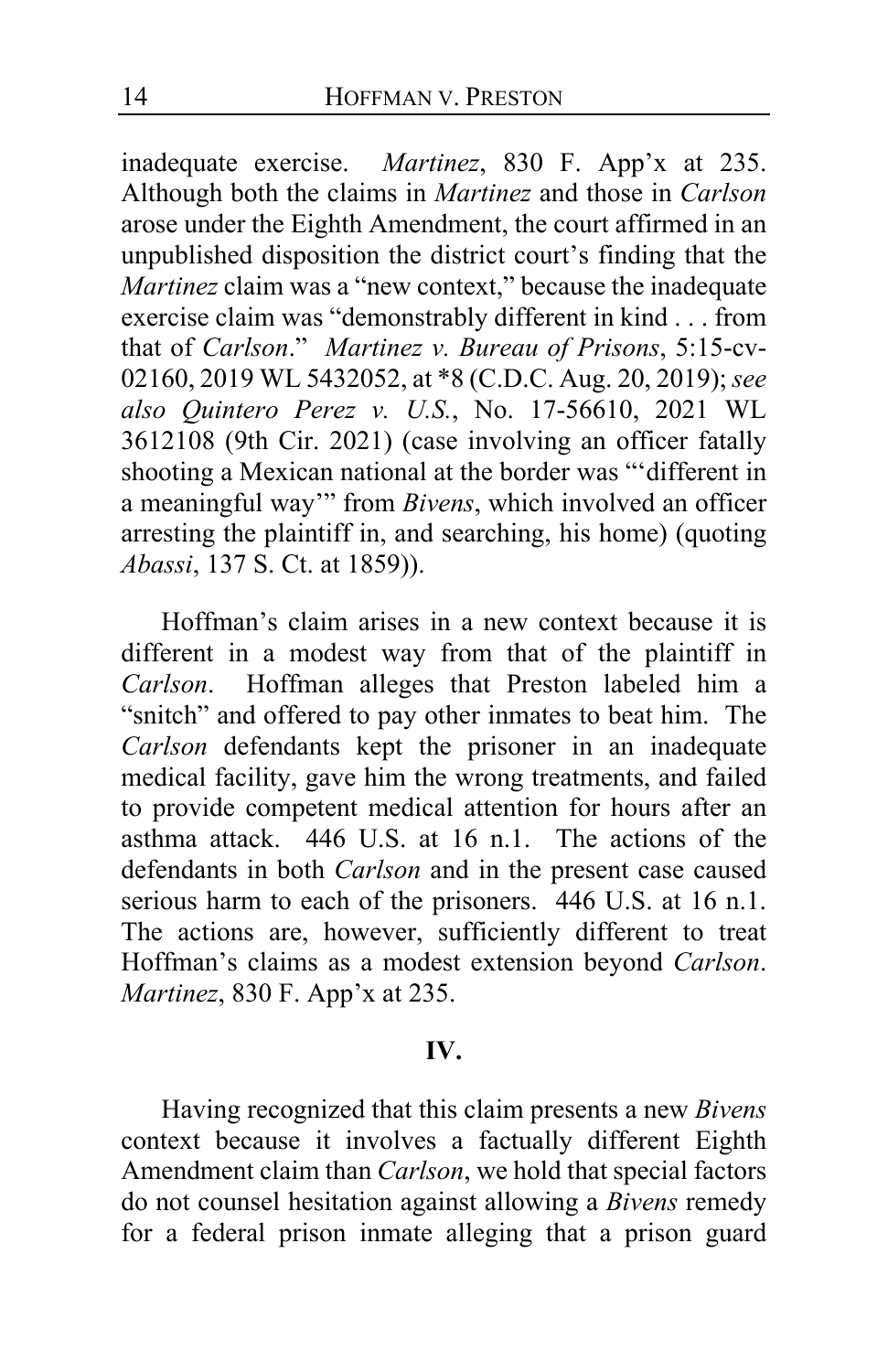intentionally targeted him for harm and failed to protect him from the predictable harm that resulted.**[4](#page-14-0)** *See Lanuza*, 899 F.3d at 1028 ("*Abbasi* makes clear that, though disfavored, *Bivens* may still be available in a case against an individual federal officer who violates a person's constitutional rights while acting in his official capacity.").

## A.

A primary special factor counseling hesitation in extending *Bivens* to a new context is the availability of alternative remedies that sufficiently "protect[] the [injured party's] interest." *Abbasi*, 137 S. Ct. at 1858 (second alteration in original) (quoting *Wilkie v. Robbins*, 551 U.S. 537, 550 (2007)). Other remedies potentially available to Hoffman do not adequately "redress [Hoffman's] alleged harm," and therefore do not caution against expansion. *See Bistrian*, 912 F.3d at 92; *see also Carlson*, 446 U.S. at 18– 19 (*Bivens* remedy is available unless Congress has provided "equally effective" alternative relief).

# 1.

Hoffman would likely not be able to obtain damages from Preston in a state-law tort suit. The Supreme Court has

<span id="page-14-0"></span>**<sup>4</sup>** In *Boule v. Egbert*, 998 F.3d 370, 387 (9th Cir. 2021), we similarly held that special factors did not counsel against the "modest extension" of the remedy to a Fourth Amendment excessive-force claim against a border control agent. The Supreme Court recently granted certiorari in that case on "whether a cause of action exists under *Bivens* for First Amendment retaliation claims," and "whether a cause of action exists under *Bivens* for claims against federal officers engaged in immigrationrelated functions for allegedly violating a plaintiff's Fourth Amendment rights." The border context of that case distinguishes it from the facts alleged here. The Court notably did not grant certiorari on Egbert's third proposed question: "Whether the Court should reconsider *Bivens*."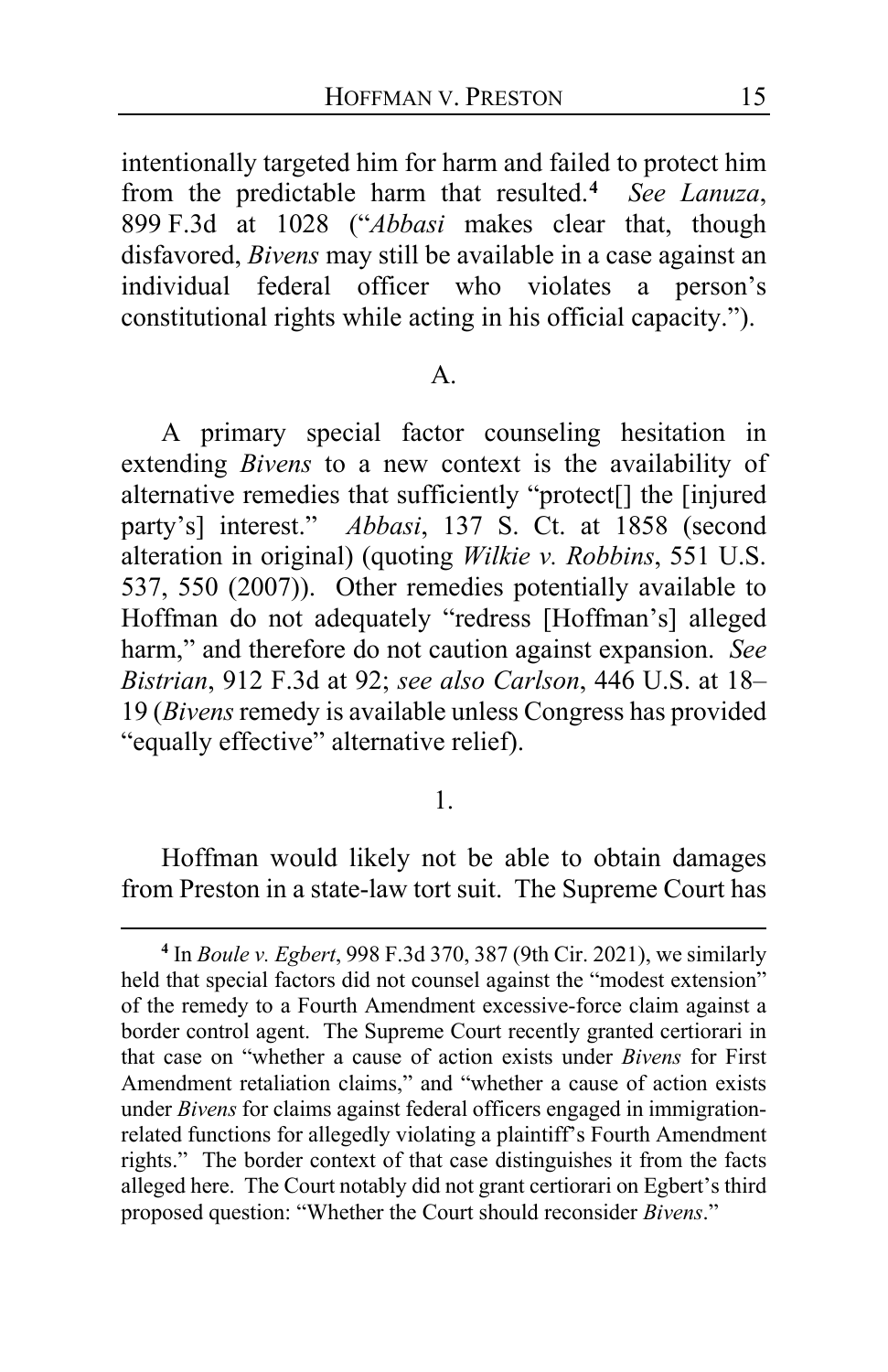already recognized that in suits against federal officers, state-law tort actions do not generally provide an alternative remedy, because under the Westfall Act, "[p]risoners ordinarily *cannot* bring state-law tort actions against employees of the Federal Government." *Minneci v. Pollard*, 565 U.S. 118, 126 (2012) (emphasis in original) (citing 28 U.S.C. §§ 2671, 2679(b)(1)). The dissent argues that despite this general rule, Hoffman can bring a state-law tort suit because Preston was not acting within the "scope of his employment" during the alleged incidents. This argument is inconsistent with the Westfall Act, California state law, and the representations the Department of Justice made in this case on Preston's behalf.

The Westfall Act "accords federal employees absolute immunity from common-law tort claims arising out of acts they undertake in the course of their official duties." *Osborn v. Haley*, 549 U.S. 225, 229 (2007). When a state-law tort suit is brought against a federal employee for actions taken within the "scope of his office or employment," the United States is substituted as the defendant and the claim must proceed in federal court under the Federal Tort Claims Act. *Id.* at 230; *see* 28 U.S.C. § 2679(d)(4). There are two ways to establish that an employee was acting within the scope of his employment: (a) the Attorney General can so certify, 8 U.S.C.  $\frac{5}{5}$  2679(d)(1), (2); or (b) if the Attorney General refuses, the employee can petition the trial court for certification, *id.* § 2679(d)(3). The Attorney General's certification is conclusive for removal purposes, *id.* § 2679(d)(2), while a state court's certification can be challenged after the case is removed to federal court, *id.*  $§$  2679(d)(3).

The Department of Justice has represented that if Hoffman were to bring a state-law tort suit against Preston,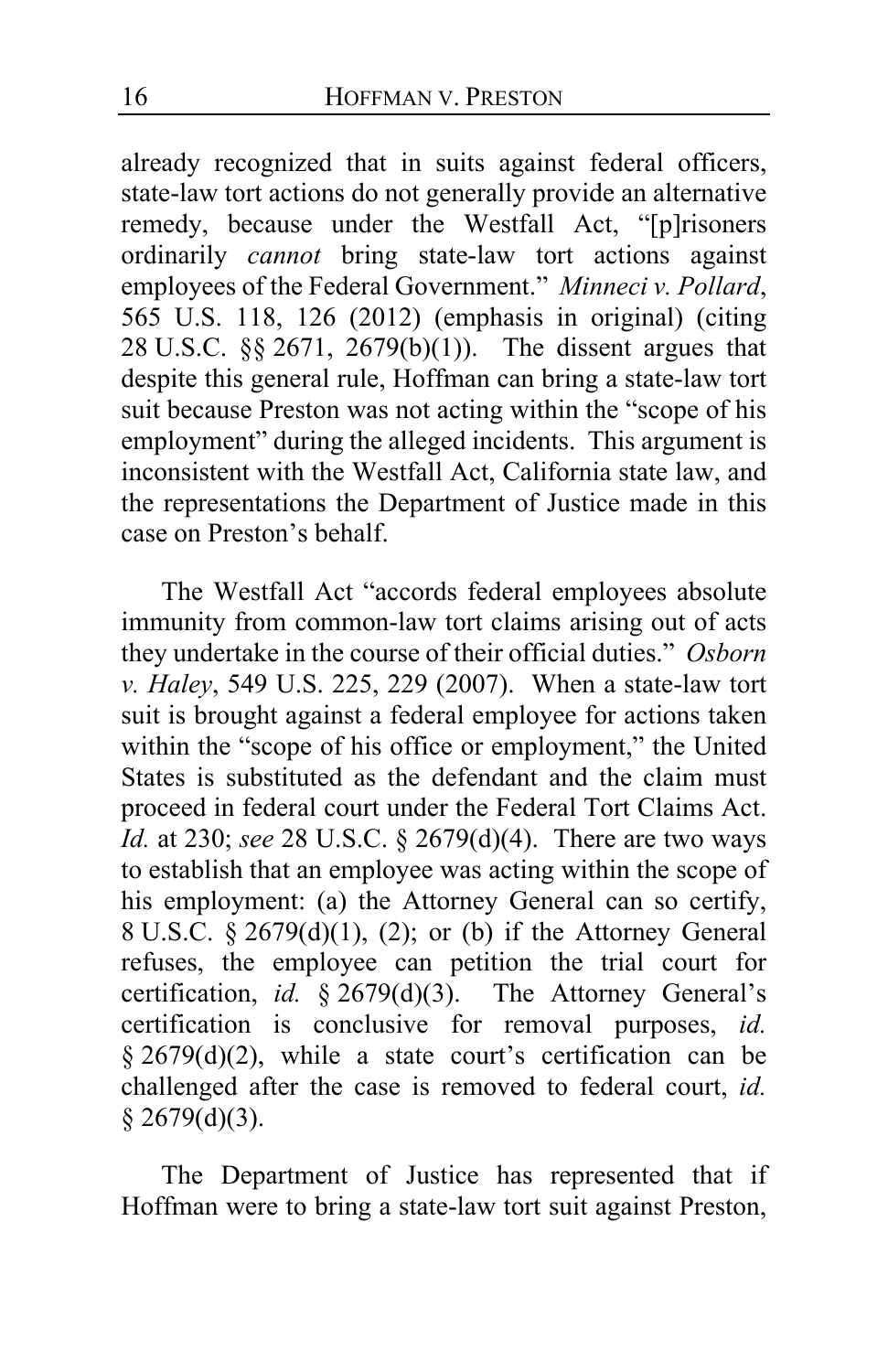"it is likely the United States would . . . certify that Preston acted within the scope of employment." The Attorney General determines that certification is proper based "on an understanding of the facts that differs from the plaintiff's allegations" in the complaint—including a defendant's denial of the underlying incidents. *Osborn*, 549 U.S. at 231. Preston has denied the allegations, and the Attorney General, through his designee, has approved Hoffman's direct representation by the Department of Justice, according to the government's letter brief filed on April 13, 2021. Such a representation is approved only "when the actions for which [Department of Justice] representation is requested reasonably appear to have been performed within the scope of the employee's employment." 28 C.F.R. § 50.15(a).

The Assistant U.S. Attorney has also repeatedly asserted that Hoffman could obtain a remedy under the Federal Tort Claims Act, which would be true only if Preston acted within the scope of his employment during the alleged acts. *See*  28 U.S.C.  $\S$  1346(b)(1). As Preston acknowledges, in these circumstances it would be quite odd if the Attorney General did not certify that Preston was acting within the scope of his employment for Westfall Act purposes, should the question arise.

Even if the question did reach a state court, it would be unclear at best whether that court would find that Preston acted within the scope of his employment. An officer's scope of employment for Westfall Act purposes is determined by applying "the principles of *respondeat superior* of the state in which the alleged tort occurred" here, California. *Saleh v. Bush*, 848 F.3d 880, 889 (9th Cir. 2017) (citation omitted). Under California law, it is "well established" that "an employee's willful, malicious and even criminal torts may fall within the scope of his or her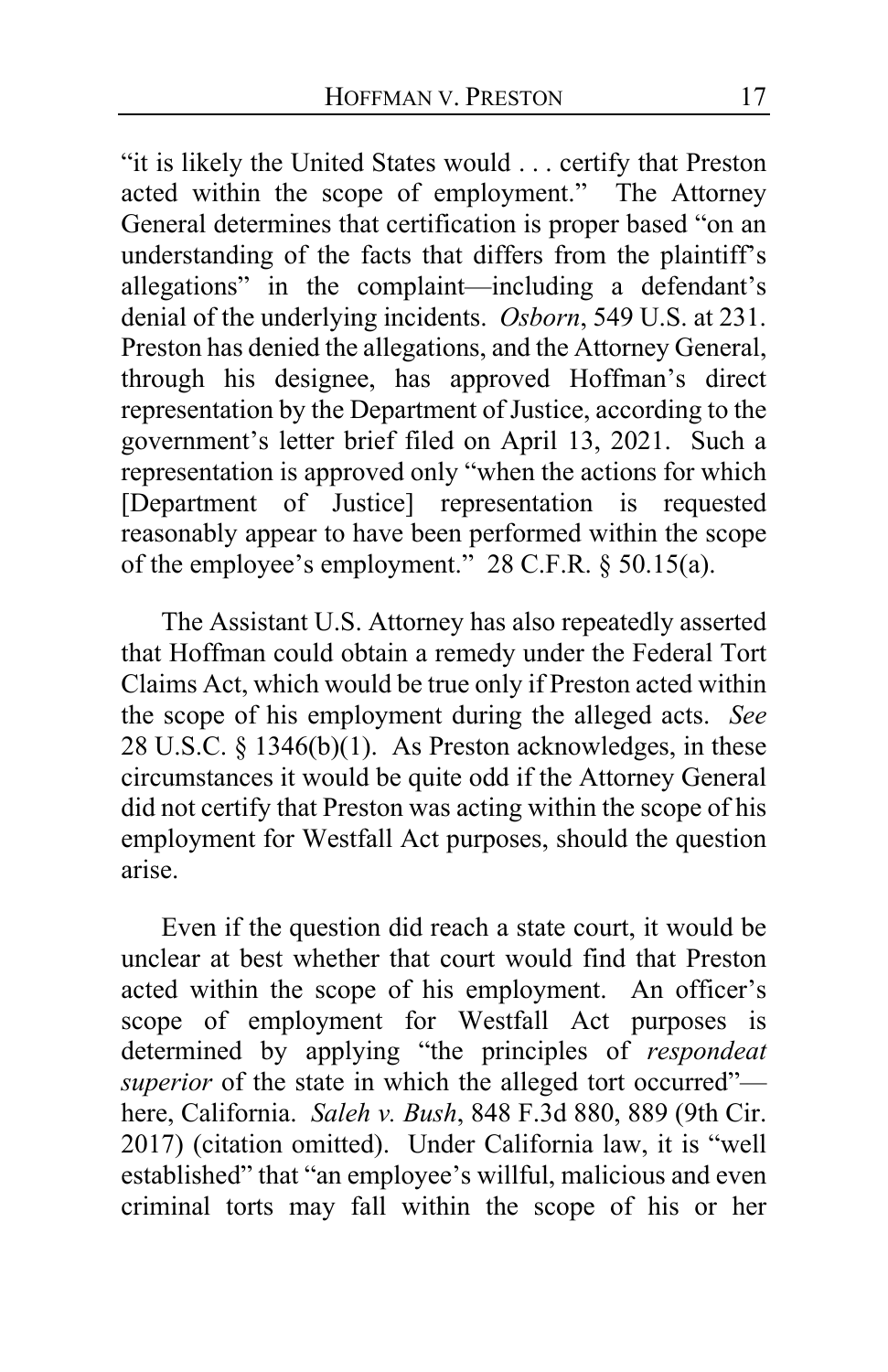employment for purposes of respondeat superior," *Lisa M. v. Henry Mayo Newhall Mem'l Hosp.*, 12 Cal. 4th 291, 296 (1995) (citations omitted), so long as there is a causal "nexus" between the tortious conduct and the employment, *Xue Lu v. Powell*, 621 F.3d 944, 948 (9th Cir. 2010).

California courts, and federal courts applying California law, have often found that employees were—or could have been—acting within the scope of their employment when they committed intentional torts. *See, e.g.*, *Doe v. Bridges to Recovery, LLC*, No. 2:20-CV-00348-SVW, 2021 WL 1321652, at \*3–4 (C.D. Cal. Mar. 8, 2021) (a reasonable juror could find that a medical technician who sexually assaulted a patient was acting within the scope of employment); *Heidari-Mojaz v. Arreguin*, No. CV 20-154- CBM-SHK(X), 2020 WL 6541991, at \*2 (C.D. Cal. Sept. 18, 2020) (an employee who punched a customer was acting within the scope of employment); *Xue Lu*, 621 F.3d at 948–49 (an immigration officer who solicited bribes from an asylum applicant and sexually assaulted her acted within the scope of employment); *Mary M. v. City of Los Angeles*, 814 P.2d 1341, 1347–52 (Cal. 1991) (en banc) (finding factual disputes material to determining whether a police officer who sexually assaulted the plaintiff acted within the scope of employment).

If Hoffman were to bring a state-law tort suit, and the Attorney General chose not to certify, the state court might conclude that Preston was acting outside the scope of his employment. But this remote possibility is too flimsy a basis to conclude that a state tort remedy is so obviously "available" to Hoffman that we should hesitate in extending a *Bivens*remedy. *Cf. Pollard*, 565 U.S. at 125–26 (no *Bivens*  remedy was available against a privately employed guard working in a federal prison, because a state-law tort claim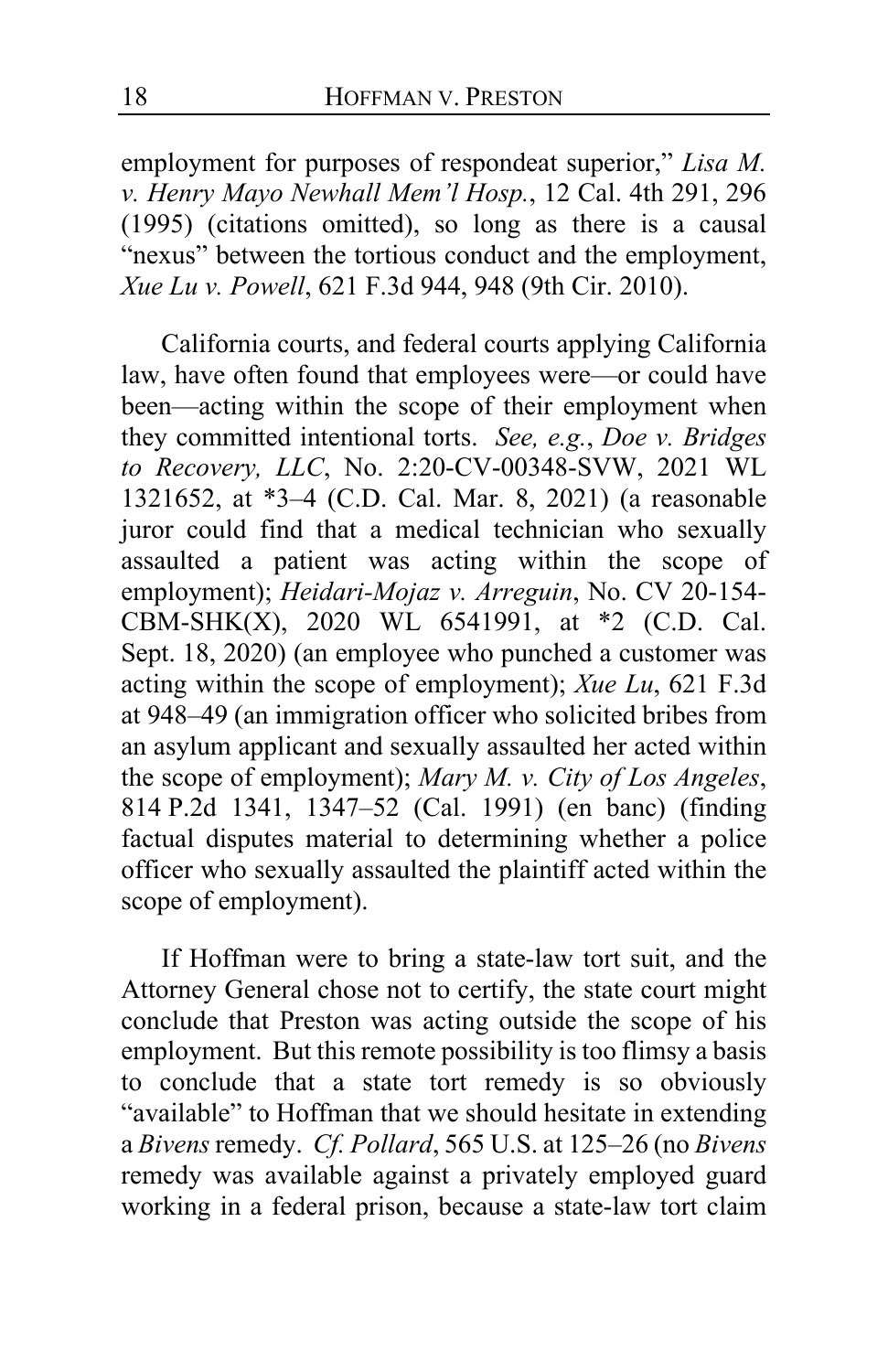was clearly available against the guard, in contrast to a federally employed prison employee).

#### 2.

If Preston is immune under the Westfall Act, Hoffman would instead be able to bring a claim against the United States under the Federal Tort Claims Act. 28 U.S.C. § 2679(d)(4). The availability of a remedy under that Act does not foreclose a parallel *Bivens* suit, because "the threat of suit against the United States [is] insufficient to deter the unconstitutional acts of individuals." *Corr. Servs. Corp. v. Malesko*, 534 U.S. 61, 67–68 (2012) (citing *Carlson*, 446 U.S. at 21). In *Carlson*, the Court noted that it is "crystal clear that Congress views FTCA and *Bivens* as parallel, complementary causes of action." 446 U.S. at 20; *see also id.* at 23 ("Plainly [the] FTCA is not a sufficient protector of the citizens' constitutional rights, and without a clear congressional mandate we cannot hold that Congress relegated respondent exclusively to the FTCA remedy."). The intervening years have not changed that conclusion. *See Hernandez II*, 140 S. Ct. at 748 n.9 ("Congress made clear that it was not attempting to abrogate *Bivens*" by enacting the Federal Tort Claims Act.); *see also Williams v. Baker*, 487 F. Supp. 3d 918, 929 (E.D. Cal. 2020) ("The Supreme Court has not repudiated its holding that the FTCA 'is not a sufficient protector of the citizens' constitutional rights,' and this court remains bound by it.") (quoting *Carlson*, 446 U.S. at 23).

3.

An injunction, a habeas grant, or other prospective relief is also inadequate to cure the harm Hoffman already suffered. *See, e.g.*, *Abbasi*, 137 S. Ct. at 1862 ("[I]ndividual instances of discrimination or law enforcement overreach,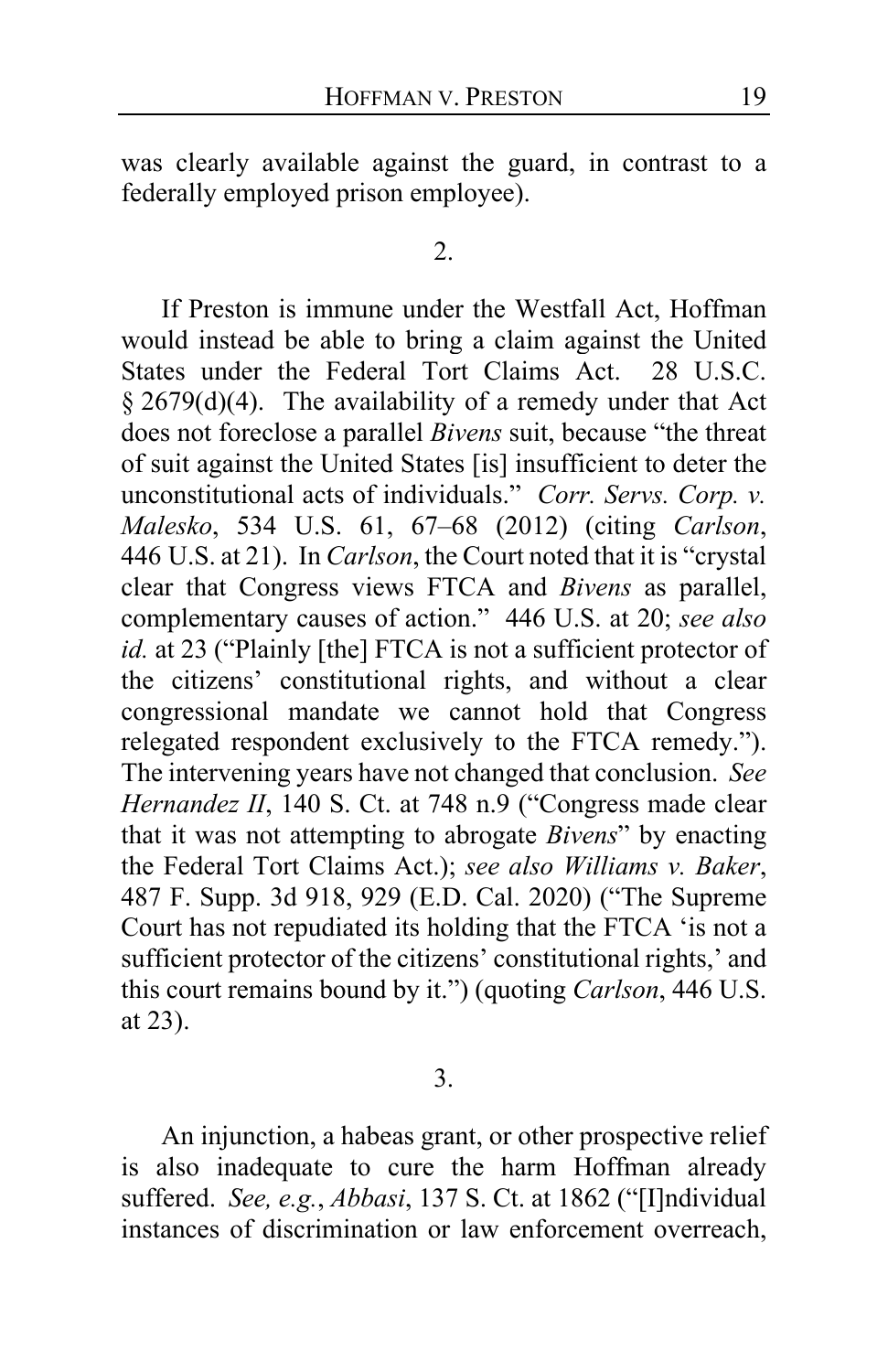. . . due to their very nature are difficult to address except by way of damages actions after the fact."); *Bistrian*, 912 F.3d at 92 (remedies that "give[] no retrospective relief" do not properly address the harm once a prisoner has been assaulted); *Reid*, 825 F. App'x at 445 (injunctive relief "does nothing to cure the damage [a plaintiff] already suffered"). Injunctive relief would be ineffective for, and unavailable to, Hoffman, as he has been moved to a different facility and is no longer in contact with Preston. *See, e.g.*, *Dilley v. Gunn*, 64 F.3d 1365, 1368 (9th Cir. 1995).

The dissent argues that the Supreme Court has precluded extending a *Bivens* remedy when any administrative or injunctive relief is, or was, available to the plaintiff—no matter how meaningless that relief would be to address the harm suffered. But the Supreme Court has not taken the approach that the dissent suggests. Instead, the Court has laid out a fact-specific inquiry, recognizing that when the relief sought affects important aspects of prison management, or when the relief is sought to deter entities, rather than individuals, from acting unconstitutionally, the plaintiff should seek an injunction. When the relief is sought to deter individuals from inflicting harm and that relief does not implicate prison policy or management, damages are appropriate. *See Malesko*, 534 U.S. at 74.

In *Malesko*, the Court explained that the availability of administrative and injunctive relief was a factor counseling against extending *Bivens* to an Eighth Amendment claim brought against a private prison operator. A *Bivens* remedy was not a proper vehicle for deterring the acts of an entity, as opposed to the acts of an individual federal officer. Unlike the damages sought against individual federal officers, as in *Carlson* and *Boule* and here, "injunctive relief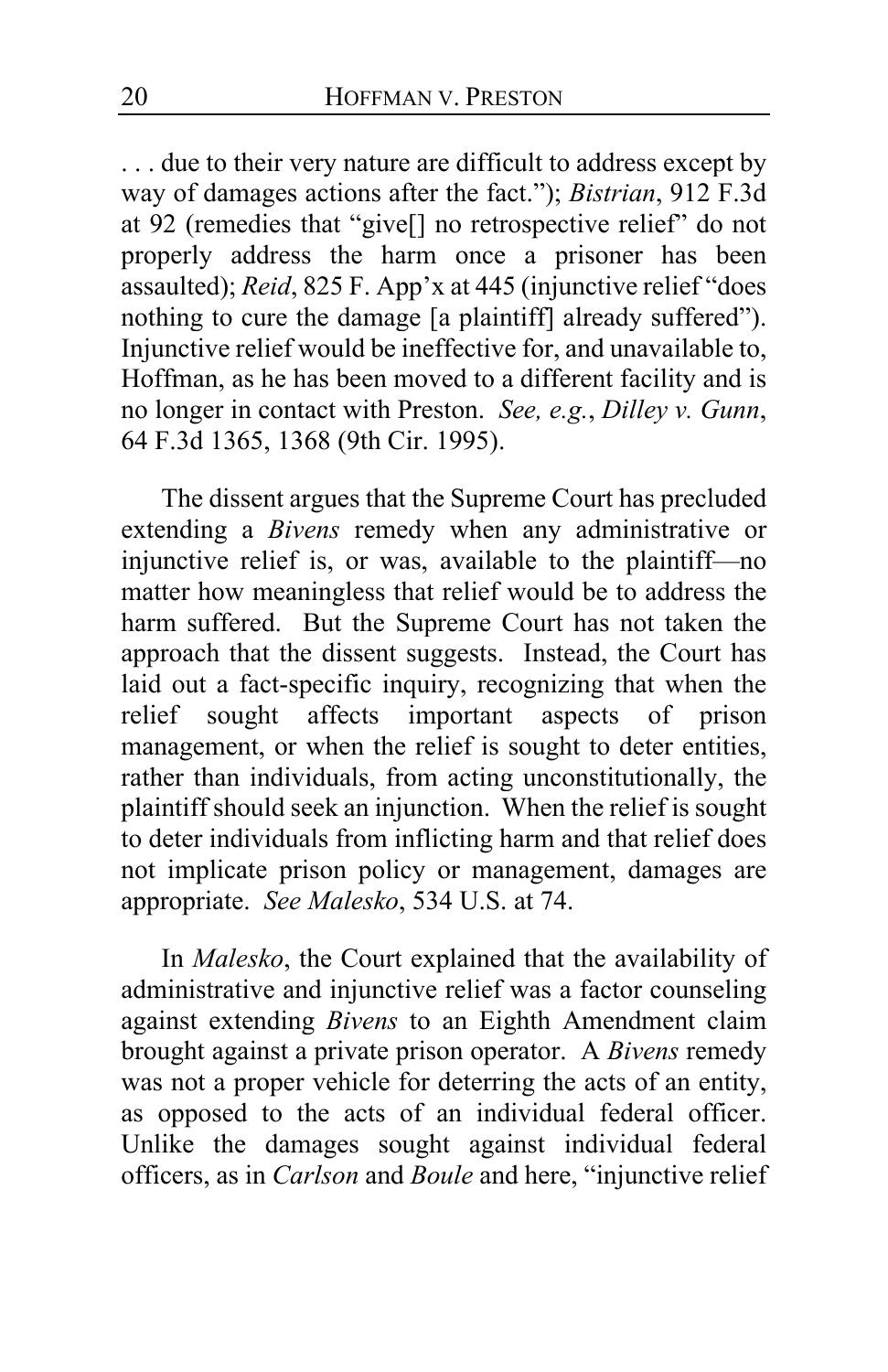has long been recognized as the proper means for preventing entities from acting unconstitutionally." *Id*.

In *Abbasi*, the respondents were former detainees at the Metropolitan Detention Center in Brooklyn, New York under a "hold-until-cleared" policy. 137 S. Ct. at 1852–53. Under the policy, the FBI would hold undocumented persons indefinitely while completing investigations to determine whether the detainees were connected to terrorists. *Id.* After suffering alleged abuse and harsh confinement conditions, the respondents brought two sets of *Bivens* claims against executive officials and wardens at the Detention Center. The *Abbasi* Court's rejection of the *Bivens* claims against the executive officials turned in part on recognizing that injunctive relief, not damages, is the right relief to reform an entity's policies. 137 S. Ct. at 1860. The *Abbasi* remand of the claims against the warden also raised this concern, noting that "an injunction requiring the prison warden to bring his prison into compliance with [the prison] regulations" may have been available. 137 S. Ct. at 1865.

*Carlson* is the one Supreme Court *Bivens* case that has involved claims against individual federal prison guards for their mistreatment of an inmate. The *Carlson* Court did not hold that the availability of some form of injunctive relief counseled against a *Bivens* remedy. The dissent asserts that "it must be emphasized that no injunctive relief was possible in *Carlson*, given that there, the prisoner died, whereas here, Hoffman lives on." Dissent at [43.](#page-42-0) In *Carlson*, the plaintiff inmate had died from the medical problems that the federal officers had failed to respond to, so the suit was brought by the estate. Hoffman survived the attack by inmates that the federal officer had instigated. But the twin purposes of a damages remedy—to deter the offender and to make the victim whole—are even more effective while the victim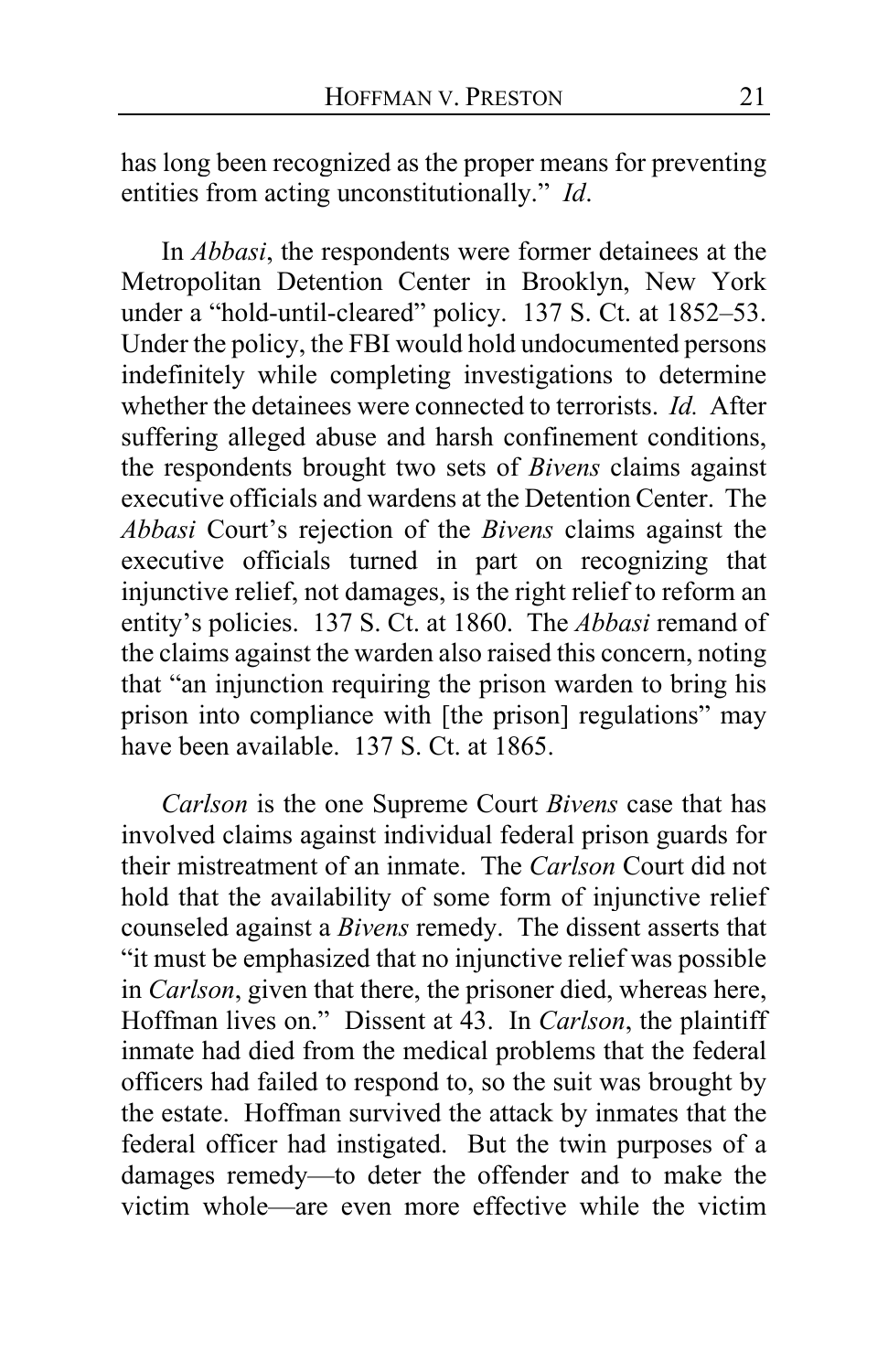lives. *See Malesko*, 534 U.S. at 70 ("The purpose of *Bivens* is to deter individual federal officers from committing constitutional violations."). The Dissent implies *Carlson* may have had a different outcome had the plaintiff inmate survived, but failure-to-provide-medical-care *Bivens* claims modeled after the claim in *Carlson* are routinely brought and maintained by current and former inmates who are still alive. *See, e.g.*, *Jiau v. Tews*, No. 13-cv-04231-YGR (PR), 2021 WL 2913549, at \*8 (N.D. Cal. July 12, 2021); *Van Gessel v. Moore*, 1:18-cv-01478-DAD-GSA-PC, 2020 WL 905216, at \*8–9 (E.D. Cal. Feb. 25, 2020); *Lewis v. Ives*, No. 3:18-cv-00184-MK, 2020 WL 2761024, at \*5 (D. Or. Feb. 12, 2020); *Harris v. Lappin*, No. EDCV 06–00664 VBF (AJW), 2009 WL 789756, at \*1, 10–11 (C.D. Cal. Mar. 19, 2009); *Lictenberg v. United States*, No. 10–00353 SOM–BMK, 2011 WL 322552, at \*2 (D. Hawaii Jan. 27, 2011).**[5](#page-21-0)**

Hoffman's claim does not seek to reform prison management. Hoffman does not bring a claim against an entity, and he does not seek to enjoin or require a particular prison policy. Hoffman seeks damages for the harm caused to him by the targeted actions of one rogue prison official.

Finally, the internal BOP grievance process is not a sufficient alternative to a damages remedy under *Bivens*. On its face, the grievance process is not intended as a substitute for a federal suit: the PLRA makes clear that a prisoner may bring a federal action after he exhausts the grievance process. 42 U.S.C. § 1997e(a). The Supreme Court has

<span id="page-21-0"></span>**<sup>5</sup>** *See also Chapman v. Santini,* 805 Fed. App'x. 548, 551, 554 (10th Cir. Feb. 13, 2020); *Koprowski v. Baker*, 822 F.3d 248, 249–50, 257 (6th Cir. 2016); *Scinto v. Stansberry*, 841 F.3d 219, 224, 236–37 (4th Cir. 2016); *Whitley v. Hunt*, 158 F.3d 882, 887–88 (5th Cir. 1998), *abrogated on other grounds*, *Booth v. Churner*, 532 U.S. 731 (2001).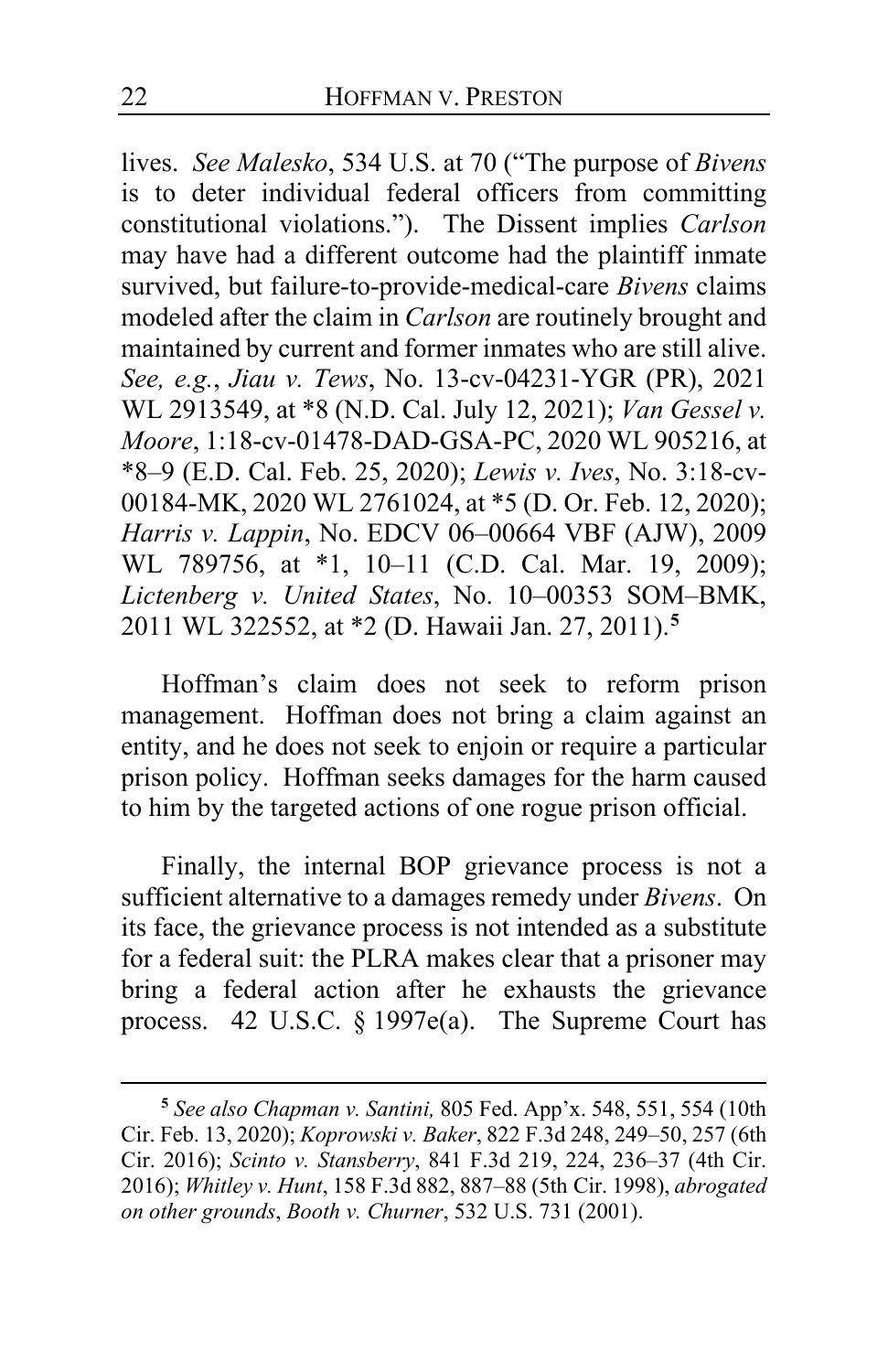acknowledged as much, explaining that "federal prisoners suing under [*Bivens*] must first exhaust inmate grievance procedures." *Porter v. Nussle*, 534 U.S. 516, 524 (2002). The purpose of this exhaustion requirement is to "promote administrative redress, filter out groundless claims, and foster better prepared litigation of claims aired in court," *id.*  at 528 (citation omitted)—*not* to exclude from federal court meritorious claims that cannot be resolved by the grievance process. This makes sense: when a prisoner is physically injured due to an officer's unconstitutional actions, the harm can "only be remedied by money damages," which are not available through the BOP grievance process. *Bistrian*, 912 F.3d at 92 (citation omitted); *see also Bivens*, 403 U.S. at 410 (Harlan, J., concurring) (the remedy is available for cases in which "it is damages or nothing").

## B.

Courts should hesitate to extend the *Bivens* remedy into a new context when "legislative action suggest[s] that Congress does not want a damages remedy." *Abbasi*, 137 S. Ct. at 1865; *see, e.g.*, *Hernandez II*, 140 S. Ct. at 739 ("Congress has been notably hesitant to create claims based on allegedly tortious conduct abroad."). We agree with the Third Circuit "that congressional silence in the PLRA about the availability of *Bivens* remedies" does not suggest that Congress intended to make such remedies unavailable. *Bistrian*, 912 F.3d at 92–93.

The touchstone is whether "there are sound reasons to think Congress might doubt the efficacy or necessity of a damages remedy as part of the system for enforcing the law and correcting a wrong." *Abbasi*, 137 S. Ct. at 1858. Congress passed the PLRA in 1996, 16 years after the Supreme Court decided *Carlson*. The law did not explicitly create a stand-alone monetary damages remedy against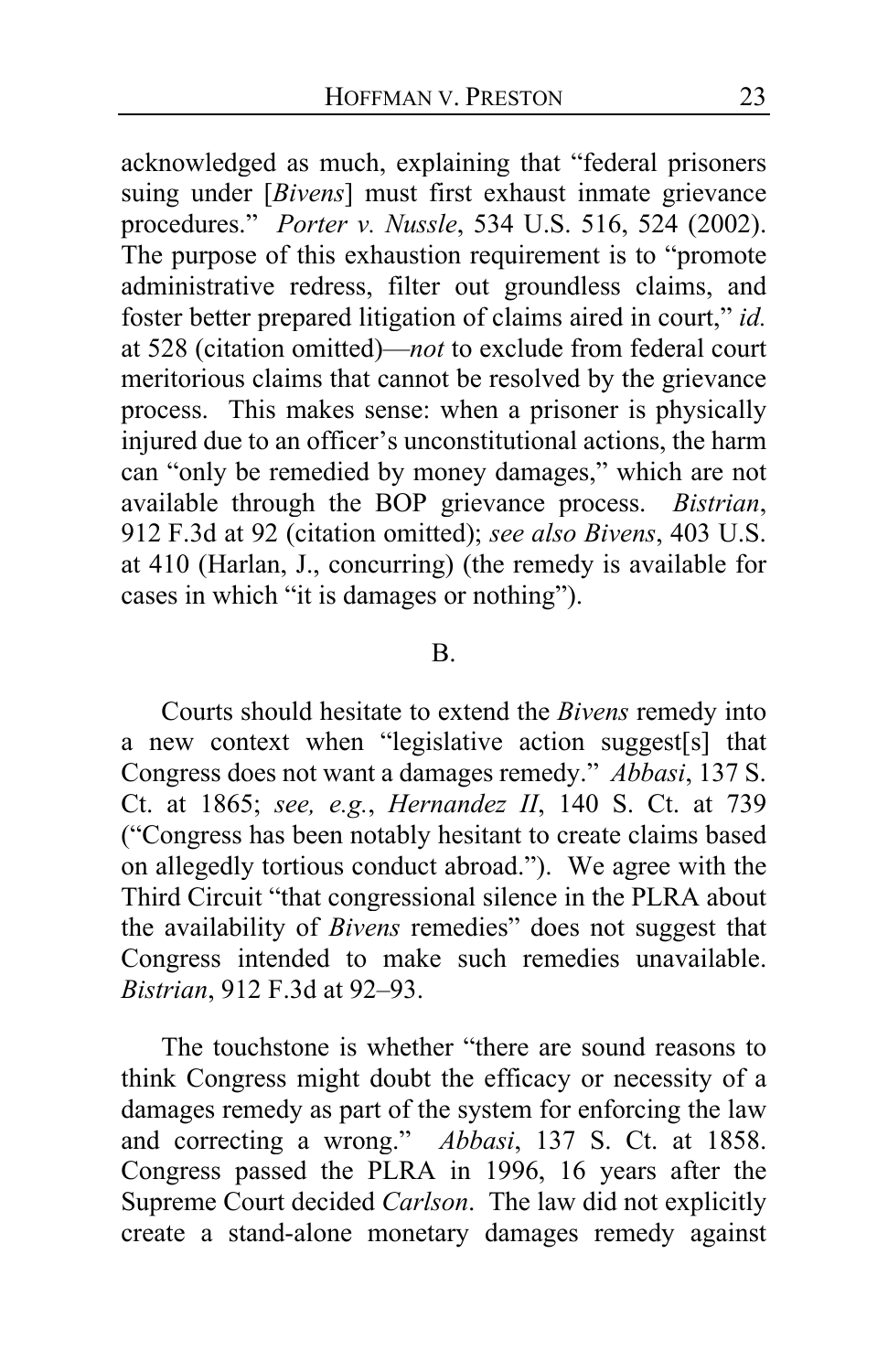federal correctional officers, but it did not explicitly disallow one either. *See* 42 U.S.C. § 1997e; *Abbasi*, 137 S. Ct. at 1865. The district court, Preston, and the dissent rely on *Abbasi*'s discussion of the PLRA to conclude that Congress's failure to explicitly provide a damages remedy "precludes an implied remedy." Dissent at [46.](#page-45-0) But *Abbasi* says only that "[i]t *could be argued*" that the PLRA's failure to provide a stand-alone damages remedy "suggests" that "Congress chose not to extend the *Carlson* damages remedy to cases involving other types of prisoner mistreatment." 137 S. Ct. at 1865 (emphasis added). We do not dispute that this argument can be made, but we find it unpersuasive.

The PLRA "attempts to eliminate unwarranted federalcourt interference with the administration of prisons" by "affor[ding] corrections officials time and opportunity to address complaints internally *before* allowing the initiation of a federal case." *Woodford v. Ngo*, 548 U.S. 81, 93 (2006) (emphasis added) (quoting *Nussle,* 534 U.S. at 525). Congress would have been aware when drafting the PLRA that prisoners were bringing failure-to-protect claims under *Bivens*. *See, e.g.*, *Gillespie*, 629 F.2d 637 (decided 16 years before PLRA enactment); *Farmer*, 511 U.S. 825 (decided two years before PLRA enactment). Congress did not and has not disallowed additional *Bivens* remedies. *See Brown v. Gardner*, 513 U.S. 115, 121 (1994) ("Congressional silence 'lacks persuasive significance.'" (citations omitted)).

Given its general purpose, the PLRA is best read as reflecting congressional "intent to make more rigorous the process prisoners must follow" before bringing a federal damages lawsuit, rather than a desire to prevent prisoners from seeking damages in federal court altogether. *Bistrian*, 912 F.3d at 93. The text supports this conclusion. The PLRA states that "[n]o action shall be brought with respect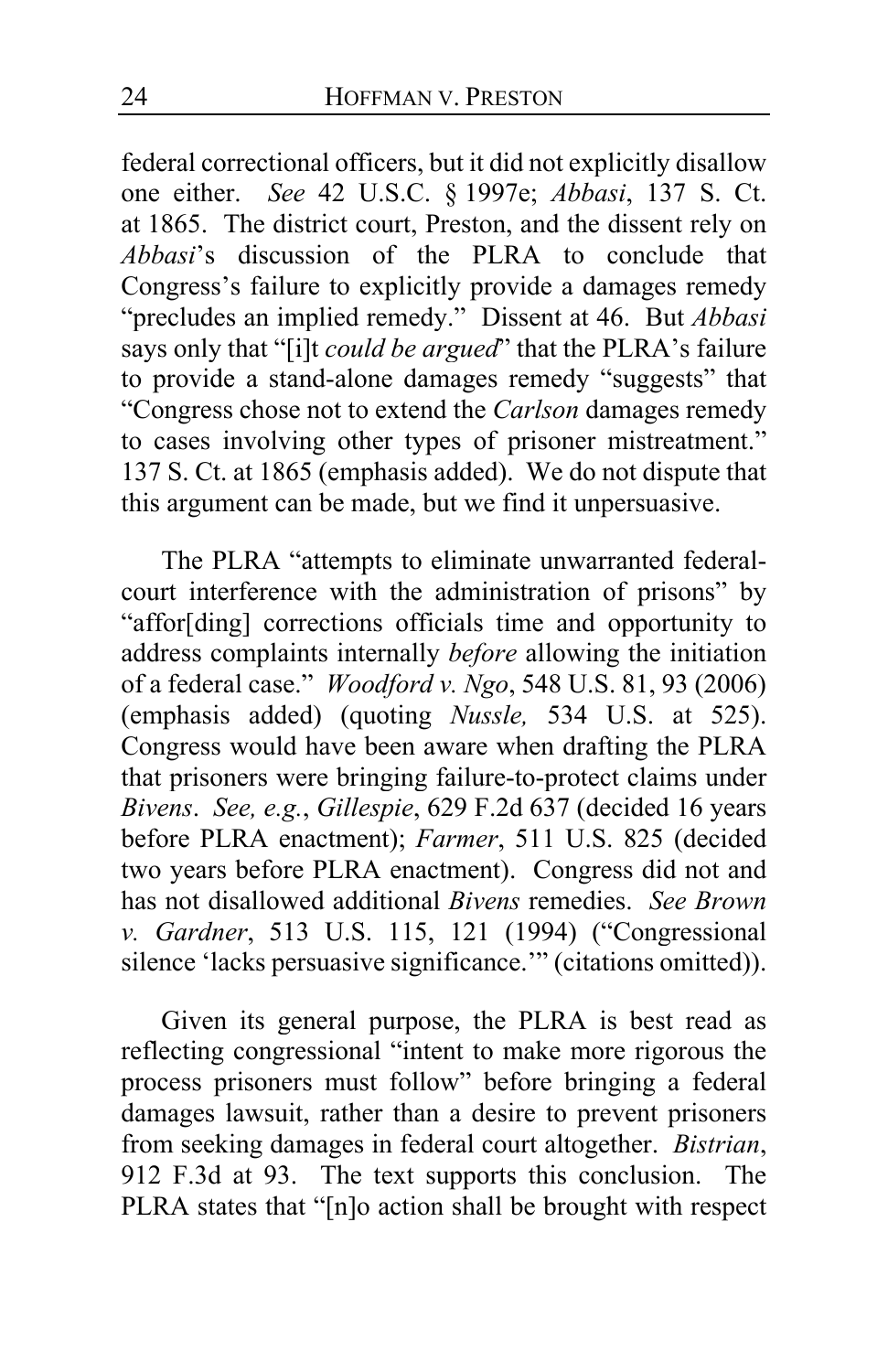to prison conditions under section 1983 of this title, or any other Federal law, by a prisoner confined in any jail, prison, or other correctional facility until such administrative remedies as are available are exhausted." 42 U.S.C. § 1997e(a). The PLRA slows down the processing of claims until administrative remedies are exhausted; it does not foreclose available remedies after exhaustion is complete, nor is it plausibly read as suggesting that possibility.

The PLRA also provided courts with explicit authority to act without motion to dismiss frivolous and meritless motions:

> The court shall on its own motion or on the motion of a party dismiss any action brought with respect to prison conditions under section 1983 of this title, or any other Federal law, by a prisoner confined in any jail, prison, or other correctional facility if the court is satisfied that the action is frivolous, malicious, fails to state a claim upon which relief can be granted, or seeks monetary relief from a defendant who is immune from such relief.

42 U.S.C. § 1997e(c)(1). Congress recognized that in some instances, defendants may be immune from monetary relief in suits relating to prison conditions, but Congress did not define when this immunity applies. Other parts of the PLRA specify when attorneys' fees are appropriate, the conditions for recovering mental or emotional damages, the types of hearings required for pretrial proceedings, and when the defendant has waived a reply. 42 U.S.C. § 1997e(d)–(g).

The PLRA's purpose and text lead to the conclusion that it is a statute about process, not the substantive requirements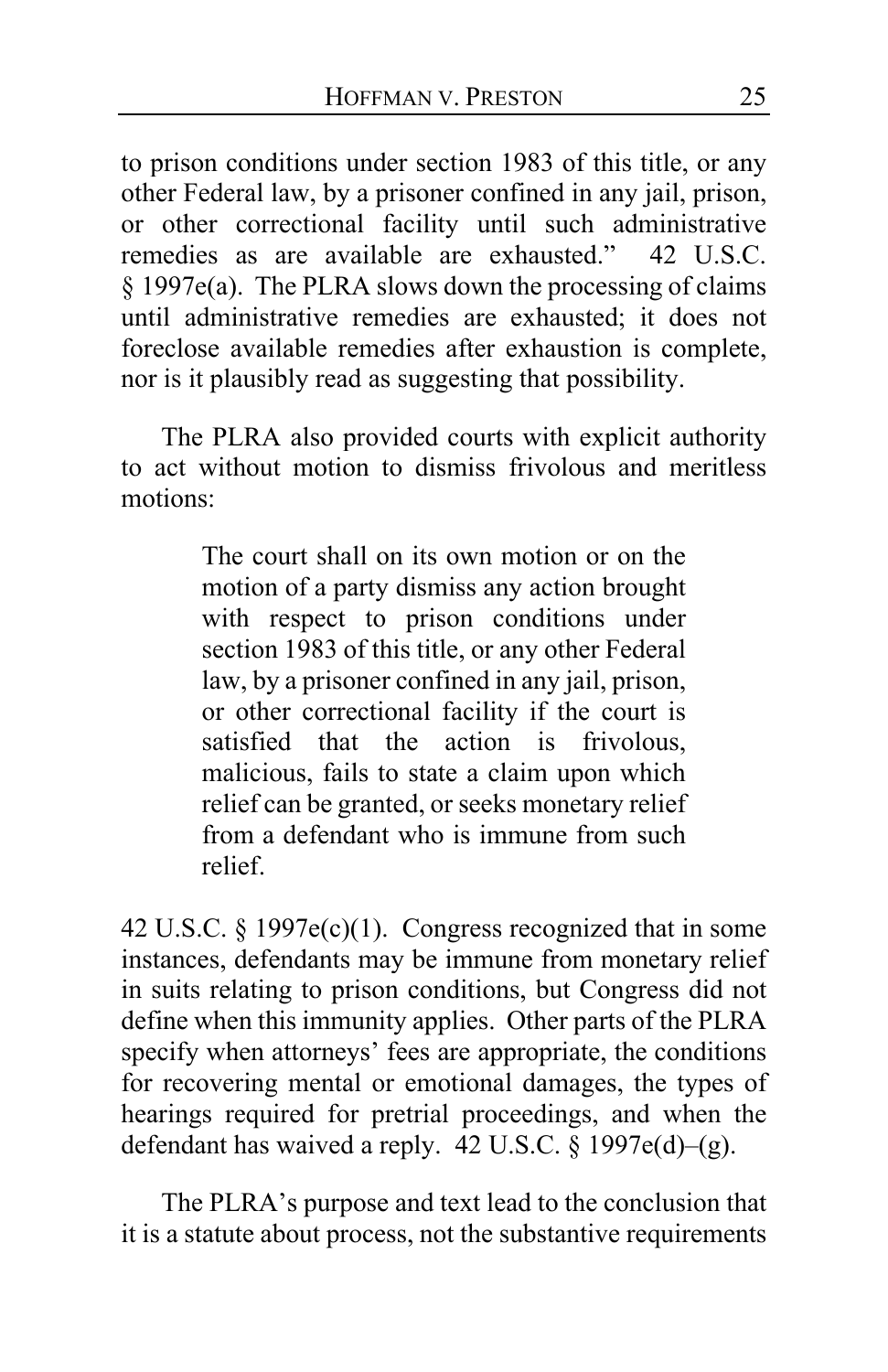for relief. *See Nussle*, 534 U.S. at 524 (requiring PLRA exhaustion for federal prisoners' *Bivens* actions). The PLRA does not overhaul the remedies available to incarcerated plaintiffs after they satisfy process requirements to seek those remedies. *Cf. Chappell v. Wallace*, 462 U.S. 296, 304 (1983) (rejecting a *Bivens* claim brought by military personnel when Congress had already enacted a comprehensive scheme for grievances, governing both process and remedies). No significant meaning can be attributed to the fact that Congress said nothing about the availability or unavailability of monetary damages to incarcerated plaintiffs. *Cf. AMG Capital Mgmt., LLC v. FTC*, 141 S. Ct. 1341, 1351 (2021) ("[W]hen 'Congress has not comprehensively revised a statutory scheme but has made only isolated amendments ... [i]t is impossible to assert with any degree of assurance that congressional failure to act represents affirmative congressional approval of [a court's] statutory interpretation.'"); *Midlantic Nat'l Bank v. N.J. Dep't of Envtl. Prot.*, 474 U.S. 494, 501 (1986) ("The normal rule of statutory construction is that if Congress intends for legislation to change the interpretation of a judicially created concept, it makes that intent specific.").

The PLRA does not provide "sound reasons to think Congress might doubt the efficacy or necessity of a damages remedy" here. *Abbasi*, 137 S. Ct. at 1858 (citation omitted). Preston suggests no other legislative action that would cause us to hesitate.

# C.

Finally, we agree with the district court that allowing this *Bivens* claim to proceed does not risk an undue "impact on governmental operations systemwide." *Abbasi*, 137 S. Ct. at 1858. Generally, "a *Bivens* claim is brought against the individual official for his or her own acts," with the purpose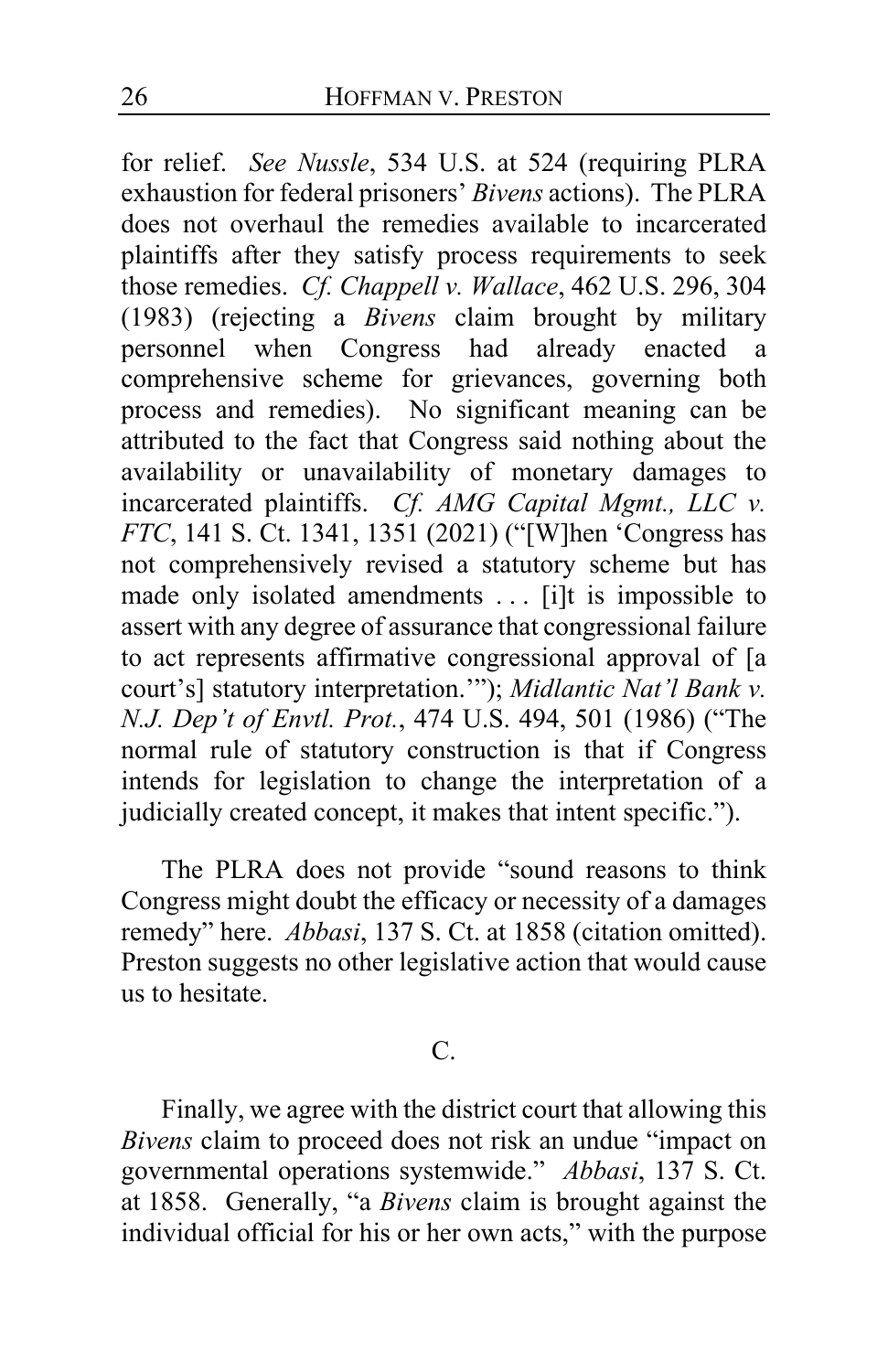"to deter the *officer*" from further unconstitutional actions. *Id.* (emphasis in original) (quoting *F.D.I.C. v. Meyer*, 510 U.S. 471, 485 (1994)). As discussed, this case falls squarely within that central *Bivens* purpose and does not threaten judicial overreach into the operation of another branch.

Preston's arguments to the contrary are unavailing. He asserts that Hoffman's claim interferes with internal prison disciplinary proceedings because the alleged constitutional violation is "intertwined" with the disciplinary citation Preston issued to Hoffman. This argument is clearly incompatible with the purpose and history of *Bivens* actions. By Preston's logic, any time a corrections officer initiated a disciplinary matter, no matter how unfounded or retaliatory, a *Bivens* claim would be precluded. This is simply not the kind of interference with other branches that concerned the Supreme Court in *Abbasi*.

This case does not impact national security or raise cross-border concerns that clearly counsel against a *Bivens*  remedy. *See Hernandez II*, 140 S.Ct. at 749 ("We have declined to extend *Bivens* where doing so would interfere with the system of military discipline created by statute and regulation, and a similar consideration is applicable here. Since regulating the conduct of agents at the border unquestionably has national security implications, the risk of undermining border security provides reason to hesitate before extending *Bivens* in this field." (internal citations omitted)); *see also Abbasi*, 137 S.Ct. at 186; *cf. Lanuza*, 899 F.3d at 1028–29 (allowing the extension of *Bivens* for a plaintiff whose claim "d[id] not challenge high-level executive action" or "seek to alter the policy of the political branches").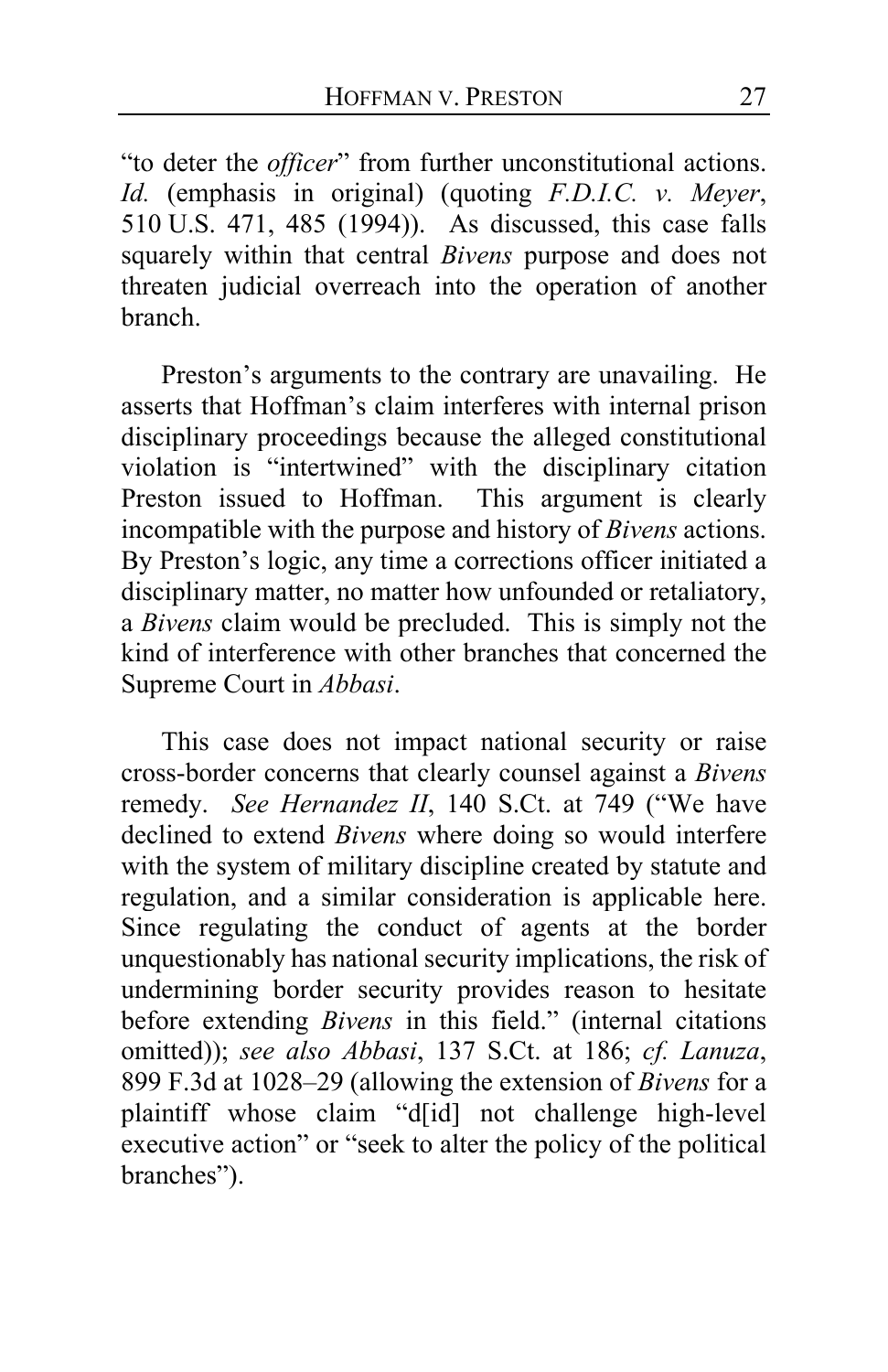Nor does Hoffman challenge prison administration or policies. Prisoners generally bring three categories of *Bivens*  claims: 1) challenges to the conditions of their confinement; 2) challenges to the use of force by prison guards; and 3) claims that officers were deliberately indifferent to the health and safety of inmates. Each of these Eighth Amendment claims can pose separation of powers concerns when the harm caused is the result of broader prison policies and administration, or when a *Bivens* remedy might lead to the alteration of prison policies and administration. As the Supreme Court has emphasized, "[p]rison administration" is "a task that has been committed to the responsibility of [the legislative and executive] branches, and separation of powers concerns counsel a policy of judicial restraint." *Turner v. Safley*, 482 U.S. 78, 84–85 (1987).

The allegations and claim in this case are similar to the second category—alleging excessive force by prison guards—but the allegations are not that a corrections officer used excessive force against an inmate in an attempt to maintain discipline or prison security. The *Bivens* claim here is based on allegations that a corrections officer intentionally harmed the plaintiff by bribing and inciting other prisoners to use force against him. The allegations and claim in this case are also similar to the third category—deliberate indifference—but the allegations are not that the corrections officer failed to protect an inmate from a known harm that the officer himself did not create (like a prisoner's proneness to asthma attacks). The *Bivens* claim here is based on allegations that a corrections officer created the risk of harm and then failed to protect the plaintiff from that harm. The claim, if it were to succeed, would punish the officer for acts certainly prohibited by the prison administration's rules (bribing inmates to inflict harm on other inmates), and it would not insert the court into broad or sensitive areas of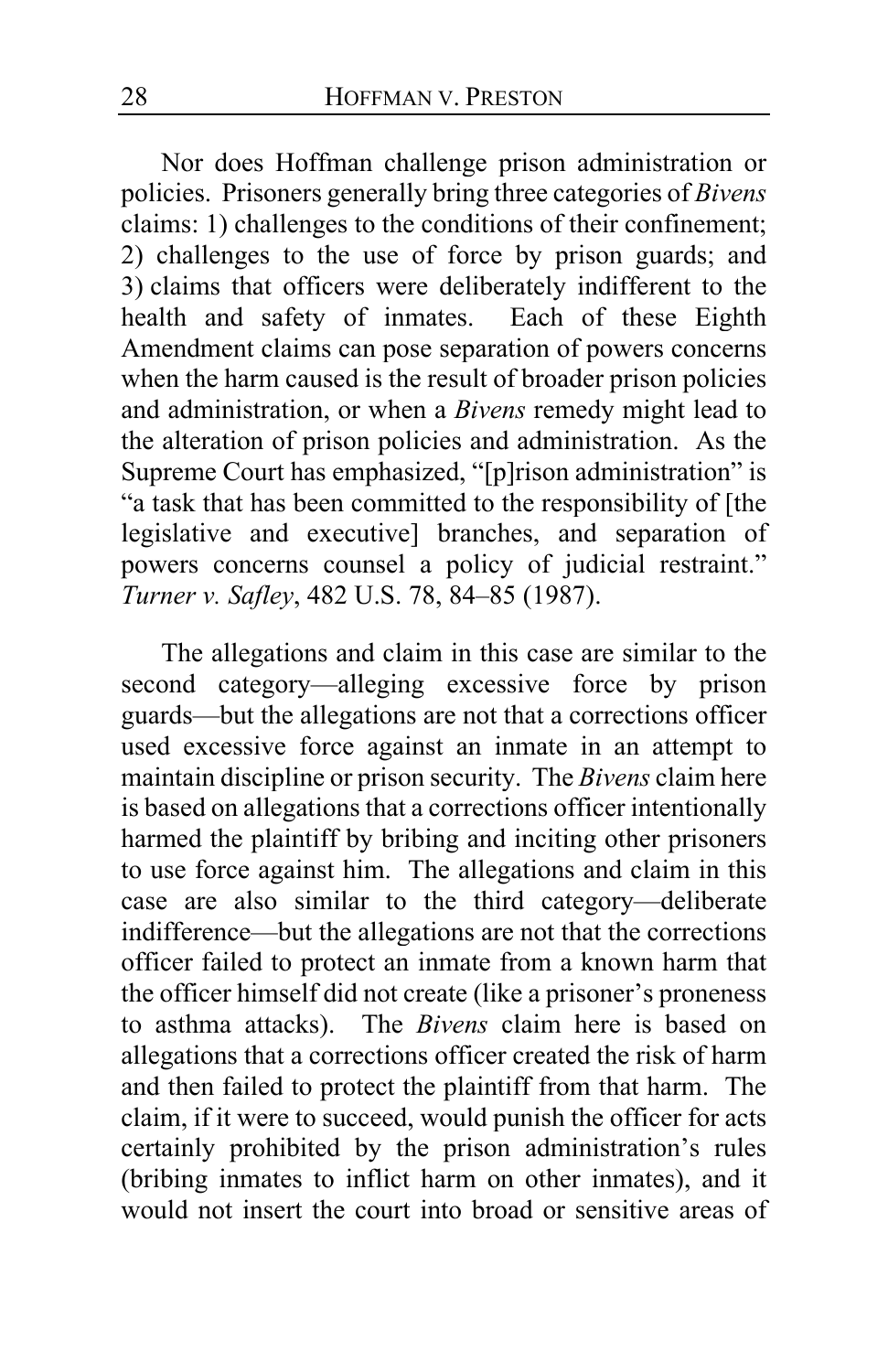prison administration, such as the way the prison permits officers to use force against inmates or the way the prison houses inmates.

The propriety of this *Bivens* claim is made even clearer when compared to claims by inmates for which courts have permitted a *Bivens* remedy. Recently, the Third Circuit upheld a *Bivens* remedy for an officer's failure to protect a prisoner from a substantial risk of harm at the hands of another prisoner. In *Bistrian v. Levi*, 912 F.3d 79 (3d Cir. 2018), an inmate, Peter Bistrian, cooperated with two prison officials in a "surveillance operation in which Bistrian secretly passed inmate notes to prison officials." *Id.* at 84. Eventually, due to a slip-up by Bistrian, inmates learned of Bistrian's cooperation. Bistrian "received multiple threats and made prison officials aware of them." *Id.* "Despite [the defendants'] knowledge of the threats against Bistrian, ... prison officials placed him in the recreation yard where" the inmates whom Bistrian had been surveilling were waiting. Those inmates "proceeded to brutally beat Bistrian," while the officers watched and did not intervene until "the damage was done." *Id.* "Bistrian suffered severe physical and psychological injuries." *Id*. **[6](#page-28-0)**

The defendants argued that separation of powers principles counseled against a *Bivens* remedy, but the court disagreed. *Id*. at 93. The court noted that "Bistrian's claim fits squarely within *Bivens*' purpose of deterring misconduct by prison officials," because "Bistrian's claim challenges

<span id="page-28-0"></span>**<sup>6</sup>** In *Bistrian*, the Third Circuit found that a claim for failure to protect an inmate from a known risk of substantial harm does not arise in a new *Bivens* context even when brought by pretrial detainees under the Fifth Amendment. 912 F.3d at 88. This case does not present that question, and we do not reach it.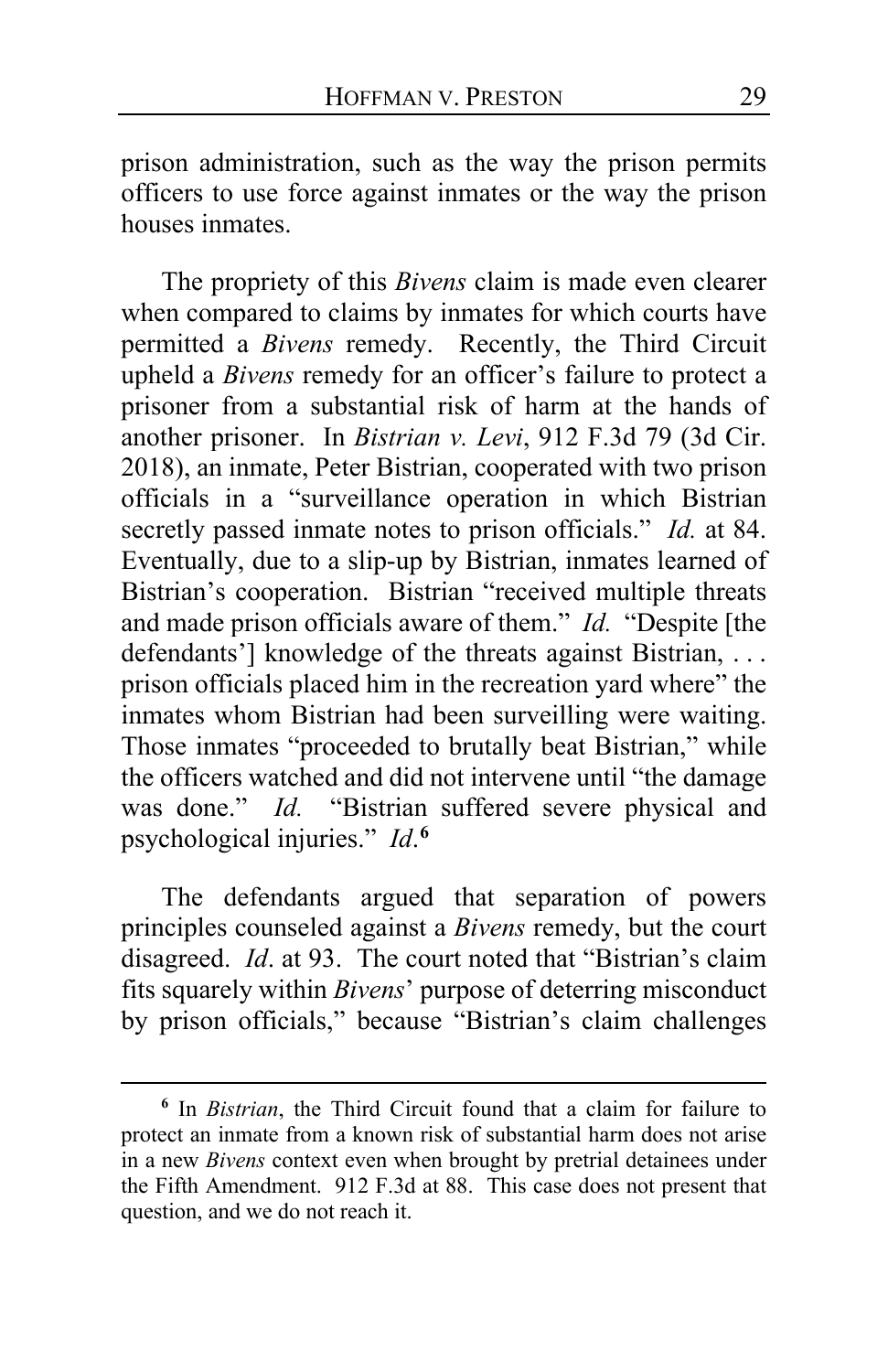particular individuals' actions or inaction in a particular incident—the specific decision to place him in the yard with Northington and other prisoners and then to not intervene when he was being savagely beaten." *Id.*

In *Bistrian*, the defendant officers did not provoke the inmates to attack Bistrian, but they knowingly placed him in a situation that they knew would result in harm, and they then failed to protect him from that harm. Hoffman's claim goes one step further, alleging that Preston not only failed to protect Hoffman from a known risk of harm, but also provoked inmates to harm him in the first place. A *Bivens*  remedy would do more than ensure that officials do not forgo their responsibility "to protect prisoners from violence at the hands of other prisoners." *Farmer v. Brennan*, 511 U.S 825, 833 (1994). It would ensure that officials also do not instigate that violence.

The dissent's worry that allowing a *Bivens* remedy in this case will open a floodgate of claims against "countless decisions taken by prison officials," is misplaced. We write far more narrowly. A *Bivens* claim may proceed on allegations that an individual officer intentionally targeted an inmate for harm by spreading malicious rumors about and offering bribes to attack him, the inmate was attacked because of the officer's conduct, and the officer failed to protect the inmate against the known risk of harm that the officer himself created.**[7](#page-29-0)** We take no further, and certainly

<span id="page-29-0"></span>**<sup>7</sup>** If, after discovery, there is no evidence supporting that Hoffman's attacker acted because of Preston's conduct, then Hoffman would not have an available *Bivens* claim. There are no allegations that Preston had knowledge of a risk of harm to Hoffman that arose independent of Preston's conduct. *See Farmer*, 511 U.S. at 844 ("[P]rison officials who lack[] knowledge of a risk cannot be said to have inflicted punishment.").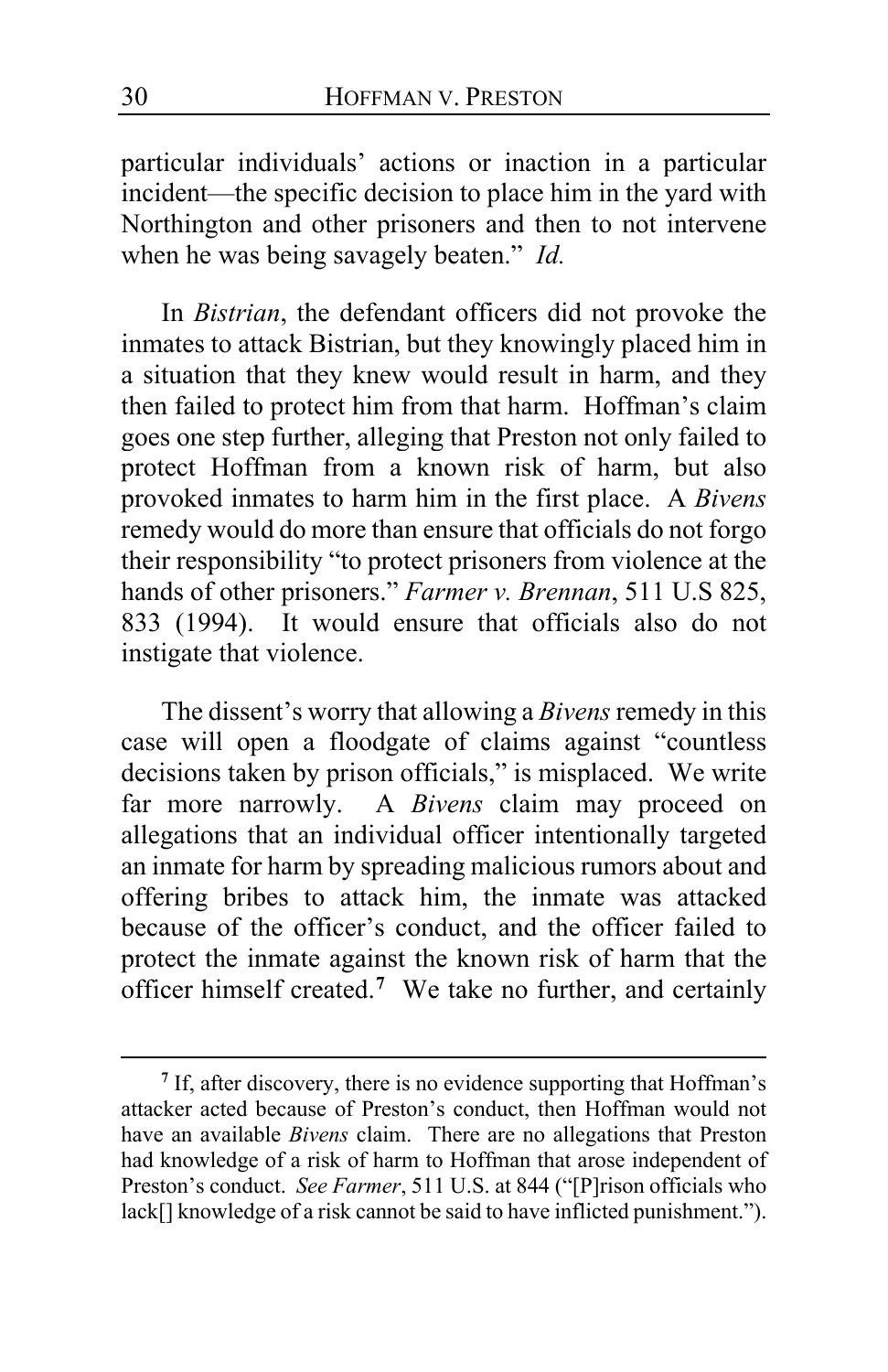no broader, position on the scope of claims against prison officials that might otherwise warrant a *Bivens* remedy.

In sum, although this case represents a modest extension of *Bivens*, no special factors caution against extending the remedy to encompass this well-established claim, brought against a single rogue officer under the same constitutional provision applied in a well-recognized Supreme Court *Bivens* case. Simply put, "if the principles animating *Bivens* stand at all, they must provide a remedy" here. *Lanuza*, 899 F.3d at 1021.

#### **V.**

For the reasons stated above, the district court's dismissal is **REVERSED and REMANDED** for further proceedings consistent with this opinion.

BEA, Circuit Judge, dissenting:

The Supreme Court has made crystal clear that the days of freely implying damages remedies against individual federal officials under *Bivens* are at an end. "The Constitution grants legislative power to Congress," and so "a federal court's authority to recognize a damages remedy must rest at bottom on a statute enacted by Congress." *Hernandez v. Mesa*, 140 S. Ct. 735, 741–42 (2020). The Court has recognized only three exceptions to this general rule: damages remedies may be implied for the specific claims at issue in *Bivens*, *Davis*, and *Carlson*. But these exceptions are limited to the factual contexts in which they arose, and the lower courts cannot extend them if any "special factors counsel[] hesitation" before intruding on the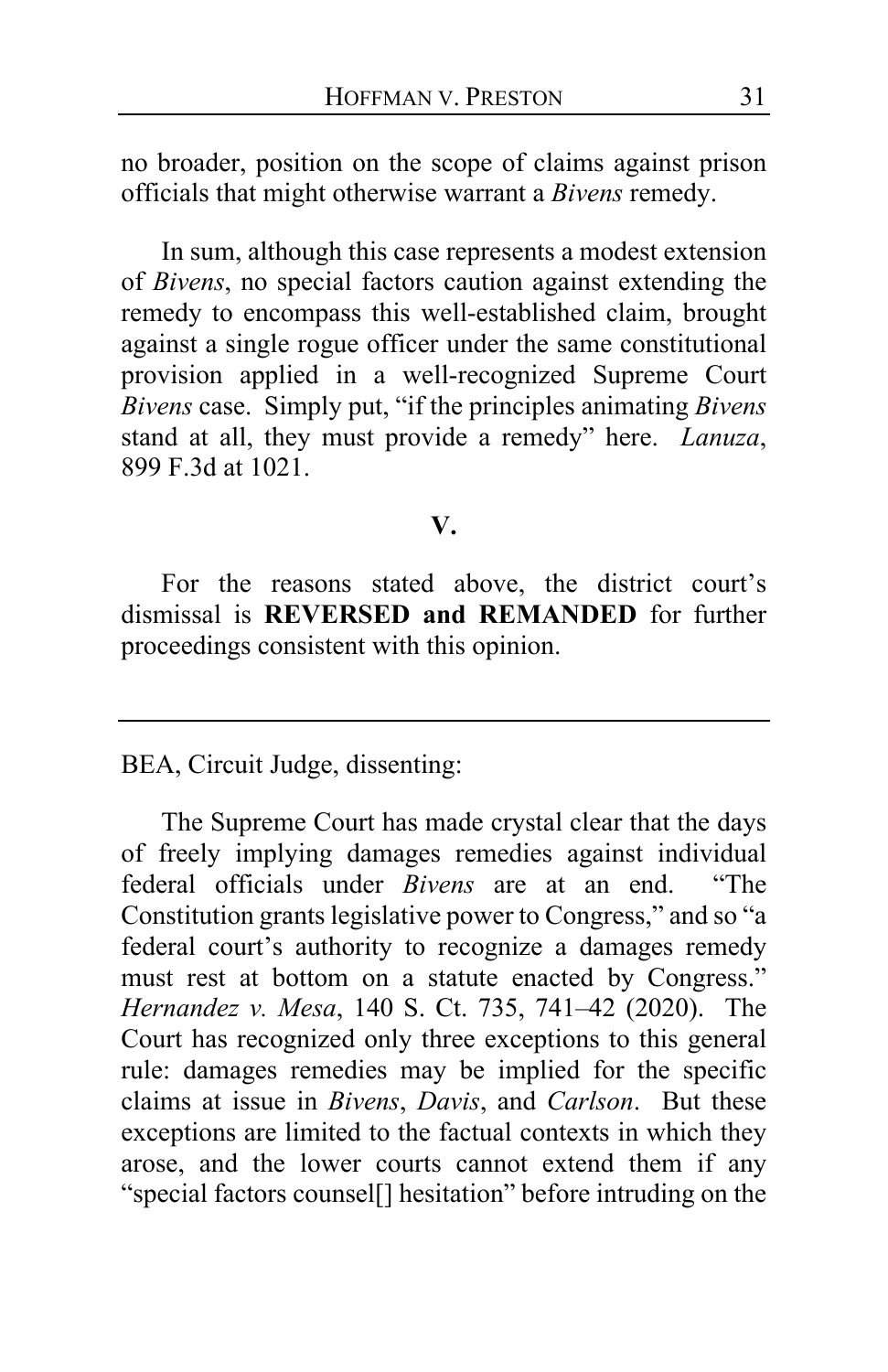separation of powers and acting in the absence of statutory authority. *Ziglar v. Abbasi*, 137 S. Ct. 1843, 1857 (2017).

This should have been a straightforward affirmance of the district court's judgment. We are asked to decide whether a prisoner (Hoffman) may seek damages against a federal prison guard (Preston) who, the prisoner claims, intentionally and deliberately instigated other prisoners to beat him in retaliation for the prisoner's suspected snitching out of the prison guards' theft of prison food by offering to pay other prisoners to beat him. Is that a *Bivens* eligible violation of the Eighth Amendment's prohibition of cruel and unusual punishment? The answer is no. Congress has never enacted a damages remedy against federal prison officials who act as in the allegations in this case, which amount to an Eighth Amendment excessive force claim; the Supreme Court has never recognized a remedy for such actions under *Bivens*, and at least three special factors bar the narrow gate towards extending the *Bivens* remedy to this new context. Unfortunately, my colleagues dismiss the Supreme Court's clear instructions by permitting this case to move forward as a *Bivens* cause of action. The majority prunes partial quotes from *Hernandez* and *Abbasi* to present a veneer of faithfulness to binding precedent. But do not be fooled: their reasoning and conclusions cannot be squared with modern *Bivens* jurisprudence.**[1](#page-31-0)**

While the majority recognizes this case arises in a new *Bivens* context, they err in holding that no "special factors" counsel against implying a new remedy for this Eighth Amendment claim, an Eighth Amendment intentional harm claim that is more than just a "modest extension" of *Carlson*.

<span id="page-31-0"></span>**<sup>1</sup>** *See Hernandez v. Mesa*, 140 S. Ct. 735 (2020); *Ziglar v. Abbasi*, 137 S. Ct. 1843 (2017).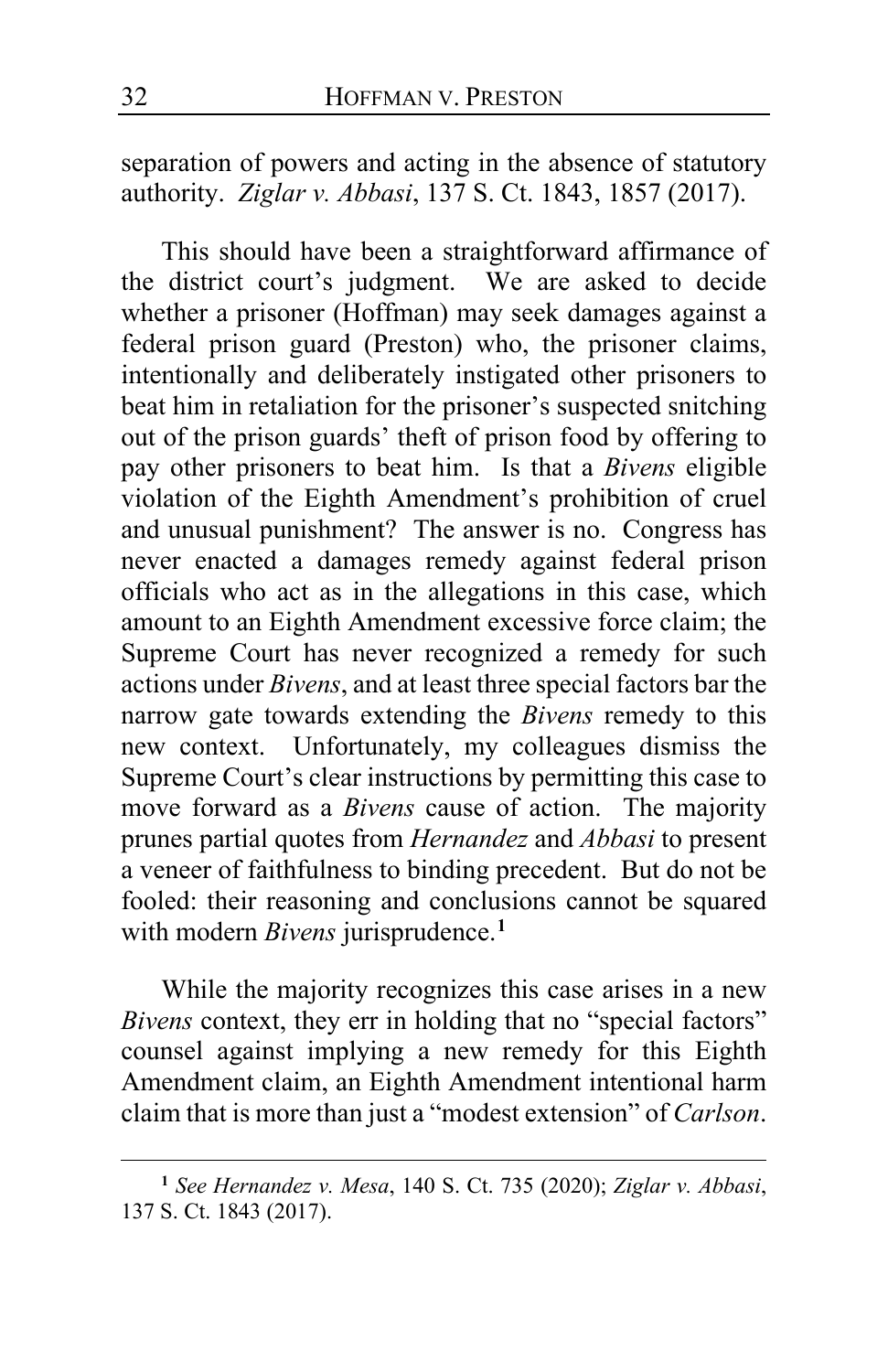Congress has determined that a judicially administered damages regime against federal officials in their individual capacity is not the best way to protect the constitutional rights of federal prisoners. The existence of alternative remedies, repeated refusal to extend a damages remedy, and the complex regulatory regime governing prison administration all counsel against extending *Bivens* here.

Because I fear the majority oversteps the constitutional separation of powers and puts our circuit in danger of yet another reversal, I respectfully dissent.

# **I. Factual Background**

Marcellus Hoffman is a federal prison inmate formerly housed at the U.S. Penitentiary in Atwater, California. Hoffman sued Officer Timothy Preston of the Federal Bureau of Prisons ("BOP") in the U.S. District Court for the Eastern District of California for intentionally instigating other prisoners to attack him. According to the complaint,**[2](#page-32-0)** Preston accused Hoffman in front of other inmates of "snitching" on BOP officers for stealing lunches from the prison cafeteria and offered to pay inmates to beat Hoffman in retaliation for Hoffman's opposition to the thefts. This intentional conduct, motivated by specific intent to harm Hoffman, allegedly caused another inmate to beat Hoffman in his prison cell. The complaint further alleged that Hoffman has continued to receive threats from prisoners and prison officials since transferring to a new prison in Pennington Gap, Virginia, because of Preston's actions.

<span id="page-32-0"></span>**<sup>2</sup>** Officer Preston has denied the allegations, but their truth must be assumed because this appeal arises from a ruling on a motion to dismiss. *Moss v. U.S. Secret Serv.*, 572 F.3d 962, 967–68 (9th Cir. 2009).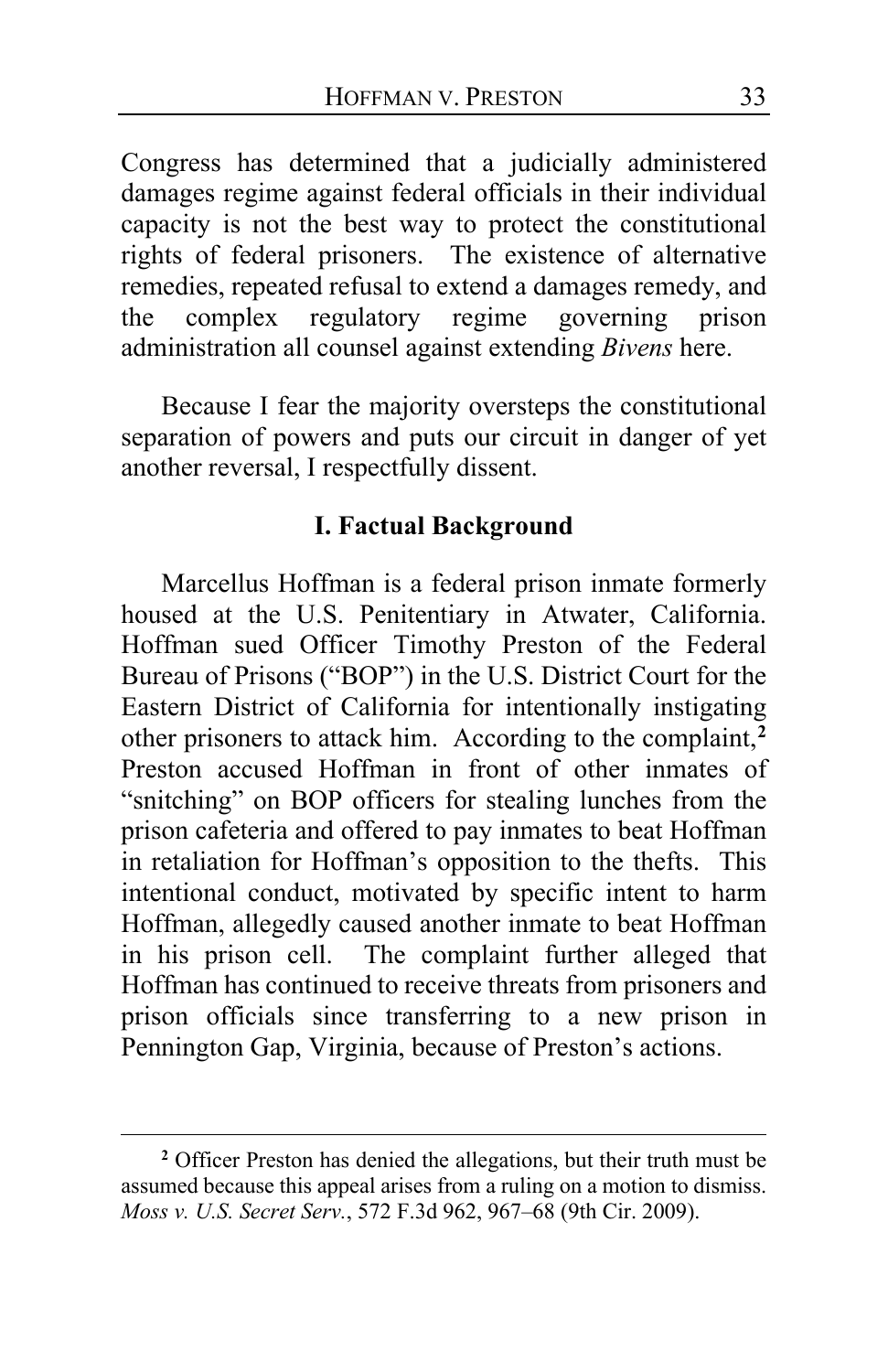Hoffman claimed that Officer Preston's actions constituted retaliation in violation of the First Amendment and cruel and unusual punishment in violation of the Eighth Amendment. To remedy these alleged violations of his constitutional rights, Hoffman sought a declaratory judgment as well as \$100,000 in compensatory and punitive damages and attorneys' fees and costs from Officer Preston in his individual capacity. Only the Eighth Amendment claim is at issue on this appeal because Hoffman did not appeal the dismissal of his First Amendment retaliation claim.

From the outset, Hoffman faced a problem as to the remedies he sought: Congress has never enacted a damages remedy against individual *federal* officials for the violation of constitutional rights as it has against *state* officials in 42 U.S.C. § 1983. Hoffman does not seek damages in this action against the United States under the Federal Tort Claims Act ("FTCA"), 28 U.S.C. §§ 2671 *et seq*., by alleging that Preston acted as an agent of the Government. Hoffman also did not allege that Preston acted outside the scope of his employment, and was therefore not protected from liability under state laws by provisions of the Westfall Act, *id.* § 2679. Neither did he attempt to bring California tort law claims against Preston for assault, battery, or defamation. Nor did Hoffman seek prospective injunctive or habeas relief to remedy the reputational harms he allegedly continues to suffer from being labelled a snitch since transferring to a new federal prison facility in Virginia, 18 U.S.C. § 3626. Instead, Hoffman solely asked the court to imply a damages remedy against individual federal officials from the text of the Constitution itself.

The district court adhered to the clear instructions of the Supreme Court's decision in *Abbasi* by refusing to extend a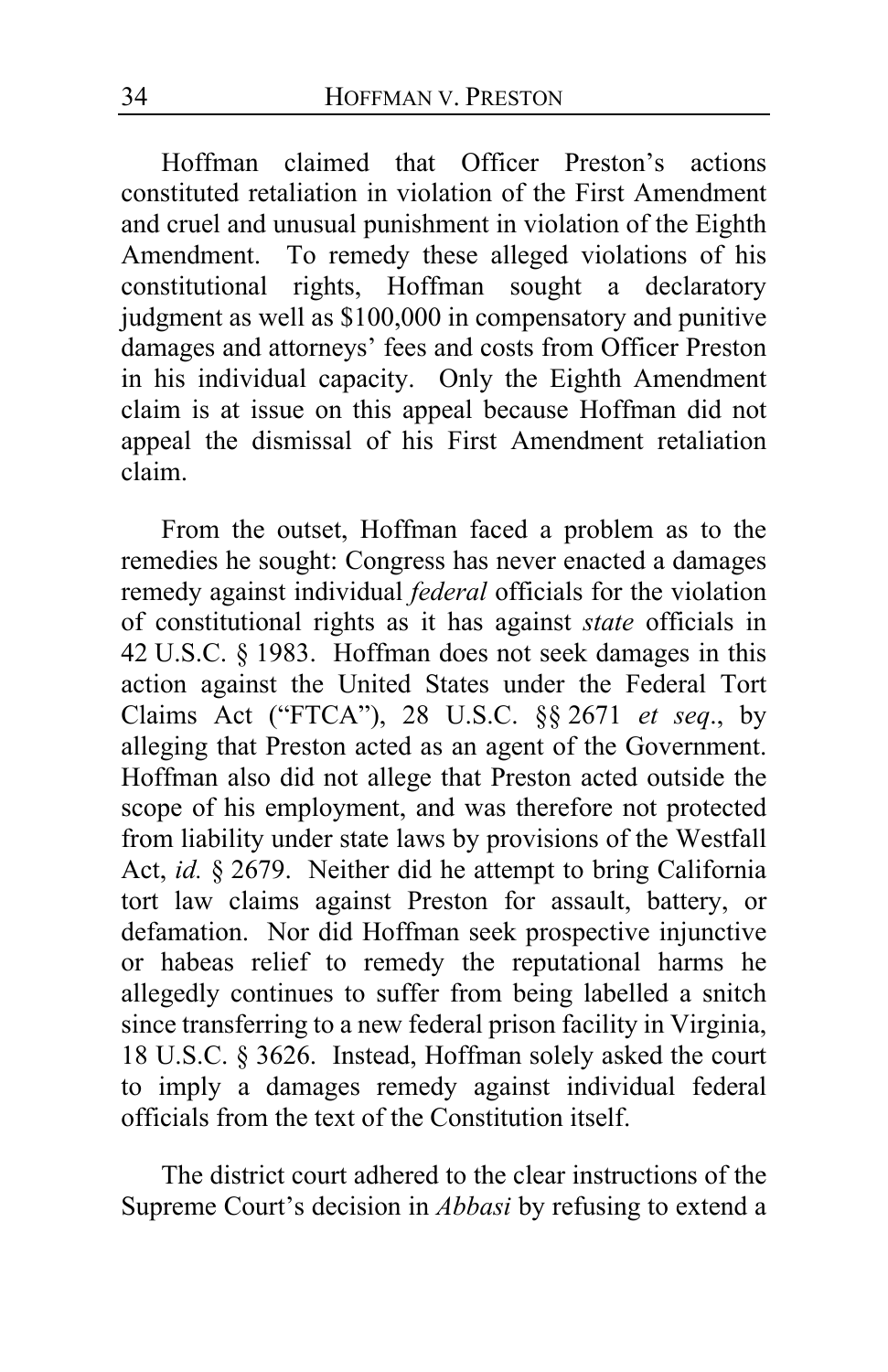*Bivens* remedy and dismissed the case. The court began by holding that Hoffman's claim arose in a "new *Bivens* context" because the Supreme Court "has approved of only one *Bivens* damages remedy under the Eighth Amendment—specifically for failure to provide medical care," and Hoffman's claim had nothing to do with inadequate medical care. *See Carlson v. Green*, 446 U.S. 14, 16 n.1, 18–23 (1980). The court rejected Hoffman's argument that the Court had extended *Carlson* through *Farmer*, which "never explicitly stated ... that it was recognizing an implied *Bivens* Eighth Amendment failure to protect claim." *See Farmer*, 511 U.S. 825.

Next, the district court held that "special factors" counselled against extending a new *Bivens* remedy for Hoffman's intentional instigation claim. First, the court found that Congress had provided for alternative remedies aside from a damages action against individual officials: Hoffman could challenge the conditions of his confinement through the BOP administrative grievance process, seek declaratory and injunctive relief, and seek damages against the Government under the FTCA. Second, Congress had decided *against* creating an individual damages remedy against federal prison officials despite specifically considering the issue in 1996 when enacting the Prison Litigation Reform Act ("PLRA"), 42 U.S.C. § 1997e. Hoffman appealed with the aid of pro bono appellate counsel; our review is de novo. *Vega v. United States*, 881 F.3d 1146, 1152 (9th Cir. 2018).

# **II. Separation of Powers &** *Bivens*

Our Constitution is exceptional not necessarily because it enumerates individual rights, but because it divides the power to remedy their violations among three independent branches of government. Article I vests Congress with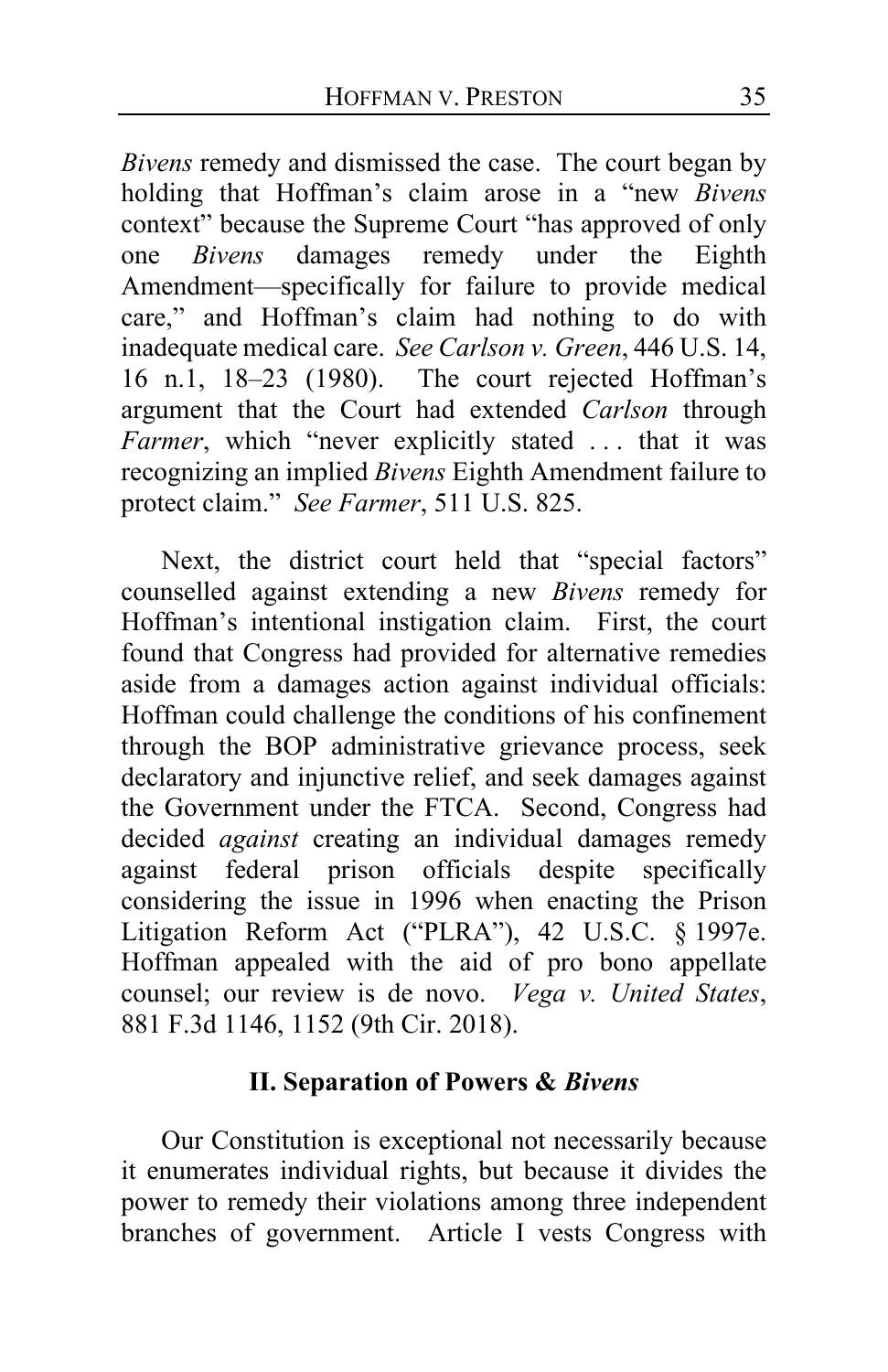"legislative Powers" to articulate rights and establish remedies, U.S. CONST. art. I, § 1; Article II renders the President accountable to the national electorate for the sole exercise of "the executive Power," *id.* art. II, § 1; and Article III vests the federal courts with the "judicial Power" to adjudicate rights in "Cases" and "Controversies," *id.* art. III, §§ 1–2. "Without a secure structure of separated powers, our Bill of Rights would be worthless, as are the bills of rights of many nations of the world that have adopted, or even improved upon, the mere words of ours." *Morrison v. Olson*, 487 U.S. 654, 697 (1988) (Scalia, J., dissenting).

The legislative power "is the power to make law." *Patchak v. Zinke*, 138 S. Ct. 897, 905 (2018). Under our constitutional system, "the legislature not only commands the purse, but prescribes the rules by which the duties and rights of every citizen are to be regulated." The Federalist No. 78, at 402 (A. Hamilton) (Cary & McClellan eds. 2001). Congress enjoys broad authority to create rights and remedies and may enforce many enumerated rights "by appropriate legislation." U.S. CONST. art. I, § 8; *id.* amends. XIII, XIV, XV, XXIV, XXVI. The availability of a damages remedy against federal officials also implicates Congress's taxing and spending powers, since such officials may be indemnified against legal expenses and adverse judgments for claims arising out of the scope of their employment. *Id.* art. I, § 7, cl. 1, § 8, cls. 1–2, 5.

The judicial power is "limited to particular cases and controversies" assigned to the federal courts by statute or by the Constitution. *Plaut v. Spendthrift Farm, Inc.*, 514 U.S. 211, 223 (1995); *see Kokkonen v. Guardian Life Ins. Co. of Am.*, 511 U.S. 375, 377 (1994). The constitutional bases for jurisdiction—federal question, foreign ministers, admiralty,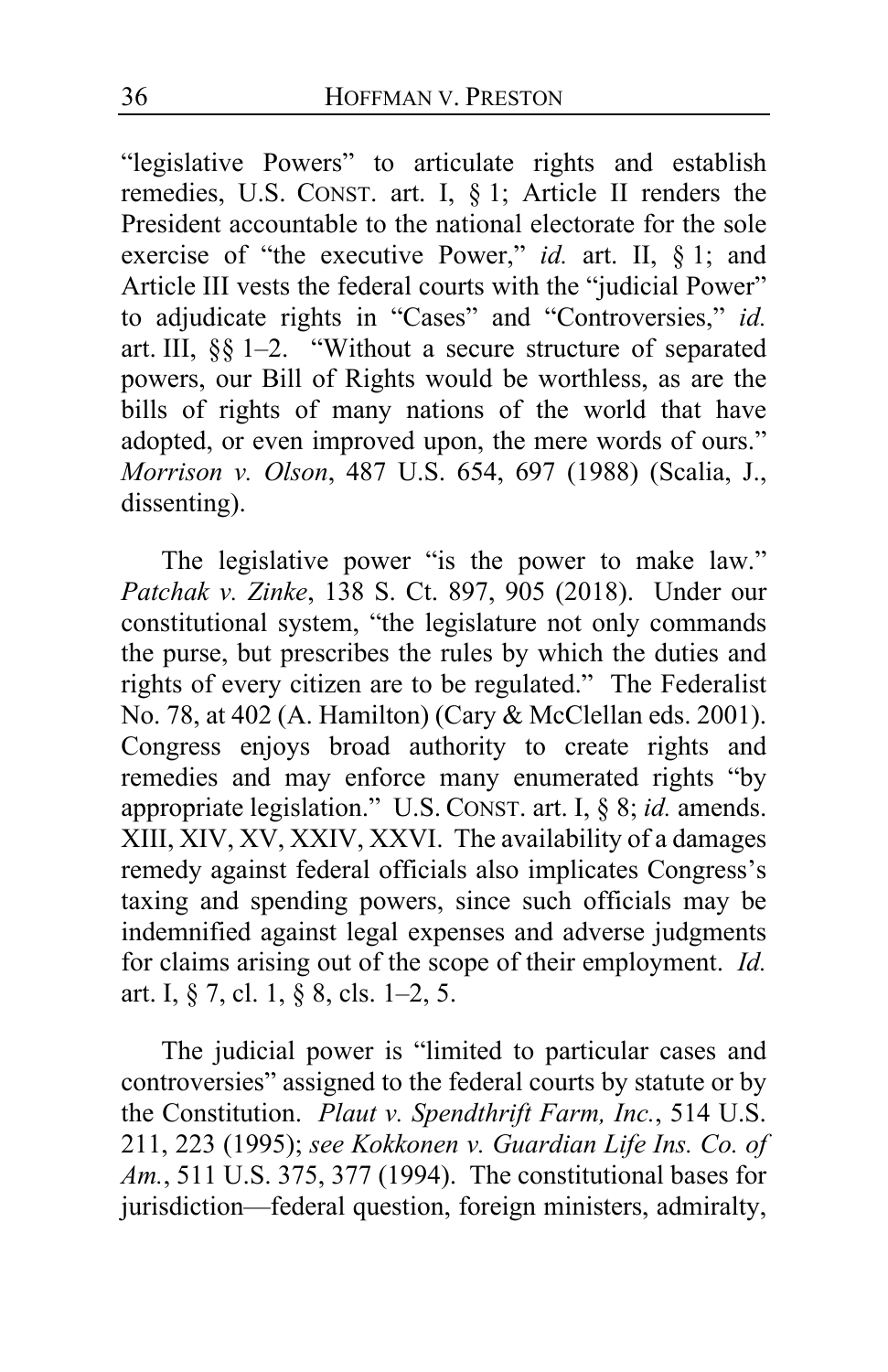diverse citizenship, and disputes between states, U.S. CONST. art. III,  $\S$  2, cl. 1—cannot serve as a cause of action for damages against individual officials for the violation of constitutional rights. Instead, plaintiffs alleging an official abuse of power must rely on a statutory cause of action to invoke the aid of the federal courts. *Kokkonen*, 511 U.S. at 377; *see Wheeldin v. Wheeler*, 373 U.S. 647, 652 (1963); *Slocum v. Mayberry*, 15 U.S. (2 Wheat.) 1, 10 (1817). Unlike the historical courts of England which created the forms of action, our courts do not create new laws. *See, e.g.*, F. Maitland, The Forms of Action at Common Law (1936).

From 1789 until 1971, the Supreme Court held firm to the indisputable conclusion that the extension of a damages remedy is an exercise of "legislative power." *Hernandez*, 140 S. Ct. at 742. Without a statute permitting "suits for damages for abuse of power, federal officials [were] usually governed by local law." *Wheeldin*, 373 U.S. at 652. Congress could have provided for a uniform federal statute allowing suits for damages against federal officials for constitutional torts as it had against state and local officials in 42 U.S.C. § 1983. "[B]ut it ha[d] not done so," and it was not up to the federal courts "to fill any hiatus Congress has left in this area." *Id.*

In *Bivens v. Six Unknown Named Agents of the Federal Bureau of Narcotics*, 403 U.S. 388 (1971), the Supreme Court broke new ground by recognizing a Fourth Amendment damages remedy for the warrantless search of a residence. The Court implied a novel authority to craft constitutional torts from the statutory grant of federal question jurisdiction, which provided at the time that "[t]he district courts shall have original jurisdiction of all civil actions wherein the matter in controversy . . . arises under the Constitution, laws, or treaties of the United States."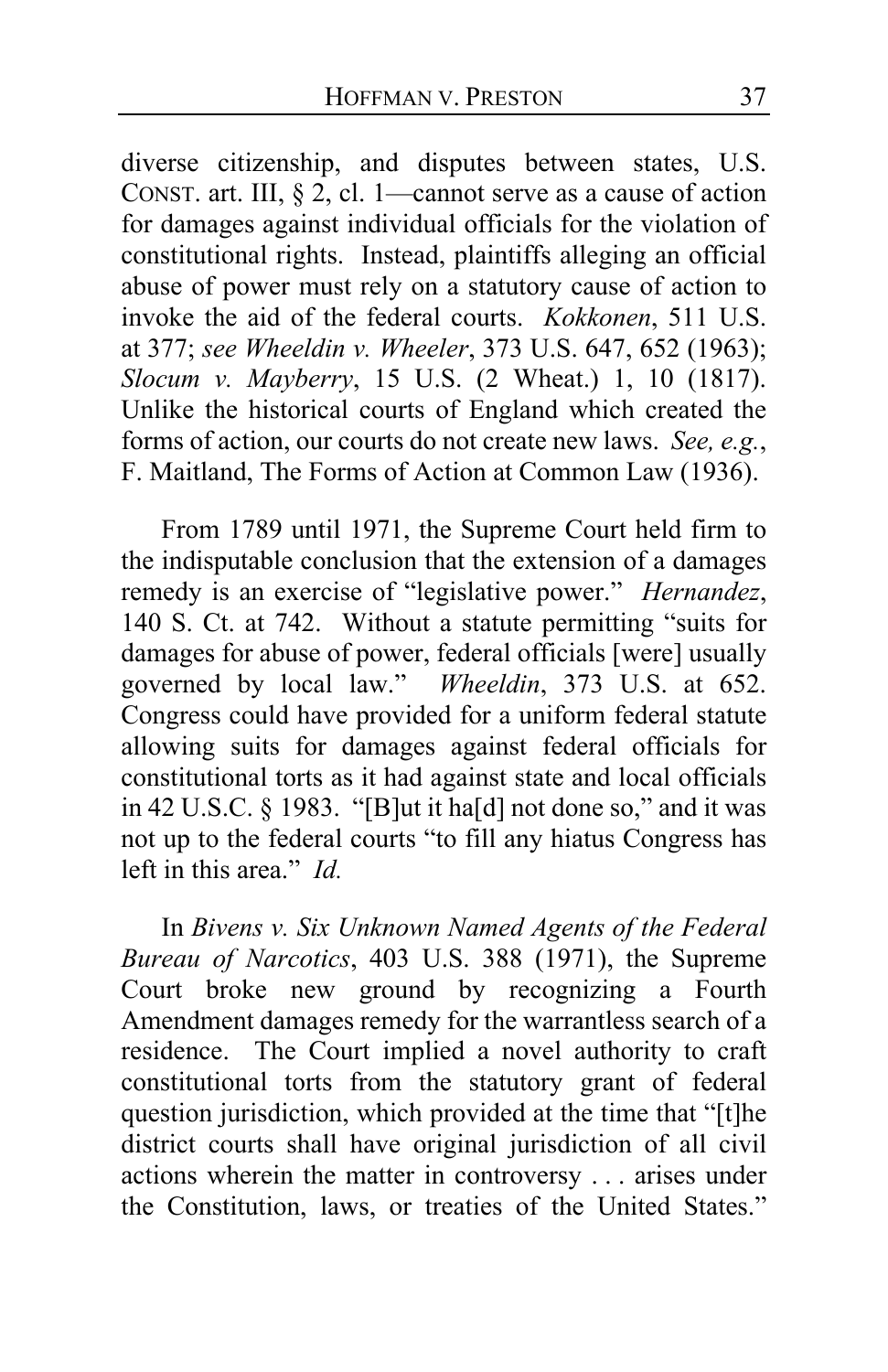28 U.S.C. § 1331(a); *see Hernandez*, 140 S. Ct. at 741–42. The ostensible driving force behind the decision was nothing more than a general notion of equity, "that where legal rights have been invaded, and a federal statute provides for a general right to sue for such invasion, federal courts may use any available remedy to make good the wrong done." *Bivens*, 403 U.S. at 396 (quoting *Bell v. Hood*, 327 U.S. 678, 684 (1946)). The Court has extended *Bivens* only twice in the intervening fifty years: to intentional sex discrimination by a congressman in *Davis v. Passman*, 442 U.S. 228 (1979), and to the failure to provide, through deliberate indifference, adequate medical care to a federal prisoner in *Carlson*.

The Supreme Court has long since returned to the original understanding that the Constitution empowers Congress, not the courts, "to evaluate 'whether, and the extent to which, monetary and other liabilities should be imposed upon individual officers and employees of the Federal Government' based on constitutional torts." *Hernandez*, 140 S. Ct. at 742 (quoting *Abbasi*, 137 S. Ct. at 1856). The jurisprudential foundations on which *Bivens* relied—the practice of implying causes of action believed to further the purpose of a statute—has been soundly repudiated as a usurpation of the legislative power. *See id.* at 741–42; *Corr. Servs. Corp. v. Malesko*, 534 U.S. 61, 67 n.3 (2001) ("[W]e have retreated from our previous willingness to imply a cause of action where Congress has not provided one."); *Alexander v. Sandoval*, 532 U.S. 275, 287 (2001) ("We abandoned that understanding in [1975] ... and have not returned to it since."). Given these developments, it seems fair to say "that if 'the Court's three *Bivens* cases [had] been . . . decided today,' it is doubtful that [the Court] would have reached the same result." *Hernandez*, 140 S. Ct. at 742–43 (quoting *Abbasi*, 137 S. Ct. at 1856). Only the Court can overrule *Bivens*, *Davis*, and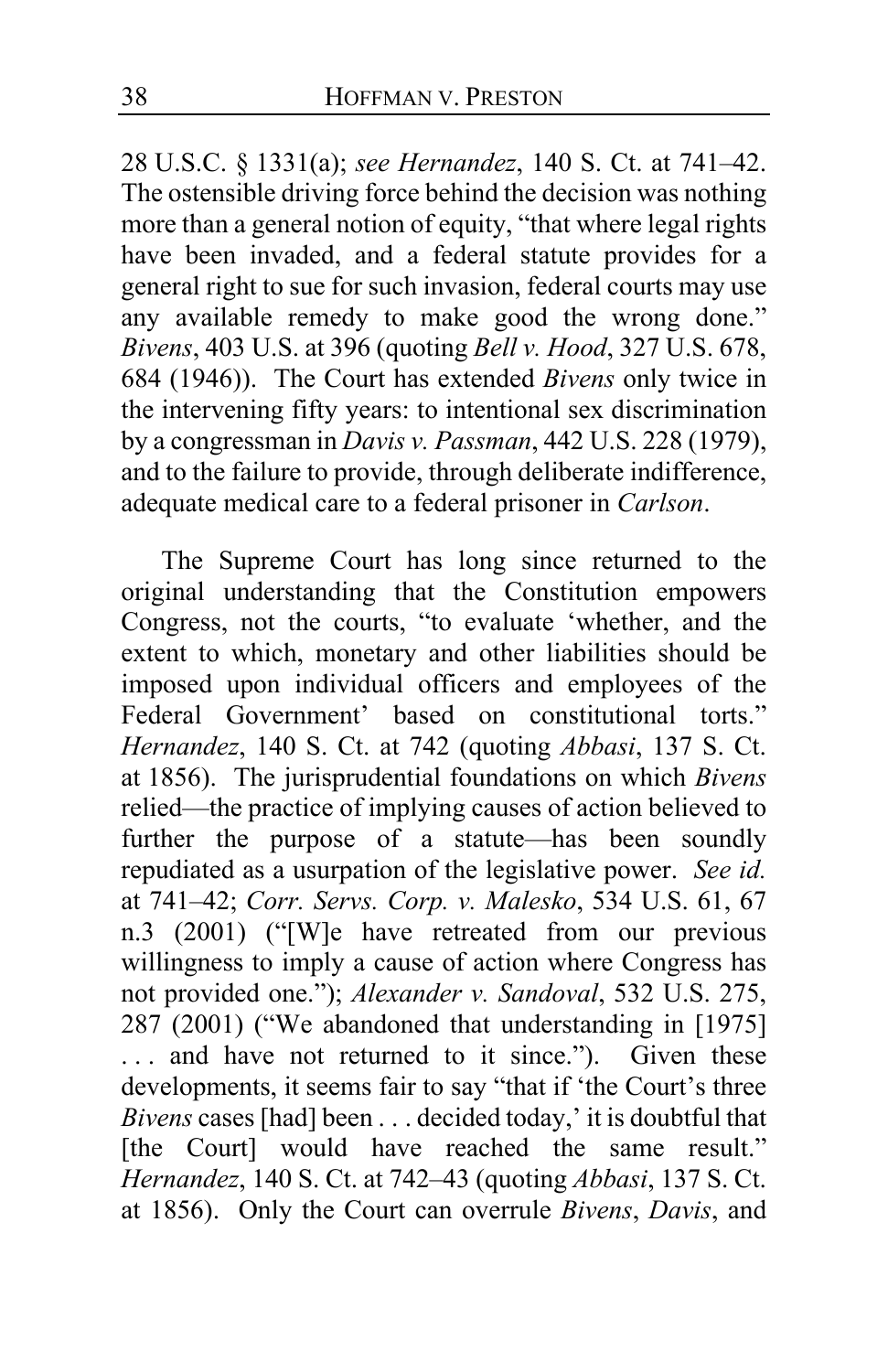*Carlson*, and the lower courts are bound to apply them until and unless that decision is made. But the Court has recognized that every step in the direction of *Bivens* is a step away from fidelity to the separation of powers, and has substantially narrowed the circumstances in which the lower courts may proceed down that road.

"When asked to extend *Bivens*, we engage in a two-step inquiry." *Hernandez*, 140 S. Ct. at 743. First, we ask whether the claim arises in a "new context" or involves a "new category of defendants." *Id.* (quoting *Malesko*, 534 U.S. at 68). Claims arise in a "new context" when they are "different in a meaningful way from previous *Bivens* cases decided by this Court." *Id.* (quoting *Abbasi*, 137 S. Ct. at 1859).**[3](#page-38-0)** Second, if the claim does arise in a new context, we ask whether there are "any 'special factors [that] counsel[] hesitation' about granting the extension." *Id.* (quoting *Abbasi*, 137 S. Ct. at 1857). Should the requested extension fail this exacting test, any implied damages remedy against individual federal officials must be denied.

# **III. Special Factors Analysis**

At the outset, the majority correctly recognizes this case arises in a new *Bivens* context. Therefore, the court must next decide whether an extension of *Bivens* is permissible in the absence of congressional action. *Abbasi*, 137 S. Ct.

<span id="page-38-0"></span>**<sup>3</sup>** In characterizing Hoffman's claim as only a "modest extension" of *Carlson*, the majority opinion provides no limiting principles as to what constitutes a "modest" extension as opposed to a "radical" extension. But in truth, these distinctions are immaterial, as under *Abbasi*, *any* extension of *Bivens* demands the same analysis at the second step—are there special factors counseling hesitation against extending the *Bivens* remedy? If any special factors counseling hesitation are present, *Abbasi* demands that *Bivens* should not be extended.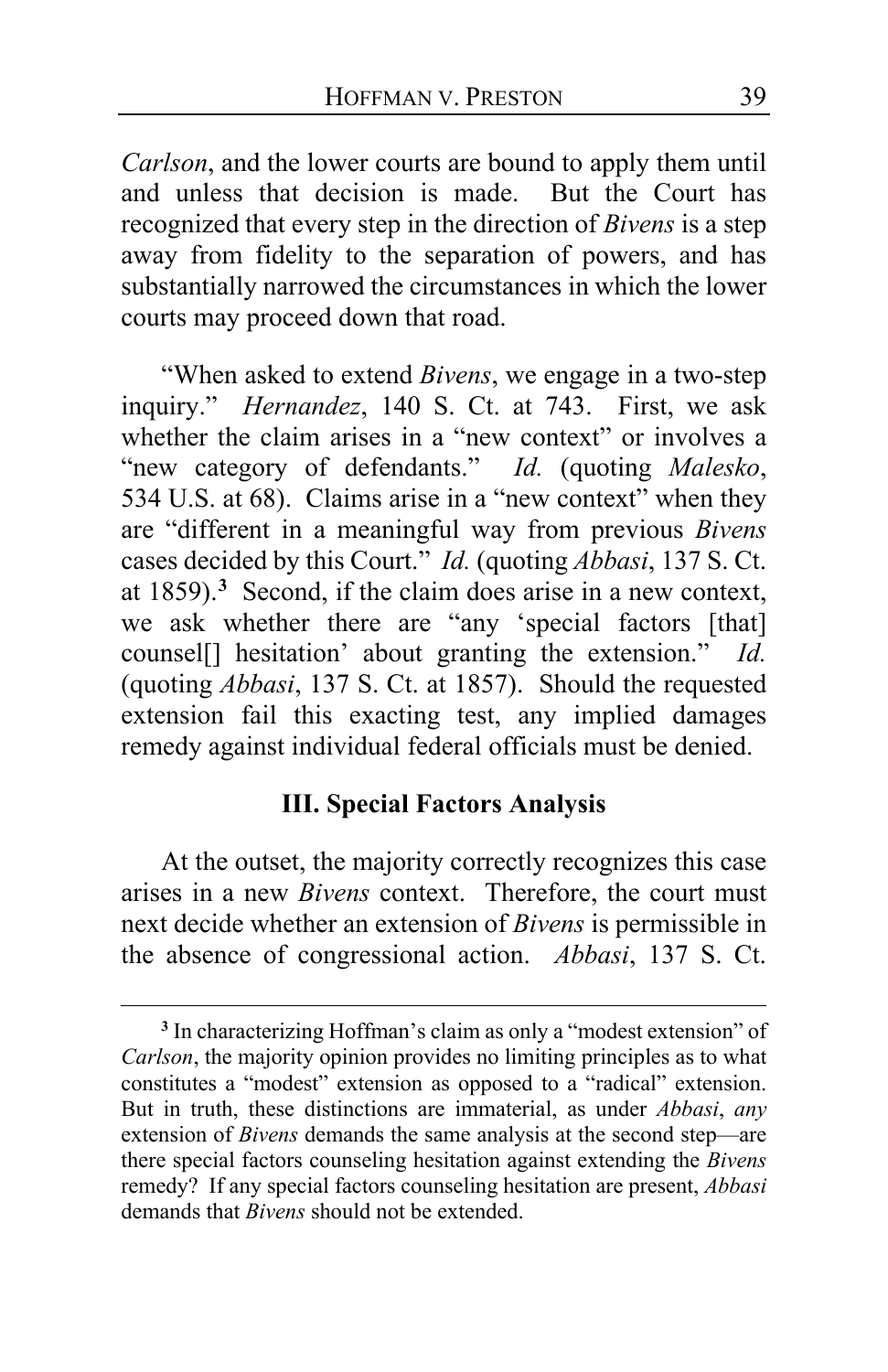at 1857. In doing so, we must ask whether the power to extend the requested remedy rests with Congress or with the judicial branch. Because the Constitution vests Congress with the authority to enact damages remedies against federal officials, "[t]he answer most often will be Congress." *Id.* Respect for the separation of powers requires the courts to refuse to imply a new remedy "if there are 'special factors counselling hesitation.'" *Id.* (quoting *Carlson*, 446 U.S. at 18).

Without overruling *Bivens*, the Supreme Court has since repudiated the rationales on which that case relied and declared further expansion of *Bivens* to be a "'disfavored' judicial activity." *Id.* (quoting *Ashcroft v. Iqbal*, 556 U.S.  $662, 675$  (2009)). The decision to imply a new damages remedy from the Constitution itself is thus no longer guided by the rationales in *Bivens*, but by the "special factors" inquiry commanded at *Abbasi*'s second step.

Whereas the *Bivens* Court rejected state law as an adequate remedy for many constitutional violations, 403 U.S. at 392–95, the Court has since relied on the availability of damages under state tort law to refuse to expand *Bivens* even when the state remedies available are not "perfectly congruent" with those provided by *Bivens. Minneci v. Pollard*, 565 U.S. 118, 129 (2012) (refusing to extend the *Bivens* remedy in *Carlson* to inadequate medical care claim against private prison officials); *Malesko*, 534 U.S. at 72–73 (similar).

Whereas *Bivens* assumed that every wrong requires a remedy, 403 U.S. at 395–96, the Court has long since abandoned the practice of implying judicial remedies from statutes and constitutional provisions that do not expressly provide them. *Hernandez*, 140 S. Ct. at 741–42; *Abbasi*, 137 S. Ct. at 1855–57; *see also Jesner v. Arab Bank, PLC*,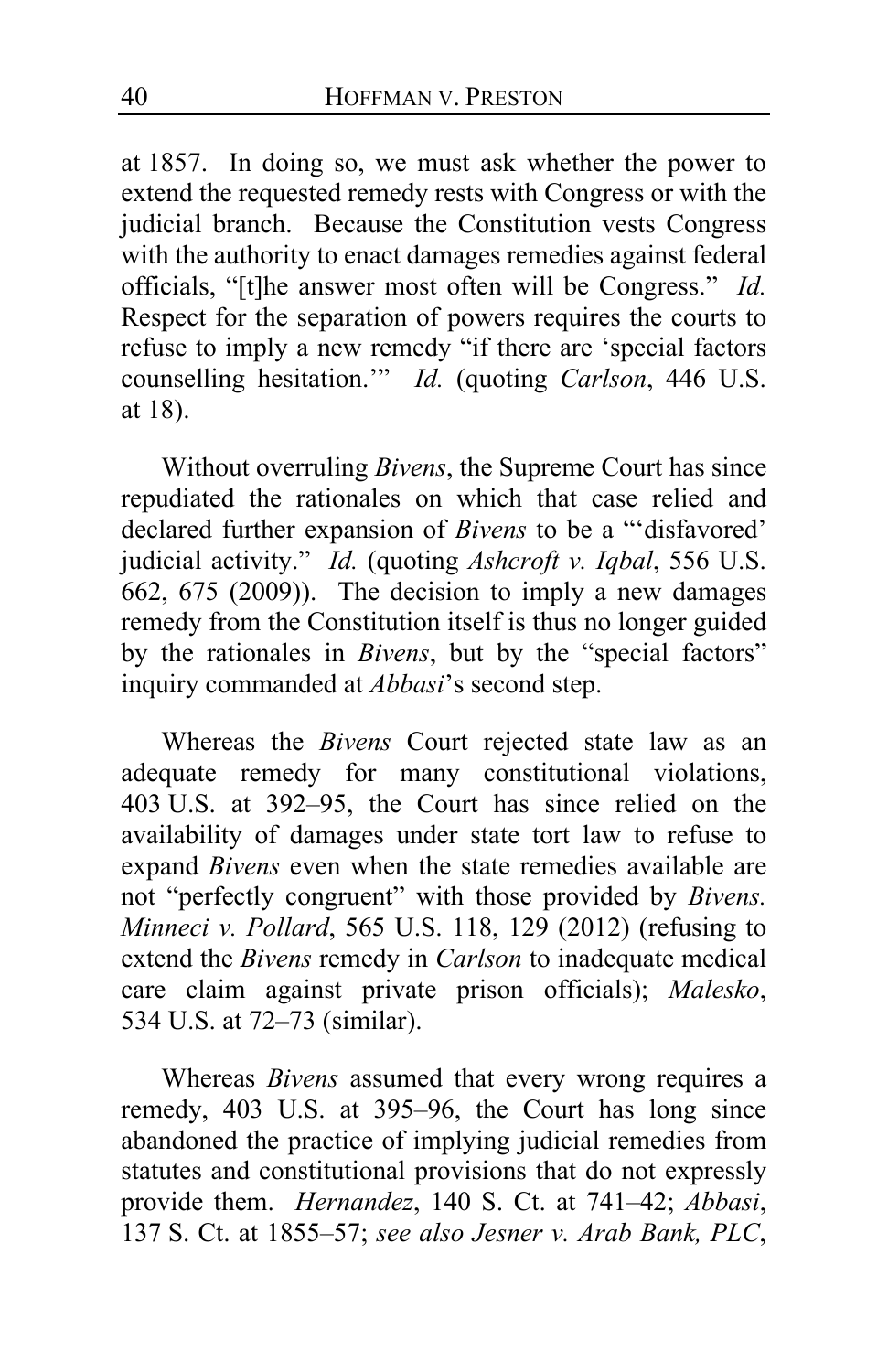138 S. Ct. 1386, 1402–07 (2018) (refusing to imply a cause of action against foreign corporation for terrorist activities that was not expressly provided for by Congress in the plain text of the Alien Tort Statute).

Relatedly, whereas the *Bivens* Court read congressional silence as to provision of remedies as implicitly permitting the courts to create their own, 403 U.S. at 397, the Court has since refused to imply remedies when Congress has "repeatedly declined to authorize the award of damages" when enacting "statutes addressing related matters." *Hernandez*, 140 S. Ct. at 747 (citing repeated exclusion of liability for official conduct abroad to deny extension of *Bivens* to cross-border shooting); *see also Chappell v. Wallace*, 462 U.S. 296, 300–04 (1983) (citing statutes and regulations establishing the military justice system to deny extension of *Bivens* to suits by military personnel against superior officers). Indeed, the Court has *explicitly refused* to extend *Bivens* in the prison context in part because Congress "had specific occasion to consider the matter of prisoner abuse and to consider the proper way to remedy those wrongs" when enacting the Prison Litigation Reform Act of 1996 ("PLRA"), 42 U.S.C. § 1997e, and declined to extend a damages remedy against individual prison officials. *Abbasi*, 137 S. Ct. at 1865.

Hoffman's requested extension of *Bivens* fails because multiple "special factors" demonstrate that Congress, and not the judicial branch, is vested with the authority to decide whether to extend a damages remedy against federal officials for the Eighth Amendment intentional harm claim presented in this case. And, to date, Congress has affirmatively decided *not* to extend the specific damages remedy requested in this case.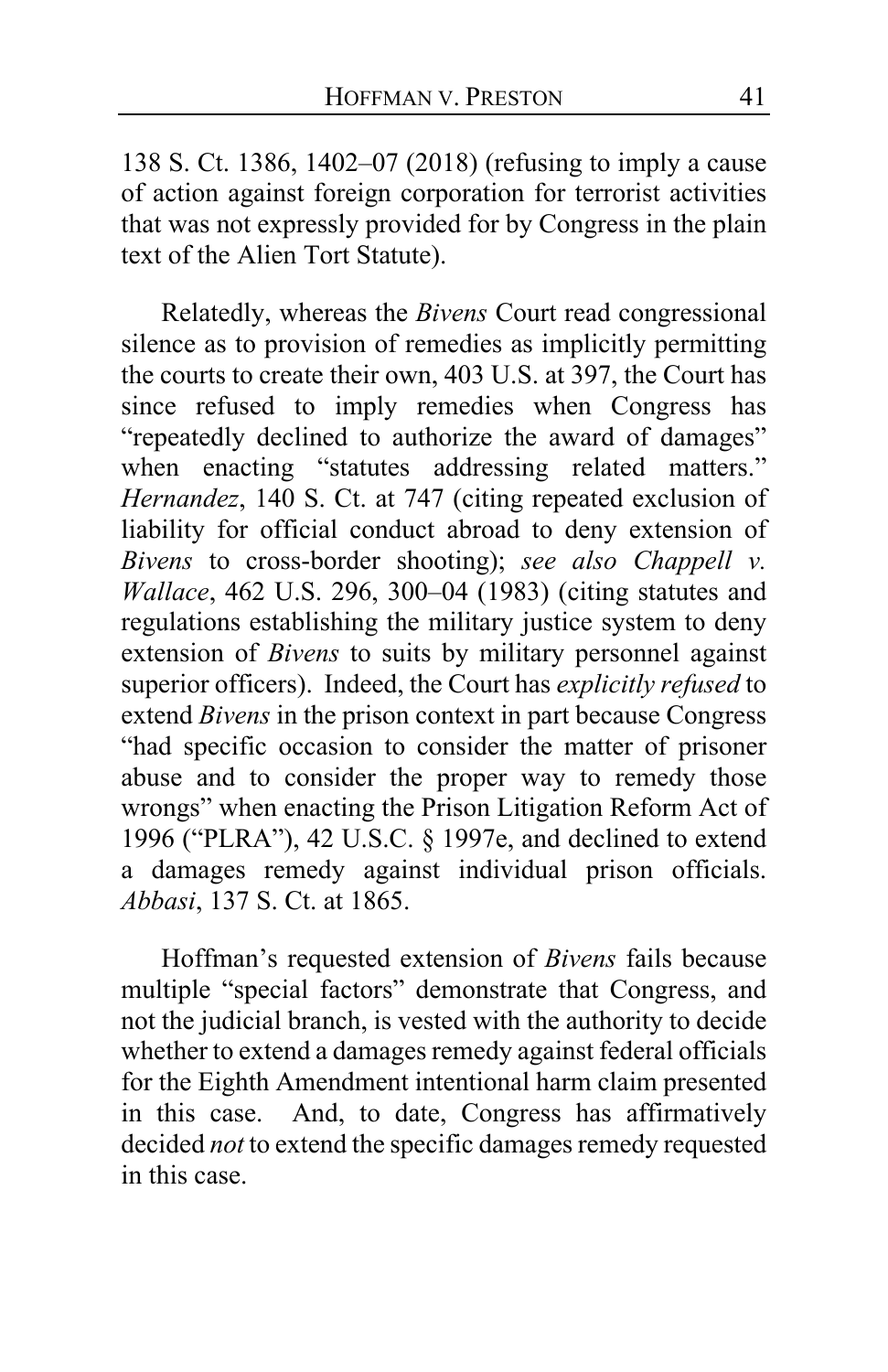# **A. The Existence of Alternate Remedies**

The first "special factor" precluding the extension of a *Bivens* remedy to Hoffman's claim is "the existence of alternative remedies." *Abbasi*, 137 S. Ct. at 1865. "For if Congress has created 'any alternative, existing process for protecting the [plaintiff's] interest,'" then "that alone may limit the power of the Judiciary to infer a new *Bivens* cause of action." *Id.* at 1858 (quoting *Wilkie v. Robbins*, 551 U.S. 537, 550 (2007)). For starters, as explained above, Congress has provided for injunctive relief in federal court and administrative relief under BOP's claims process that would have allowed Hoffman to avoid injury by obtaining his transfer beyond Preston's reach before he was attacked, or by seeking other forms of prospective relief. *See id.* at 1863 (noting habeas relief "would have provided a faster and more direct route to relief than a suit for money damages" by requiring immediate improvement of the conditions of confinement). That Hoffman failed to utilize these remedies between February 26, 2016 (the onset of his dispute with Preston) and May 16, 2016 (the date of alleged physical violence against Hoffman) does not permit this court to conclude that an implied *Bivens* remedy is therefore necessarily available. The Supreme Court has repeatedly found that the availability of administrative and injunctive relief precluded the requested extension of a *Bivens* remedy. *See id.* at 1865 (concluding injunctive and habeas relief counseled against extending *Bivens* to a claim of a warden's acquiescence in detainee abuse by prison guards); *Malesko*, 534 U.S. at 74 (finding the availability of injunctive and administrative relief, along with state tort claims, eliminated the need to extend *Bivens* to Eighth Amendment claims for deliberate indifference to medical needs asserted against private prisons as an entity). Moreover, an injunction against Preston could be argued to have a deterrent effect on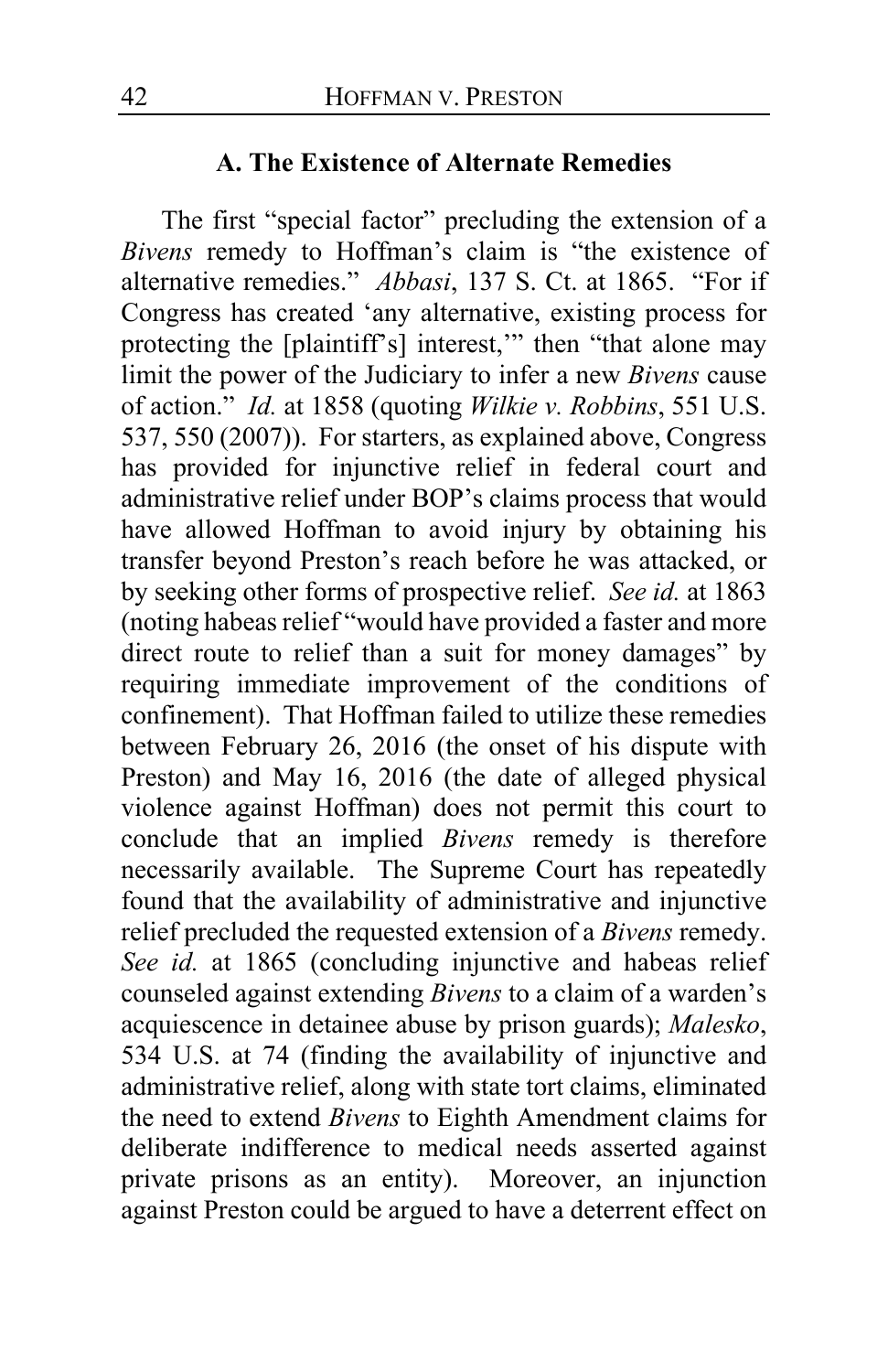such officials by crimping their future ascendency within the bureaucracy.

Next, Congress provided a damages remedy against the Government for prisoners in Hoffman's position under the Federal Torts Claims Act ("FTCA"), which provides for damages suits for intentional torts committed by individual federal officers. 28 U.S.C. §§ 2674, 2680(h). It is true that the Supreme Court in *Carlson* treated FTCA suits as an inadequate substitute "[b]ecause the *Bivens* remedy is recoverable against individuals . . . [and] is a more effective deterrent than the FTCA remedy against the United States." 446 U.S. at 21. But the Court has since warned that the coexistence of the FTCA with *Bivens* remedies in established contexts (*i.e.*, *Bivens*, *Davis*, and *Carlson*) "is not a license to create a new *Bivens* remedy in a context we have never before addressed." *Hernandez*, 140 S. Ct. at 748 n.9. Because Hoffman's claim against Preston for intentional harm arises in a "new *Bivens* context," we cannot simply write off FTCA suits as inadequate and thereby usurp the authority to craft our own remedy from the text of the Constitution itself. If nothing else, the oft-cited "damages or nothing" rationale from *Bivens* falls flat, given that Hoffman has a damages remedy available to him under the FTCA, such that extending the *Bivens* remedy to this case is not the only means by which Hoffman can obtain damages. *Bivens*, 403 U.S. at 410 (Harlan, J., concurring). And moreover, even taking at face value *Carlson's* conclusion that the FTCA alone was an inadequate remedy given the specific facts of that case, it must be emphasized that no injunctive relief was possible in *Carlson*, given that there, the prisoner died, whereas here, Hoffman lives on.

<span id="page-42-0"></span>Finally, Congress has left open the possibility that claimants like Hoffman may bring state tort claims against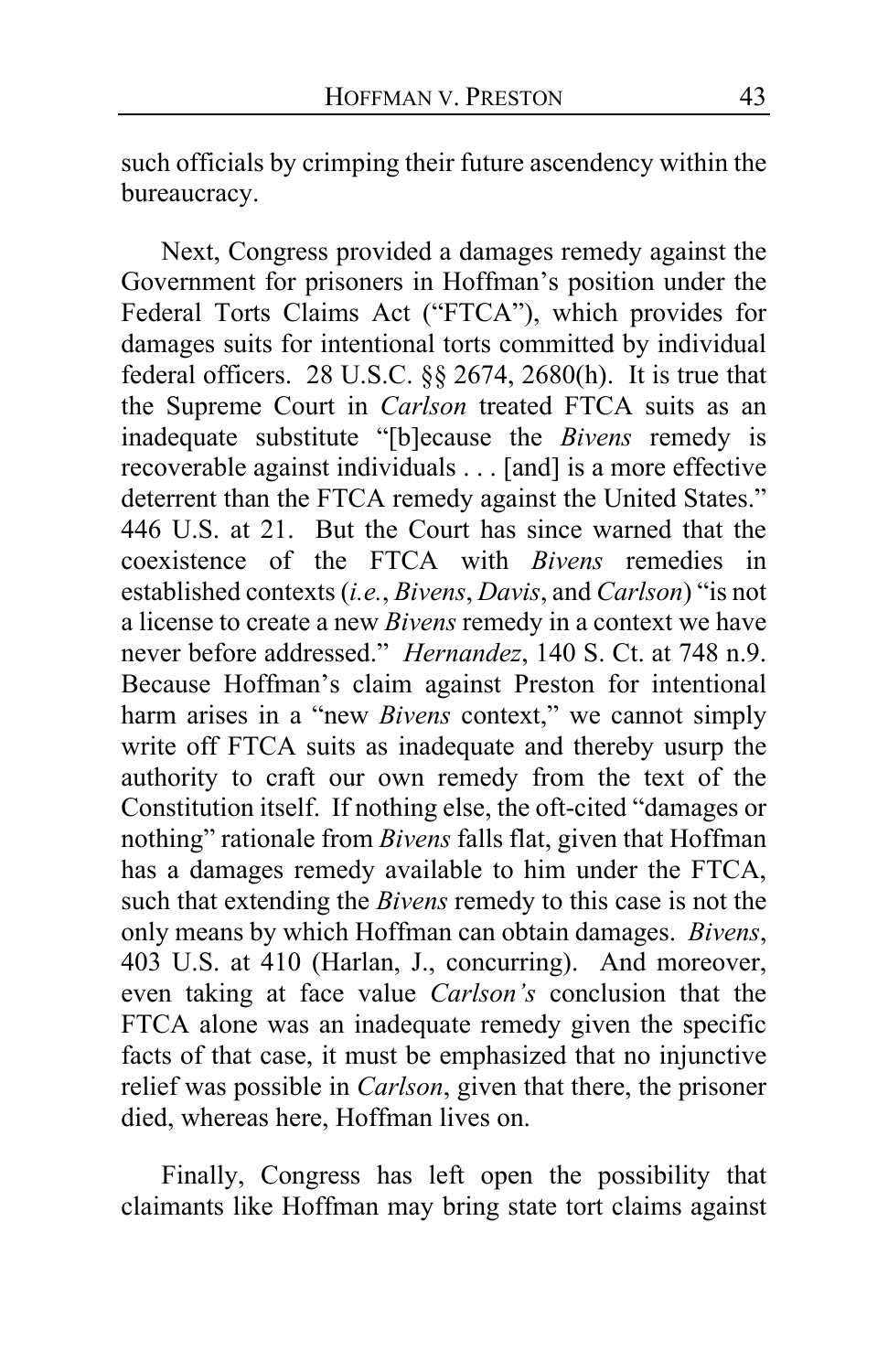federal officers like Preston who engage in particularly egregious intentional conduct. The Westfall Act generally bars state tort claims against "any employee of the Government while acting within the scope of his office or employment." 28 U.S.C. § 2679(b)(1).<sup>[4](#page-43-0)</sup> Under California law—which controls in this case because the conduct at issue occurred at a federal prison in California—the scope of employment inquiry turns on whether the tort was "foreseeable," whether the employer's job requirements "engendered" the conduct, and whether the conduct was "not so unusual or startling" that holding the employer liable would be unfair. *Lisa M. v. Henry Mayo Newhall Mem'l Hosp.*, 907 P.2d 358, 362–63 (Cal. 1995) (citations and quotation marks omitted).

Here, Preston allegedly sought to retaliate against Hoffman for reporting Preston and other prison guards for stealing lunches through an indirect use of force that violated BOP regulations.**[5](#page-43-1)** These actions likely amounted to the common law torts of assault and battery. *See, e.g.*, *Arpin v. Santa Clara Valley Transp. Agency*, 261 F.3d 912, 926 (9th Cir. 2001) (recognizing that California law imposes liability

<span id="page-43-0"></span>**<sup>4</sup>** To assert Westfall Act immunity, a federal employee sued in tort must deliver the pleadings to his supervisor and, ultimately, to the Attorney General. 28 U.S.C. § 2679(c). If the Attorney General certifies the employee acted within the scope of his employment at the time of the incident from which the claim arose, the court substitutes the United States as defendant. *Id.* § 2679(d)(1)-(2). The scope of employment inquiry is governed by the law of the state in which the conduct is alleged to have occurred. *See Saleh v. Bush*, 848 F.3d 880, 888 (9th Cir. 2017).

<span id="page-43-1"></span>**<sup>5</sup>** *See* 28 C.F.R. §§ 552.20 (prohibiting the use of force except "as a last alternative after all other reasonable efforts to resolve a situation have failed"), 552.22(b) (prohibiting the use of force to "punish an inmate"), 552.22(j) (requiring that all uses of force "be carefully documented").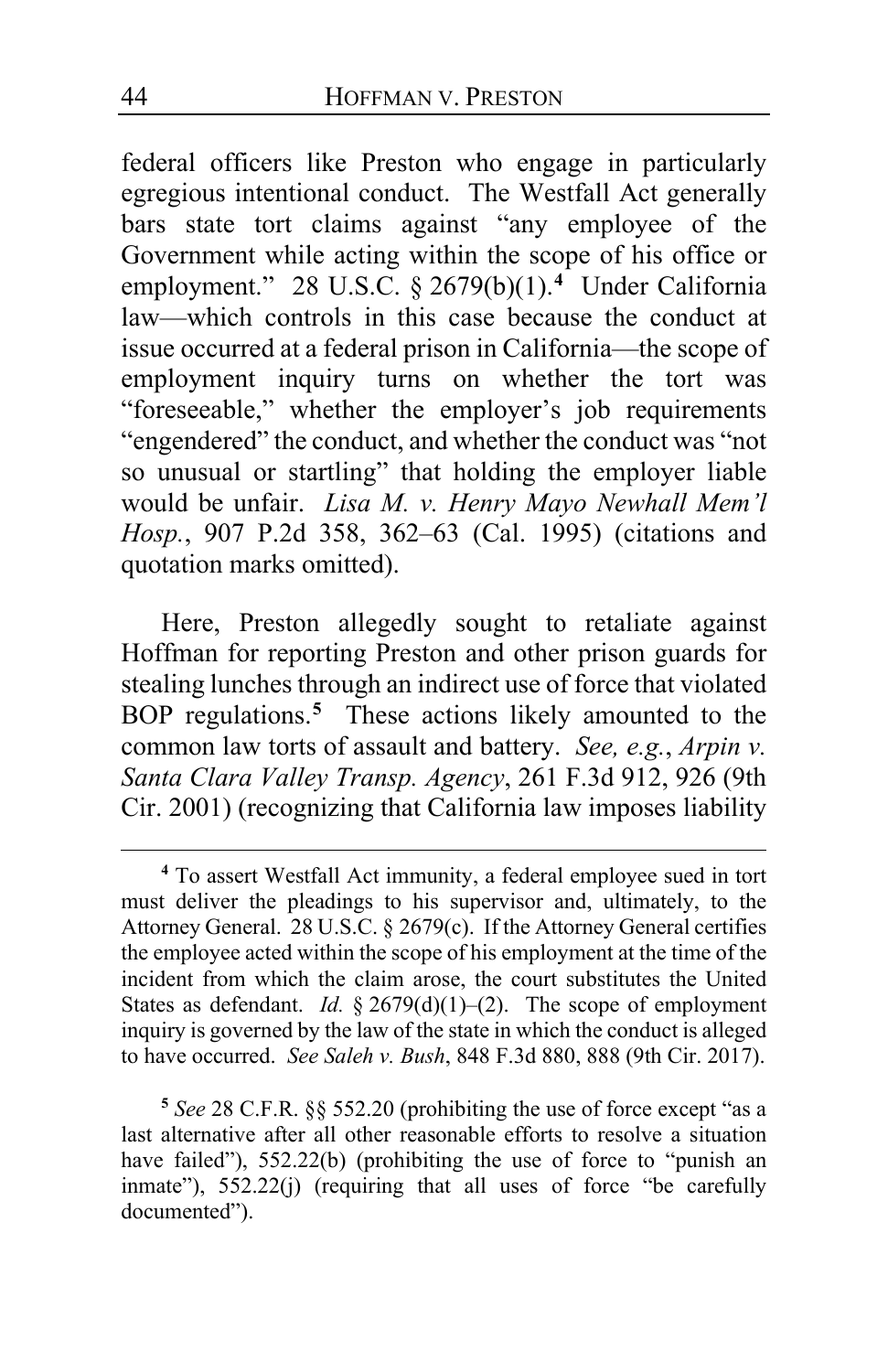for police officers who "aided, abetted, counseled or encouraged" battery when such force was unreasonable); *Fluharty v. Fluharty*, 59 Cal. App. 4th 484, 497 (Cal. Ct. App. 1997) (defining battery as "an act which resulted in a harmful or offensive contact with the plaintiff's person" (citation omitted)). Hoffman's allegations would also fit comfortably within the common law action for the intentional infliction of emotional distress even if a fellow inmate had never laid a hand on Hoffman. *See, e.g.*, *Potter v. Firestone Tire & Rubber Co.*, 863 P.2d 795, 819 (Cal. 1993) (defining intentional infliction of emotional distress as intentional or reckless "extreme and outrageous conduct" directed at the plaintiff that proximately causes the plaintiff "severe or extreme emotional distress"). And because Preston is alleged to have falsely labeled Hoffman a "snitch" to damage his reputation among other prisoners and prison guards, Hoffman's claim may state a cause of action for defamation. *See, e.g.*, *Shively v. Bozanich*, 80 P.3d 676, 682–83 (Cal. 2003) (defining slander as a "false and unprivileged *oral* communication attributing to a person . . . certain unfavorable characteristics or qualities"). While the scope of employment is necessarily a fact-bound inquiry, there is authority for the proposition that the conduct alleged here falls outside the line. *See, e.g.*, *Lisa M.*, 907 P.2d at 363–67 (holding that although a hospital technician's sexual assault of a patient was enabled by his employment, the tort was not foreseeable and did not arise out of emotions engendered by the job).**[6](#page-44-0)**

<span id="page-44-0"></span>**<sup>6</sup>** When asked for additional briefing on the availability of state tort remedies in this case, the Government explained that the Attorney General would likely certify that Preston acted within the scope of his employment pursuant to the Government's standard practice of assuming the truth of a federal officer's denial of the allegations in a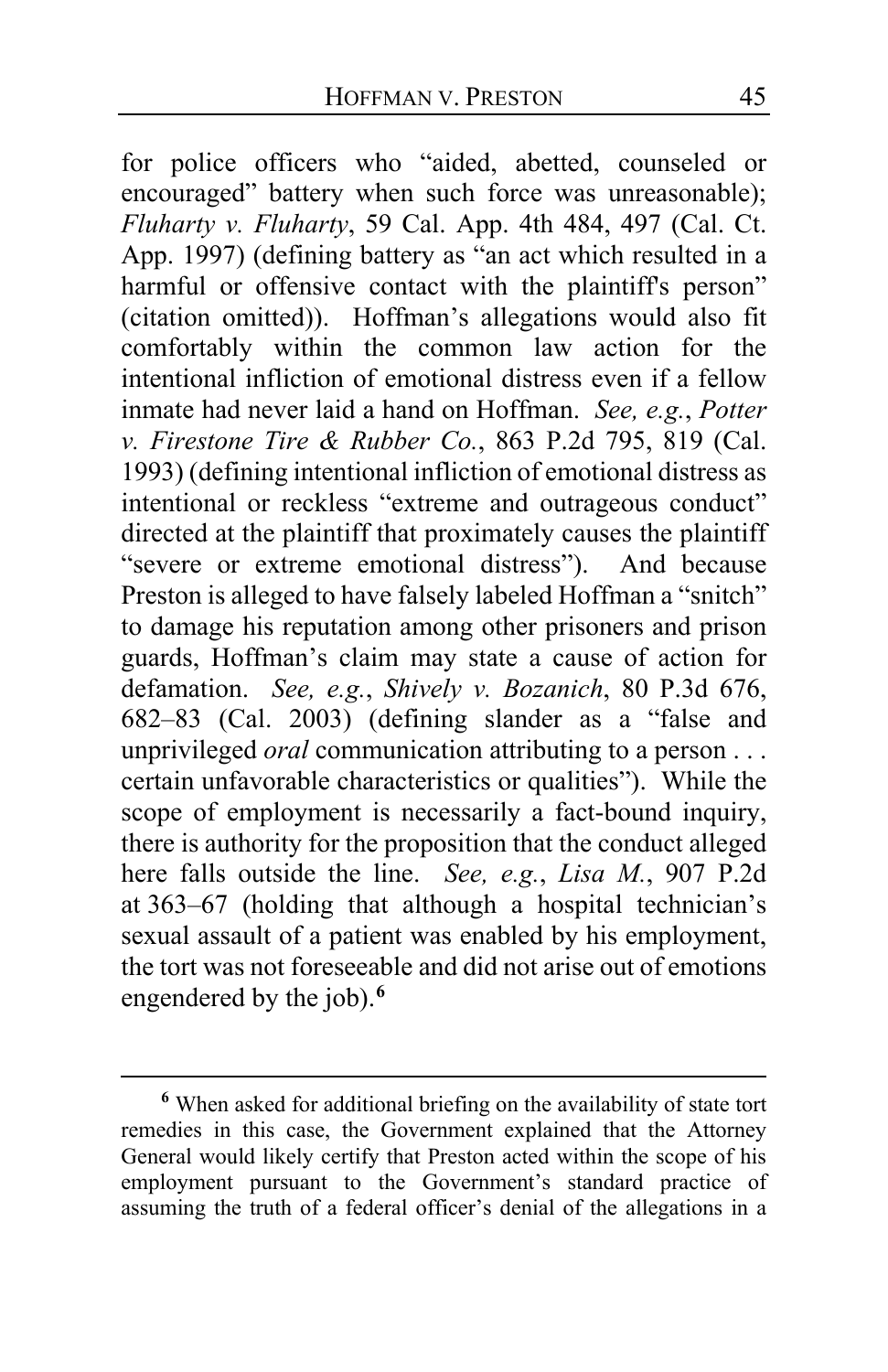# **B. Legislative Action**

The second "special factor" precluding an extension of *Bivens* here is "legislative action suggesting that Congress does not want a [*Bivens*] damages remedy." *Abbasi*, 137 S. Ct. at 1865. In the PLRA of 1996, Congress sought to address a backlog in prisoner-initiated litigation by imposing new exhaustion requirements meant to reduce the quantity of federal lawsuits. *See* 42 U.S.C. § 1997e(a), (c). Tellingly, the PLRA did *not* include any damages remedies against federal prison officials although its drafters were well aware of the limited scope of the *Bivens* remedy extended in *Carlson* for the inadequate provision of medical care.

<span id="page-45-0"></span>In *Abbasi*, the Supreme Court explicitly noted that "Congress had specific occasion to consider the matter of prisoner abuse and to consider the proper way to remedy those wrongs" when enacting the PLRA, but "chose not to extend the *Carlson* damages remedy to cases involving other types of prisoner mistreatment." 137 S. Ct. at 1865. This reasoning precludes an implied remedy for Hoffman's Eighth Amendment intentional harm claim based on allegations of prisoner-on-prisoner violence instigated by a guard. My colleagues cannot escape the fact that Congress implicitly accepted the limited scope of the remedy in *Carlson* (1980) by failing to expand upon it when enacting the PLRA (1996). The majority's allusion to the PLRA's

complaint. (citing *Osborn v. Haley*, 549 U.S. 225, 247 (2007)). But we should not be so quick to cast aside a role for state tort law when such suits are consistent with the Westfall Act. The Attorney General may withdraw a certification if new evidence comes to light, and contrary to the majority opinion's statements suggesting otherwise, the court may override such a certification if the plaintiff sets out allegations capable, if true, of proving the employee acted outside the scope of his employment. *See Saleh*, 848 F.3d at 889.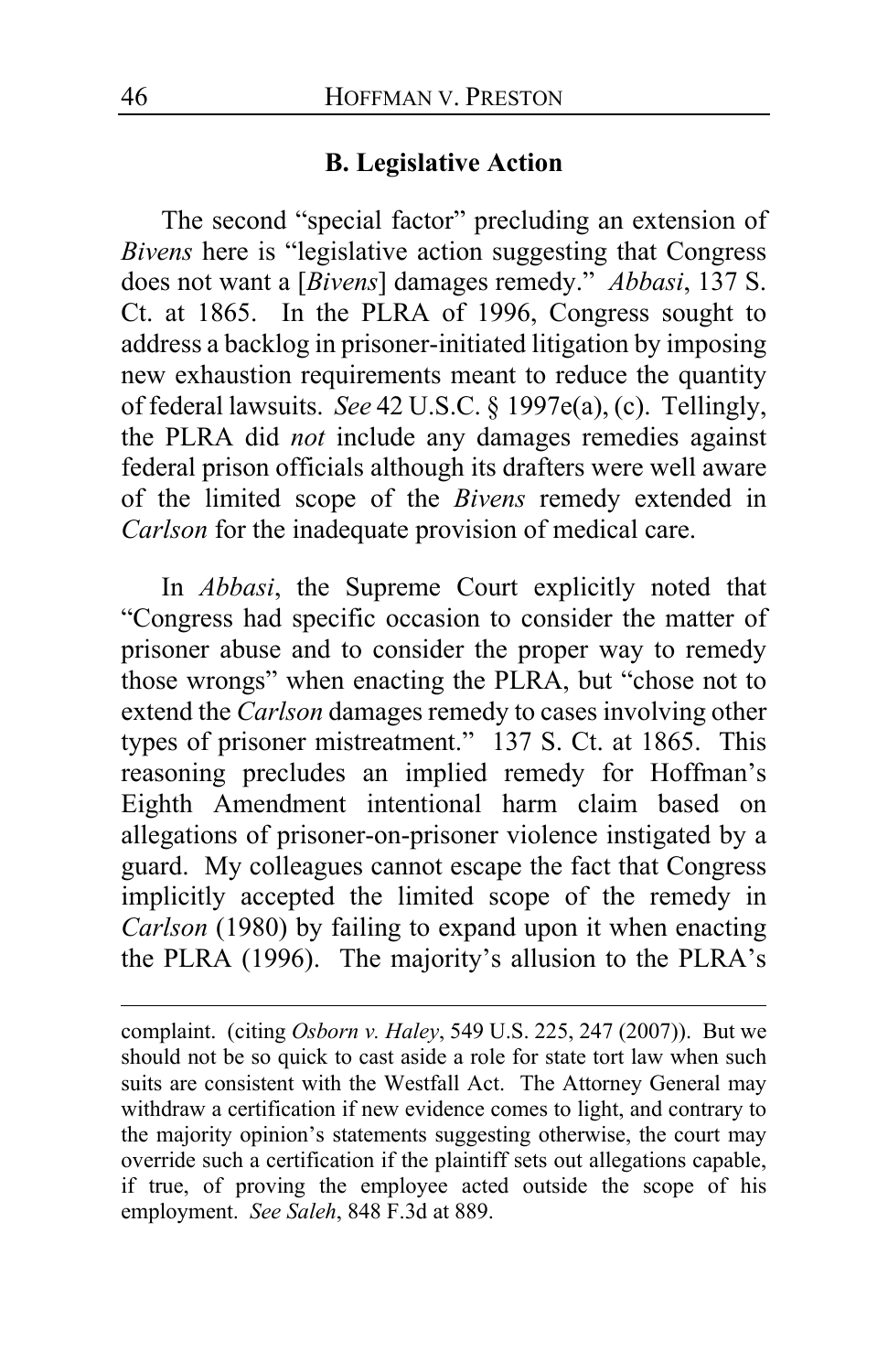"general purpose" as merely a procedural statute is unavailing. As the majority itself recognizes, Congress unquestionably had damages remedies on their mind in writing the PLRA, as evinced by 42 U.S.C. 1997e(e), a provision which expressly limits the scope of claims on which a prisoner can recover damages on due to "mental or emotional injury." And to be sure, the PLRA is not merely an "isolated amendment" to an otherwise innocuous law, *AMG Capital Mgmt., LLC v. FTC*, 141 S. Ct. 1341, 1351 (2021), but instead is precisely the type of comprehensive statutory scheme courts should look to "for guidance on the appropriate boundaries of judge-made causes of actions." *Hernandez*, 140 S. Ct. at 747. If the PLRA can be said to have any "purpose," that purpose is clearly to limit the scope of remedies of which a prisoner may avail himself, whether evidenced through the enhanced procedural requirements a prisoner must meet before bringing a claim, or in the limited scope of recovery a prisoner can receive once a claim is properly brought.

And perhaps most fundamentally of all, even if it wanted to do so, how could Congress *disallow* a *Bivens* remedy, as the majority opinion seems to demand in order to give any weight to the PLRA in the context of the special factors analysis? The majority discounts the relevancy of the PLRA in the special factors analysis by observing that while the "law did not explicitly create a stand-alone monetary damages remedy against federal correctional officers, [] it did not explicitly disallow one either." However, as was said long ago: "It is emphatically the province and duty of the judicial department to say what the law is." *Marbury v. Madison*, 5 U.S. (1 Cranch) 137, 177 (1803). And here, the *Bivens* Court didn't simply say what a run-of-the-mill statute meant—it said what the Constitution *itself* meant. Congress cannot restrict the *Bivens* remedy any more than it could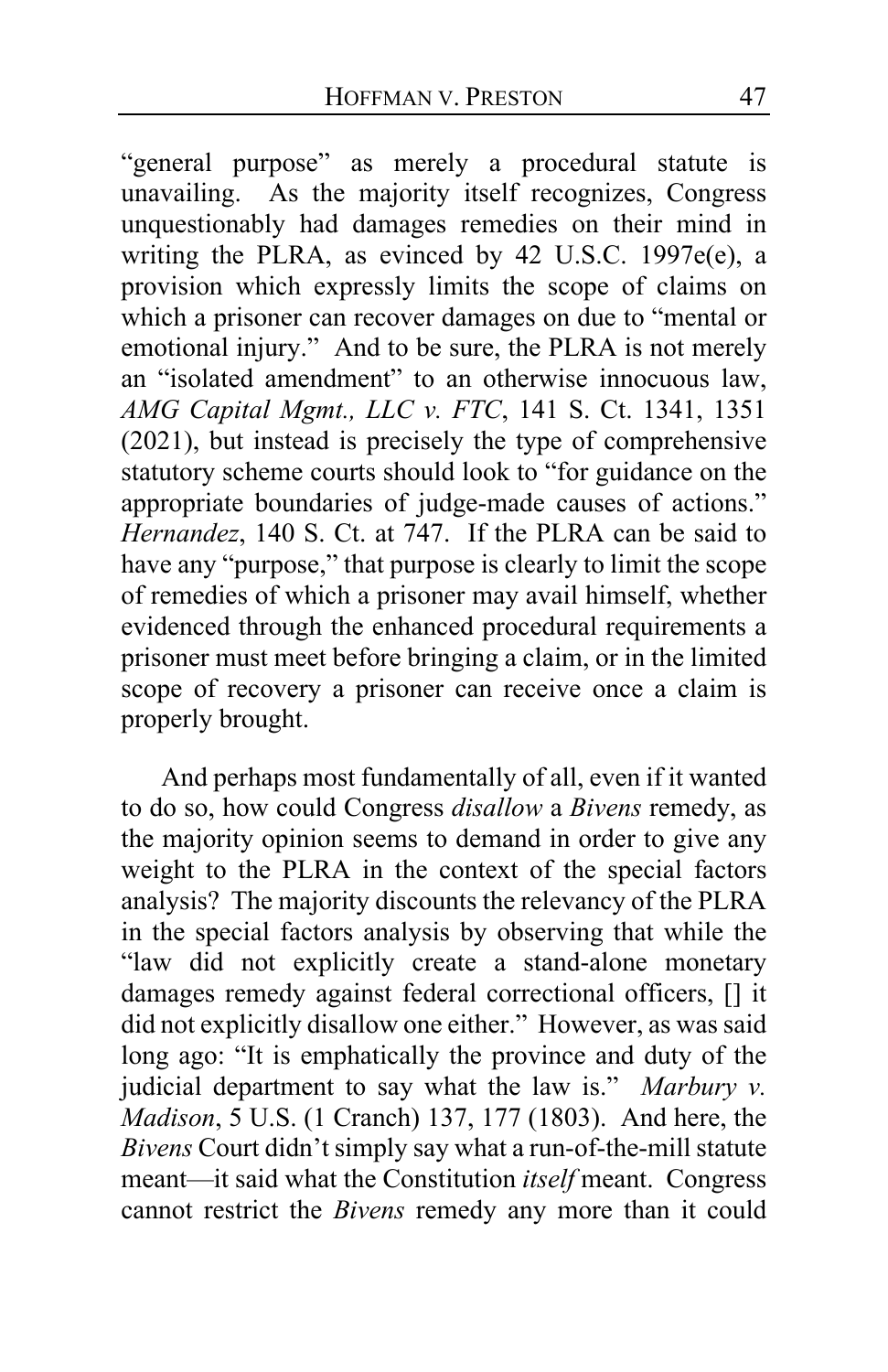restrict the Fourth Amendment, upon which *Bivens* is based, or any other constitutional provision. *See, e.g.*, *Dickerson v. United States*, 530 U.S. 428, 436–37 (2000) (overruling a 1968 statute designed to abrogate *Miranda v. Arizona*, 384 U.S. 436 (1966), because "Congress may not legislatively supersede our decisions interpreting and applying the Constitution."). Therefore, the majority errs in holding that "[n]o significant meaning can be attributed to the fact that Congress said nothing about the availability or unavailability of damages under *Bivens*." For all these reasons, legislative action in enacting the PLRA undoubtedly counsels hesitation against expanding *Bivens* to this new context.

# **C. Disruptive Intrusion**

The third "special factor" precluding an extension of *Bivens* in this case is the "disruptive intrusion by the Judiciary into the functioning of other branches" risked by a damages remedy for intentional harm claims. *Abbasi*, 137 S. Ct. at 1860. By extending a novel *Bivens* remedy for a claim of such sweeping breadth, my colleagues fail to heed the Supreme Court's warning that "a general *Bivens* cure [could] be worse than the disease." *Wilkie*, 551 U.S. at 560–61 (refusing to recognize *Bivens* claim for "retaliatory or undue pressure on a property owner for standing firm on property rights"). The conduct alleged here is serious, and no doubt it is tempting to imagine allowing Hoffman's case to proceed will not create a substantial or recurring imposition upon federal officials. But the intentional harm claim the majority recognizes today will not be limited to these facts in future cases. Rather, the reasoning underlying the majority's new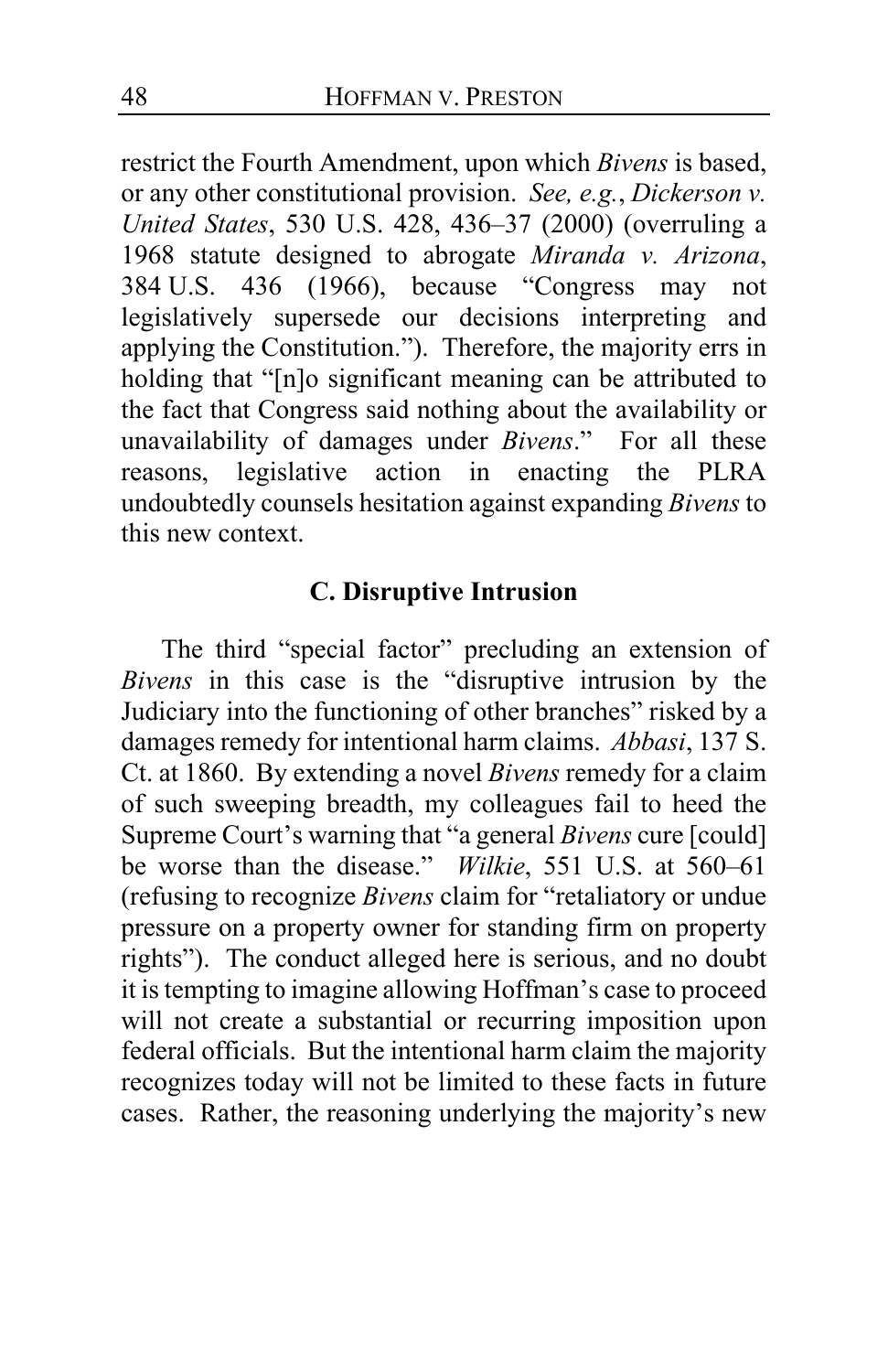remedy logically extends to any conduct that demonstrates intent to cause any serious harm to an inmate.**[7](#page-48-0)**

Examining the majority's analysis (and approval) of the Third Circuit's clearly flawed opinion in *Bistrian v. Levi*, 912 F.3d 79 (3d Cir. 2018) further enforces this conclusion. In that case, no new *Bivens* context was found, and accordingly, the *Bivens* remedy was extended to apply to inmate Peter Bistrian, a prisoner who was brutally assaulted out on the prison yard by vengeful prisoners after he was found out to be involved in a surveillance program in collaboration with prison officials. *Bistrian*, 912 F.3d at 84. That Bistrian was allowed to be out on the yard after being outed as a snitch assuredly meets the "deliberate indifference" standard of *Carlson*, and in any event is reprehensible conduct, just as is the conduct alleged in this case. However, unlike here, Bistrian did not allege a *Carlson*-type *Bivens* claim. Instead, as a pre-trial detainee, Bistrian asserted a novel Fifth Amendment "failure to protect" *Bivens* claim on the theory that such a *Bivens* claims had already been endorsed by the Supreme Court in *Farmer*, even though *Farmer* was decidedly *not* a *Bivens* case, and even though *Farmer* was an Eighth Amendment case, and not a Fifth Amendment case.**[8](#page-48-1)** *Bistrian*, 912 F.3d at 90.

<span id="page-48-1"></span>**<sup>8</sup>** By *Farmer's* own terms: "This case requires us to define the term 'deliberate indifference,' as we do by requiring a showing that the

<span id="page-48-0"></span>**<sup>7</sup>** The majority opinion implicitly recognizes as much, but instead of viewing this outcome as problematic, they approvingly cite to a multitude of district court cases in this circuit which extend the *Bivens*  remedy to factual situations that are materially distinct from *Carlson*, sanctioning what is undoubtedly a massive expansion of *Bivens*. Whereas this case should have marked the end of such unrestrained expansion of *Bivens* in this circuit, it regrettably signals a new beginning for the misguided doctrine.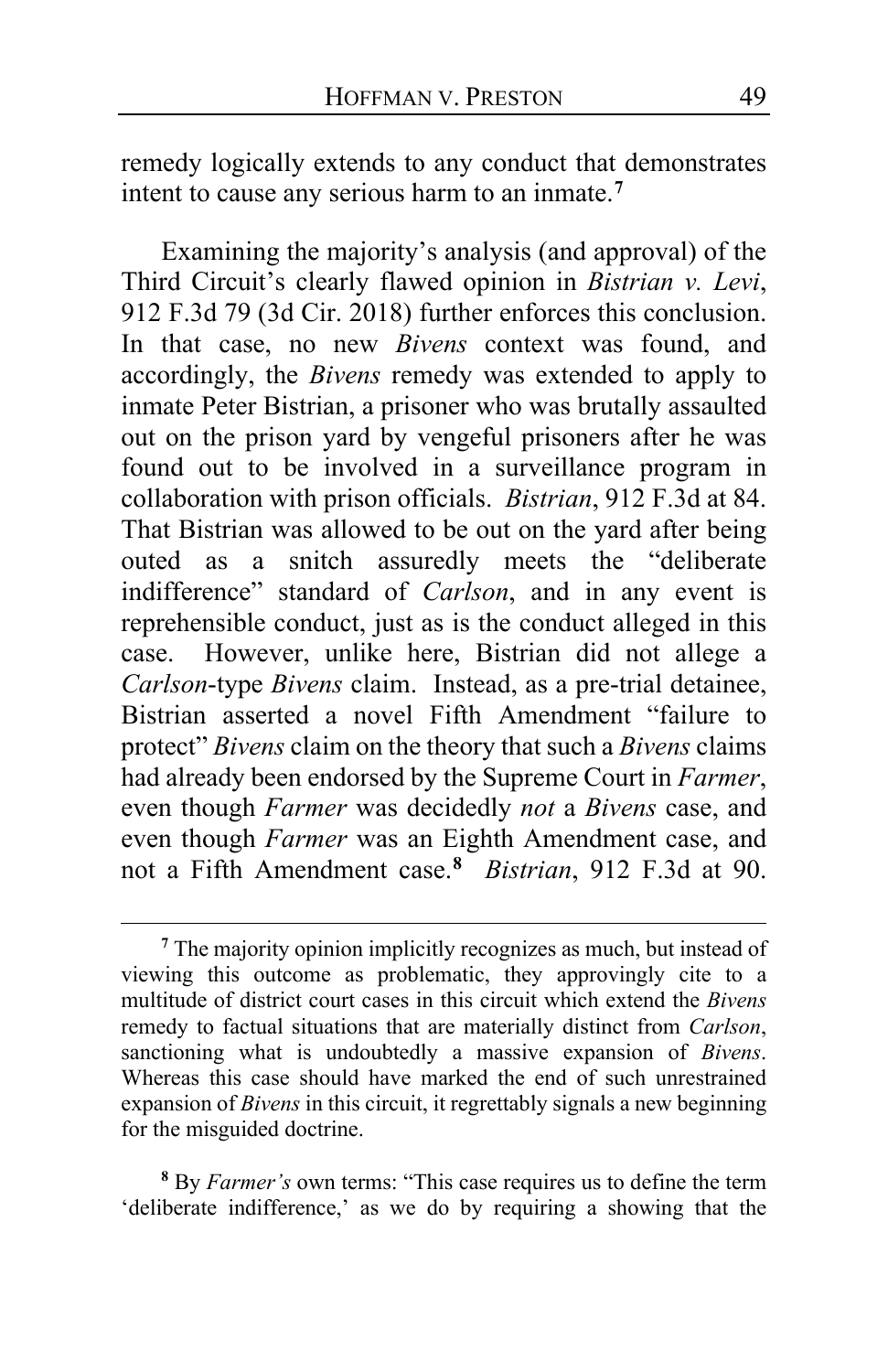Surprisingly, however, the Third Circuit agreed with Bistrian, and accordingly found the facts of that case to present no "new *Bivens* context," purely on the strength of *Farmer's* alleged recognition of a "failure to protect" *Bivens* claims. *Bistrian*, 912 F.3d at 90. This notwithstanding *Abbasi's* clear teaching to the contrary, that the universe of recognized *Bivens* claims consists of only three cases: *Bivens*, *Davis*, and *Carlson*. *Abbasi*, 137 S. Ct. at 1855. By heartily endorsing *Bistrian's* flawed analysis, the majority offers no principled reasons why a subsequent case in this circuit should not also recognize *Farmer's* alleged "failure to protect" *Bivens* claim, thus opening the doors for seemingly *any* such Fifth (as in *Bistrian*) or Eighth (as alleged to have been recognized in *Farmer*) Amendment violation to state a viable *Bivens* claim. Such a holding would be unprecedented, yet I fear that today's majority opinion will lead to that unfortunate, if not inevitable, outcome.

# **IV. Conclusion**

"The Framers recognized that, in the long term, structural protections against abuse of power were critical to preserving liberty." *Bowsher v. Synar*, 478 U.S. 714, 730 (1986). Insisting on respect for the separation of powers is not formalism for its own sake. Rather, "the Constitution

official was subjectively aware of the risk." *Id.* at 829. *Farmer* offered nothing at all about *remedies* for violations of the contested *right* at issue in that case. In addition to the district court below, at least three other district courts have similarly recognized that *Farmer* did not extend *Bivens* to cover "failure to protect" claims. *See Vela v. Christian*, No. 3:20-CV-0990-C (BH), 2021 WL 5701382, at \*8 (N.D. Tex. Nov. 5, 2021); *Marquez v. Rodriguez*, No. 3:18-CV-0434-CAB-NLS, 2021 WL 2826075, at \*7 (S.D. Cal. July 6, 2021); *Oden v. True*, No. 3:18-CV-600- GCS, 2020 WL 4049922, at \*4 (S.D. Ill. July 20, 2020).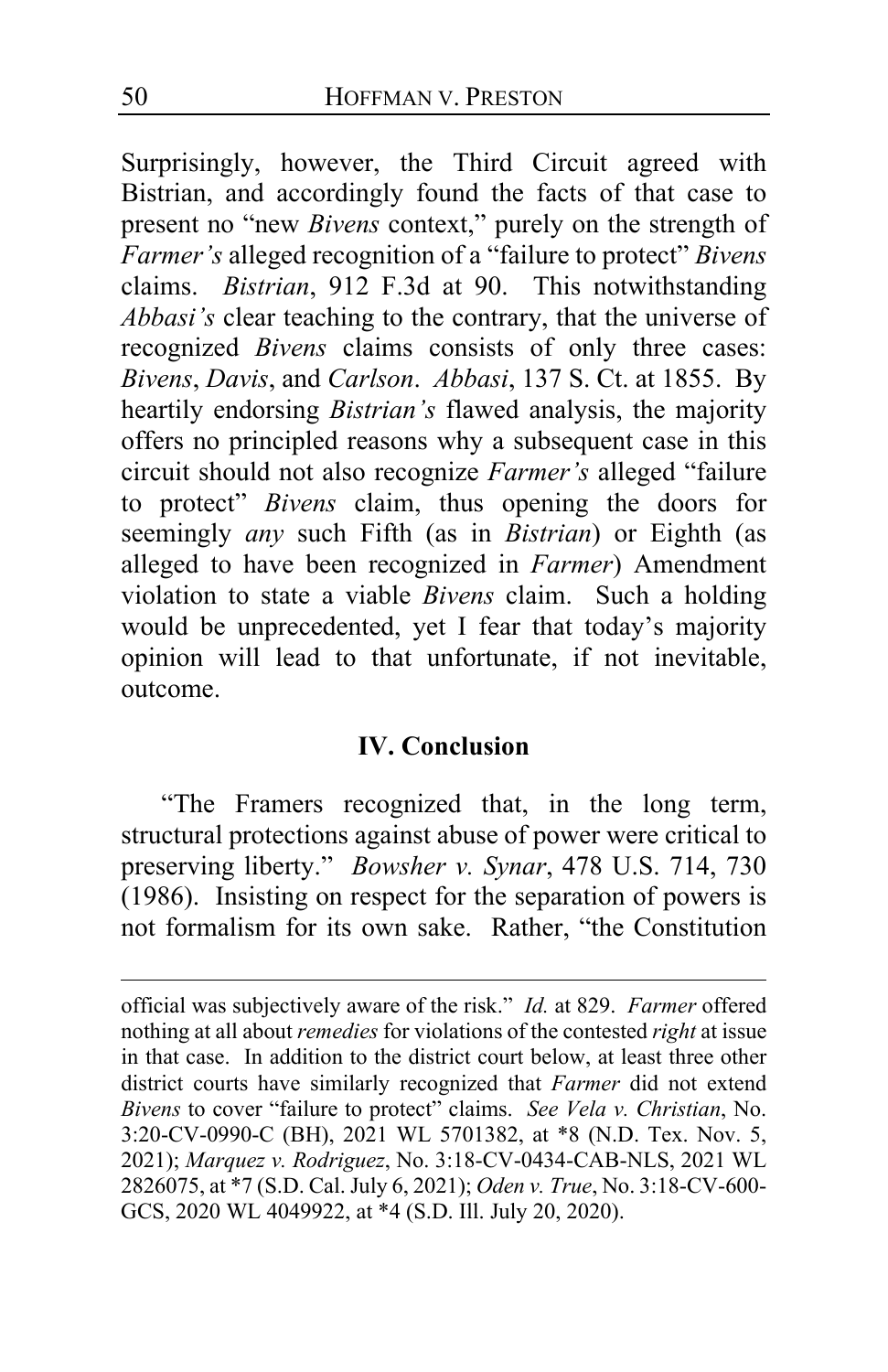protects us from our own best intentions: It divides power among sovereigns and among branches of government precisely so that we may resist the temptation to concentrate power in one location as an expedient solution to the crisis of the day." *New York v. United States*, 505 U.S. 144, 187 (1992). By vesting the legislative power in Congress, the Constitution provides that elected officials subject to accountability and enjoying a broader perspective than the courts will be the ones to balance the costs and benefits of imposing a damages remedy against federal officials within the complex regulatory scheme that governs federal prisons. *See Abbasi*, 137 S. Ct. at 1856. In this way, the separation of powers helps to ensure that the "*Bivens* cure" will not be "worse than the disease." *Wilkie*, 551 U.S. at 561.

Rather than break new ground, the majority should have followed binding precedents of the Supreme Court and our court and left the enactment of such a broad and novel remedy to Congress. We should not extend *Bivens* to this new context by judicial *ipse dixit* in light of the multiple "special factors" that counsel hesitation. To be sure, the majority is correct that the alleged conduct here is more morally culpable than that in *Carlson*. The deliberate indifference of *Carlson* requires only that an "official [be] subjectively aware of the risk," *Farmer*, 511 U.S. at 829, whereas here, Hoffman's claim of intentional harm demands that Preston have acted with specific intent to harm. However, the Supreme Court does not instruct us to look to the moral culpability of an act when deciding whether to extend *Bivens*. **[9](#page-50-0)** Instead, when a new *Bivens* context arises,

<span id="page-50-0"></span>**<sup>9</sup>** If this were so, the Supreme Court would have decided *Hernandez v. Mesa* differently, as there, the asserted Fourth Amendment claim involved a tragic shooting resulting in death, *Hernandez*, 140 S. Ct.